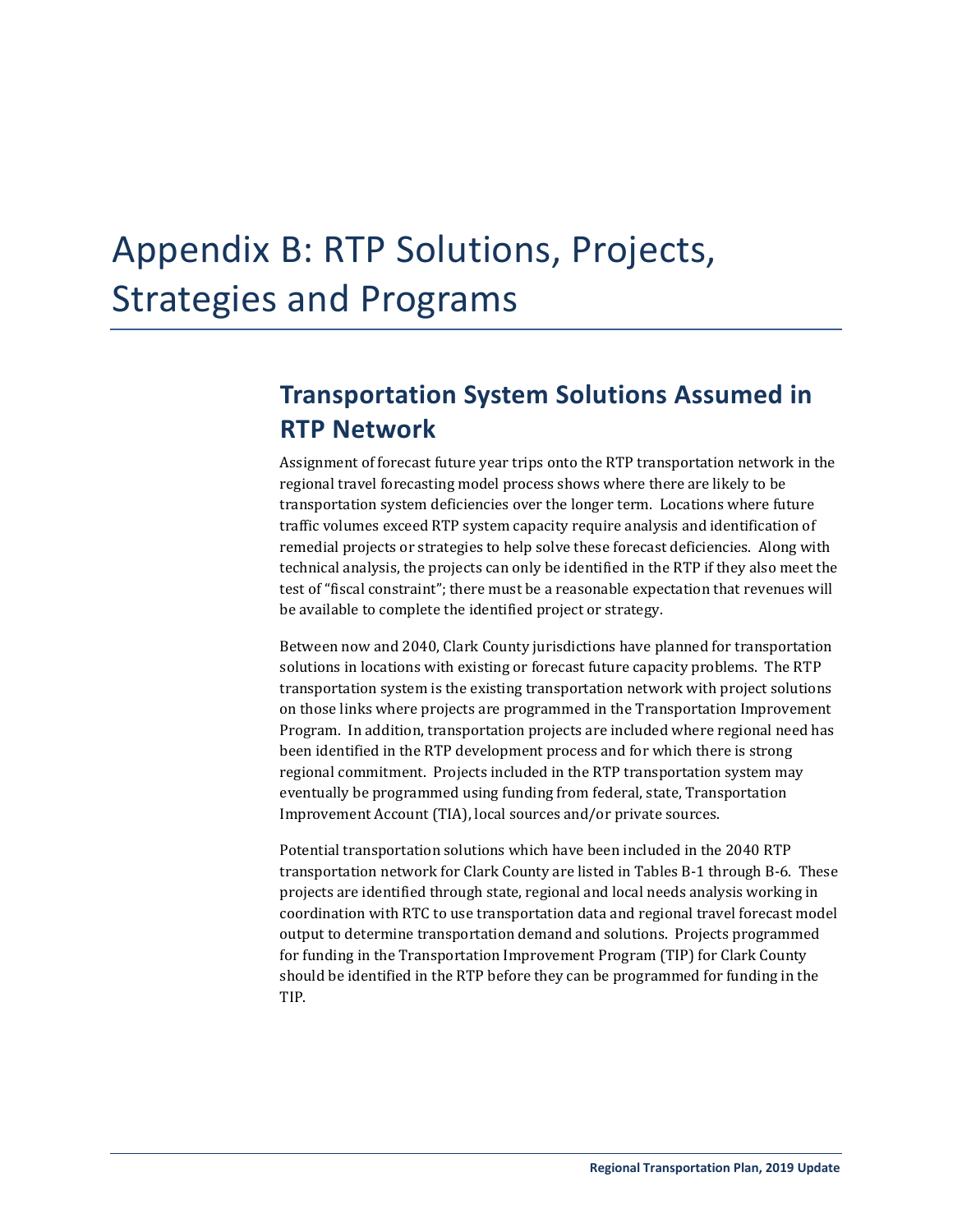# **RTP Capital Project Solutions**

## **Projects Completed Since the last RTP Update**

Projects listed in tables B-1 and B-2 are projects that have been completed since the last major RTP update in December 2014. Projects on the Designated Regional Transportation System completed since 2014 amount to over \$330 million (see Table B-1) and those on the local system amount to over \$35 million (see Table B-2).

## **Projects Identified in the 2019 RTP Update**

Projects listed in Tables B-3 through B-6 are transportation capital solutions identified through the regional and local transportation planning process as needed to support this region's development through 2040. These projects are assumed in RTC's Regional Travel Forecasting Model.

For regional and local projects listed in tables B-3 through B-6, the test for fiscal constraint has been proven through RTC's regional transportation planning process and the comprehensive Growth Management planning process required of local jurisdictions in Washington State.

Projects on the RTP's Designated Regional Transportation System are listed in Tables B-3 and B-5. Table B-3 lists projects that are funded but not yet constructed and amount to \$288 million. Table B-5 lists RTP Designated System regional transportation projects needed through 2040. The projects amount to \$1.8 billion in regional transportation needs within Clark County with an additional amount needed for the I-5 corridor, Victory Boulevard in Oregon to SR-500 in Washington, project. Tables B-3 and B-5 together amount to close to \$2.1 billion needed in regional transportation infrastructure investment over the next 20-plus years.

Local projects, Tables B-4 and B-6, are identified through the Growth Management planning process conducted by local jurisdictions. Local projects are included in local Capital Facilities Plans and/or local Transportation Improvement Programs and are included in RTC's Regional Travel Forecasting Model. Table B-4 lists local projects that are funded but not yet constructed and amount to \$62 million in infrastructure investment. Table B-6 lists local projects identified as needed through 2040. They amount to just over \$1 billion in transportation infrastructure needs. Tables B-4 and B-6 together amount to \$1.1 billion needed for local transportation infrastructure investment over the next 20-plus years.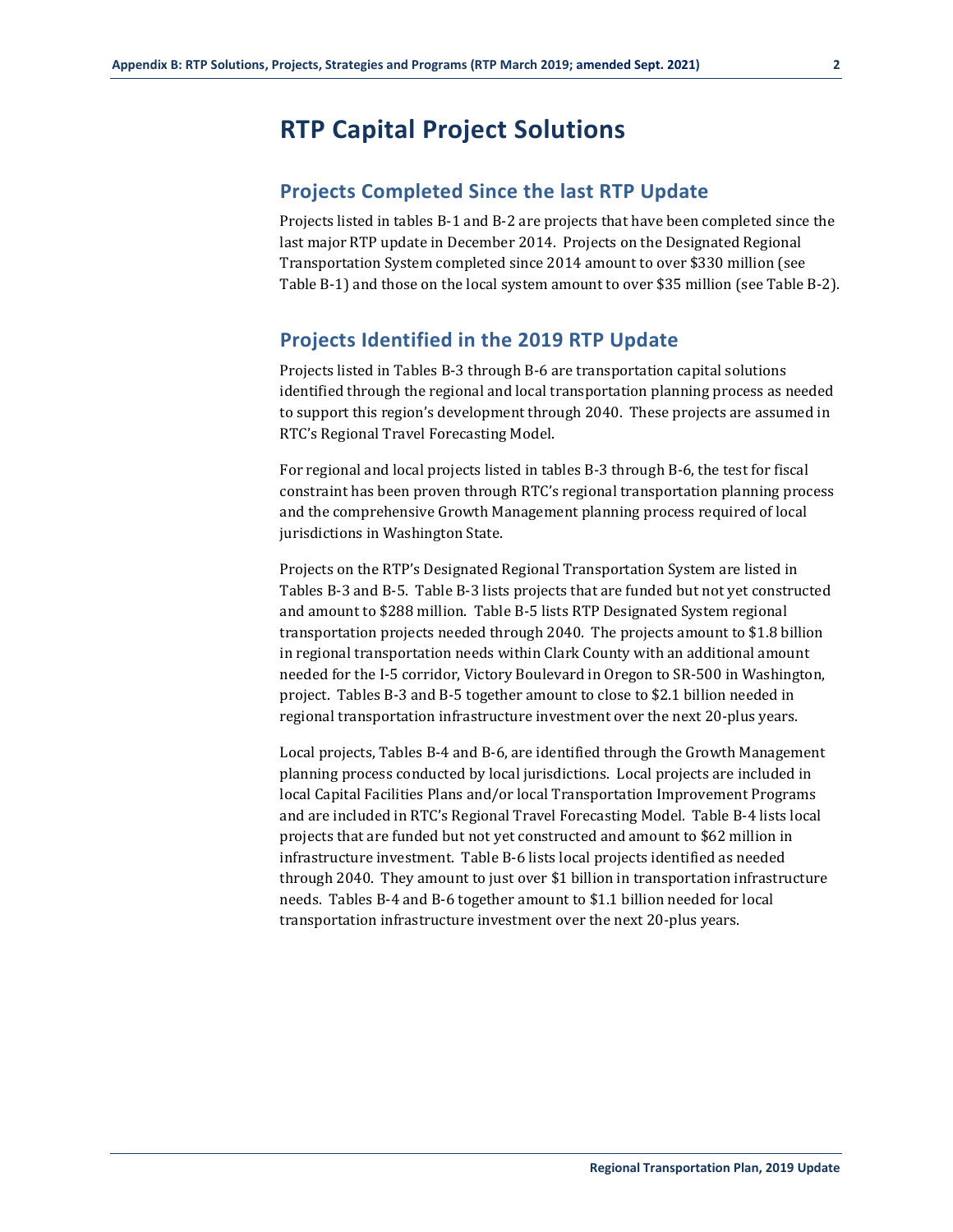|                                                           |                                                                                                | Table B-1: Completed Projects Since 2014, KTP Designated System                     |                                                                                       |                       |                         |                          |
|-----------------------------------------------------------|------------------------------------------------------------------------------------------------|-------------------------------------------------------------------------------------|---------------------------------------------------------------------------------------|-----------------------|-------------------------|--------------------------|
| Facility                                                  | <b>Cross Streets</b>                                                                           | <b>Project Description</b>                                                          | Pre-Project<br>Condition                                                              | Year of<br>Completion | Jurisdiction/<br>Agency | Project Cost<br>Estimate |
| $I-5$                                                     | Cowlitz Way/La<br>Center Road                                                                  | Interchange<br>improvements                                                         | Rural<br>interchange                                                                  | 2017                  | Cowlitz Tribe           | \$32,000,000             |
| $I-205$                                                   | I-205/Mill Plain<br>Interchange to<br>NE 18th St -<br><b>Build</b><br>Interchange -<br>Stage 2 | 18th St.<br>Ramps/Frontage<br>Road between Mill<br>Plain and 18th<br><b>Streets</b> | No interchange<br>at 18th/28th                                                        | 2018                  | <b>WSDOT</b>            | \$30,712,000             |
| SR-502                                                    | NE 10th Avenue<br>to Battle Ground                                                             | 2 lanes each<br>direction                                                           | 1 lane each<br>direction                                                              | 2018                  | <b>WSDOT</b>            | \$82,547,000             |
| <b>Bus Stop</b><br>Replacement                            | System Wide                                                                                    | Replace and<br>upgrade signage                                                      | Follow<br>replacement<br>schedule, add<br>vehicles as<br>needed to<br>provide service | 2016                  | C-TRAN                  | \$771,000                |
| Fisher's<br><b>Landing Transit</b><br>Center<br>Expansion | 164th Avenue &<br>SR-14                                                                        | Expansion of park &<br>ride facility on<br>property already<br>owned by C-TRAN      | Existing park and<br>ride approaching<br>capacity                                     | 2017                  | C-TRAN                  | \$7,500,000              |
| <b>Bus Rapid</b><br>Transit<br>Improvements               | <b>Fourth Plain</b>                                                                            | Develop and<br>construct BRT<br>project                                             | Regular fixed<br>route transit                                                        | 2017                  | <b>C-TRAN</b>           | \$53,000,000             |
| 119th Street                                              | 72nd Avenue to<br>87th Av.                                                                     | 2 lanes ea.<br>Direction                                                            | 1 lane each<br>direction                                                              | 2017                  | <b>Clark County</b>     | \$23,877,000             |
| 119th Street                                              | 50th Av. to 72nd<br>Avenue                                                                     | 1 lane ea. direction,<br>w/turn lane                                                | 1 lane each<br>direction                                                              | 2017                  | <b>Clark County</b>     | \$14,890,000             |
| 18th Street                                               | Four Seasons Ln<br>to 138th Avenue                                                             | 2 lanes ea.<br>Direction,<br>w/median/turn lane                                     | 1 lane each<br>direction                                                              | 2018                  | Vancouver               | \$14,500,000             |
| SE 20th Street                                            | 192nd Ave. to<br>Camas City<br>Limits                                                          | New urban minor<br>arterial roadway                                                 | No Street                                                                             | 2015                  | Vancouver               | \$1,750,000              |
| <b>Main Street</b>                                        | 6th Street to<br>45th Street                                                                   | Fiber optic                                                                         | None                                                                                  | 2017                  | Vancouver               | \$1,200,000              |
| St. James/42nd<br>Avenue                                  | Intersection                                                                                   | Signal Upgrade                                                                      | Substandard                                                                           | 2018                  | Vancouver               | \$400,000                |
| 162nd Avenue                                              | Poplar to Fourth<br>Plain                                                                      | Fiber optic                                                                         | None                                                                                  | 2017                  | Vancouver               | \$230,000                |
| Fourth Plain<br><b>Blvd</b>                               | Caples and<br>Wintler                                                                          | ADA curb ramps,<br>APS, sidewalk<br>repairs                                         | Substandard                                                                           | 2018                  | Vancouver               | \$268,000                |
| Fourth<br>Plain/Norris                                    | Intersection                                                                                   | Signal Upgrade                                                                      | Substandard                                                                           | 2018                  | Vancouver               | \$450,000                |
| Evergreen @<br>32nd Street                                | Intersection<br>Influence Area                                                                 | Intersection<br>reconstruct<br>including radius and<br>turn lanes                   |                                                                                       | 2016                  | Washougal               | \$1,728,000              |
| SR-502 and W<br>12th Avenue                               | Reconfigure<br>roadway system                                                                  | 1 lane ea. direction,<br>w bicycle and<br>pedestrian facilities                     | Signalized<br>intersection                                                            | 2018                  | <b>Battle Ground</b>    | \$220,000                |

## *Table B-1: Completed Projects Since 2014, RTP Designated System*

#### **Table B-1: Completed Projects Since 2014, RTP Designated System**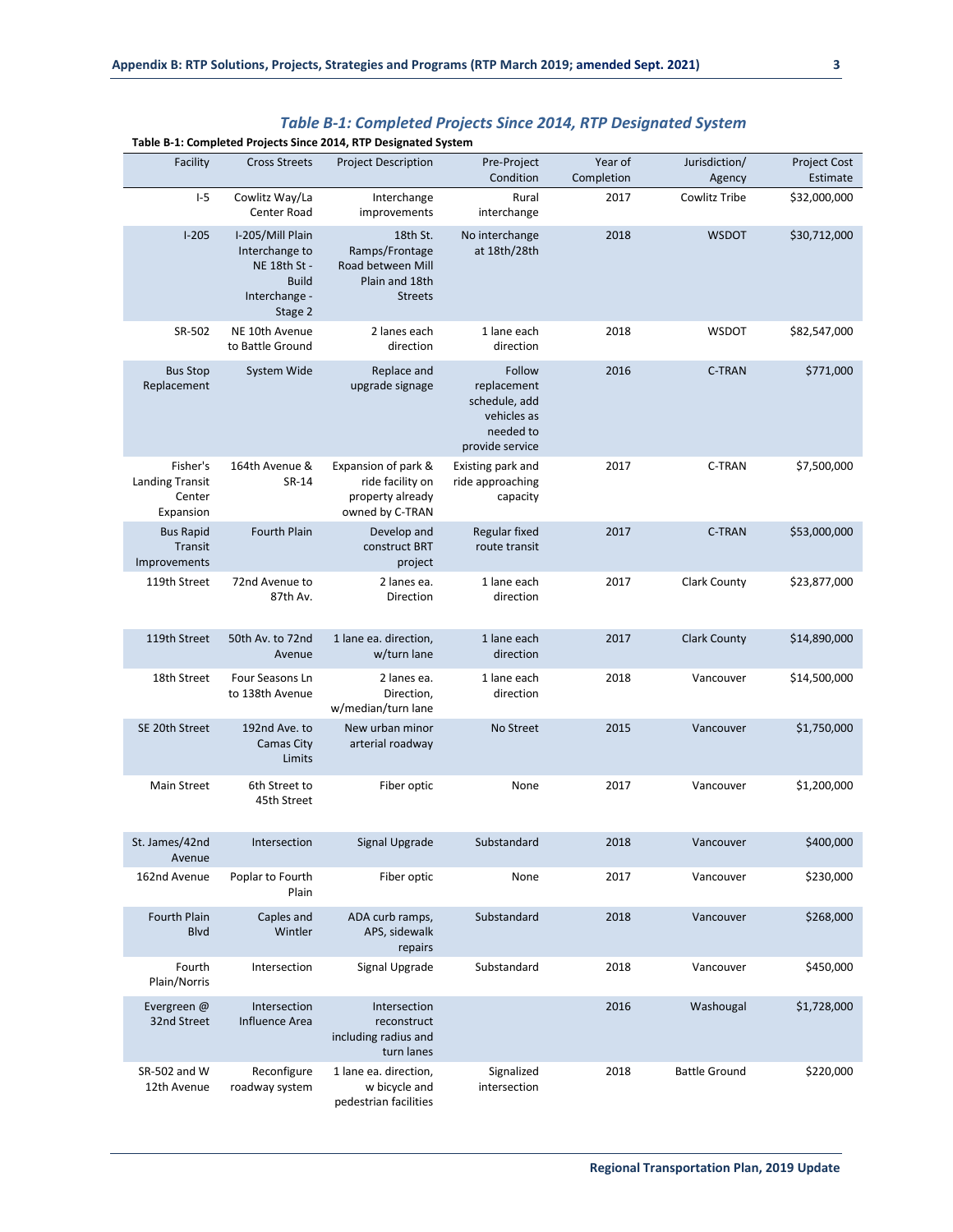|              |                                    |                                                              |                                                                                                                 |                                                                                                                                                                                                                      | and signal<br>removal     |                                              |
|--------------|------------------------------------|--------------------------------------------------------------|-----------------------------------------------------------------------------------------------------------------|----------------------------------------------------------------------------------------------------------------------------------------------------------------------------------------------------------------------|---------------------------|----------------------------------------------|
| \$250,000    | <b>Battle Ground</b>               | 2018                                                         | None                                                                                                            | Add right-in/right-<br>out intersection                                                                                                                                                                              |                           | SR-503 and<br>NW 5th Way                     |
| \$50,000     | <b>Battle Ground</b>               | 2018                                                         | 2 lanes each<br>direction                                                                                       | Close midblock<br>westbound left turn<br>lane and<br>reconstruct median<br>for extended left<br>turn lanes at SR-503<br>and W 8th Avenue.                                                                            | SR-503 to W 8th<br>Avenue | W Main Street                                |
| \$10,000     | <b>Battle Ground</b>               | 2018                                                         | n/a                                                                                                             | Add flashing yellow<br>left turns in the<br>east-west direction.                                                                                                                                                     | W 8th Avenue              | W Main Street                                |
| \$2,100,000  | Ridgefield                         | 2018                                                         | 2-way stop-<br>controlled<br>intersection                                                                       | 2-lane Roundabout                                                                                                                                                                                                    | N/A                       | Pioneer St<br>(SR-501) at<br>35th Ave.       |
| \$1,098,000  | Ridgefield                         | 2018                                                         | N/A                                                                                                             | Signalized<br>Intersection<br>improvement                                                                                                                                                                            | N/A                       | <b>Hillhurst Road</b><br>at S. Royle<br>Road |
| \$1,587,000  | La Center                          | 2018                                                         | Intersection                                                                                                    | Construct<br>roundabout                                                                                                                                                                                              | at 4th Street             | Pacific<br>Highway                           |
| \$101,500    | La Center                          | 2014-2017                                                    | urban road with<br>sidewalks.                                                                                   | Create downtown<br>couplet.                                                                                                                                                                                          | Cedar Avenue              | E 4th Street                                 |
| \$372,000    | Battle Ground,<br>Camas, Washougal | 2018                                                         | n/a                                                                                                             | Connect signals to<br>County's ATMS<br>server.                                                                                                                                                                       | Various                   | <b>Small Cities</b><br><b>ATMS</b>           |
| \$64,000,000 | Port of Vancouver                  | Phased, 2011-<br>2018, part of a<br>\$275 million<br>project | Hill track access<br>from BNSF<br>mainline,<br>internal rail<br>system. No<br>service to<br>Columbia<br>Gateway | Construct new<br>freight rail entrance<br>to the Port from the<br><b>BNSF Railway</b><br>mainline, a grade<br>separated entrance<br>to T-5 and<br>improved internal<br>rail storage to<br>accommodate unit<br>trains | Southwest<br>Vancouver    | West<br>Vancouver<br><b>Freight Access</b>   |

#### **Table B-1: Completed Projects Since 2014, RTP Designated System**

*Note: Table B-1 includes RTP Designated Regional Transportation System projects constructed since the last major RTP update in December 2014.*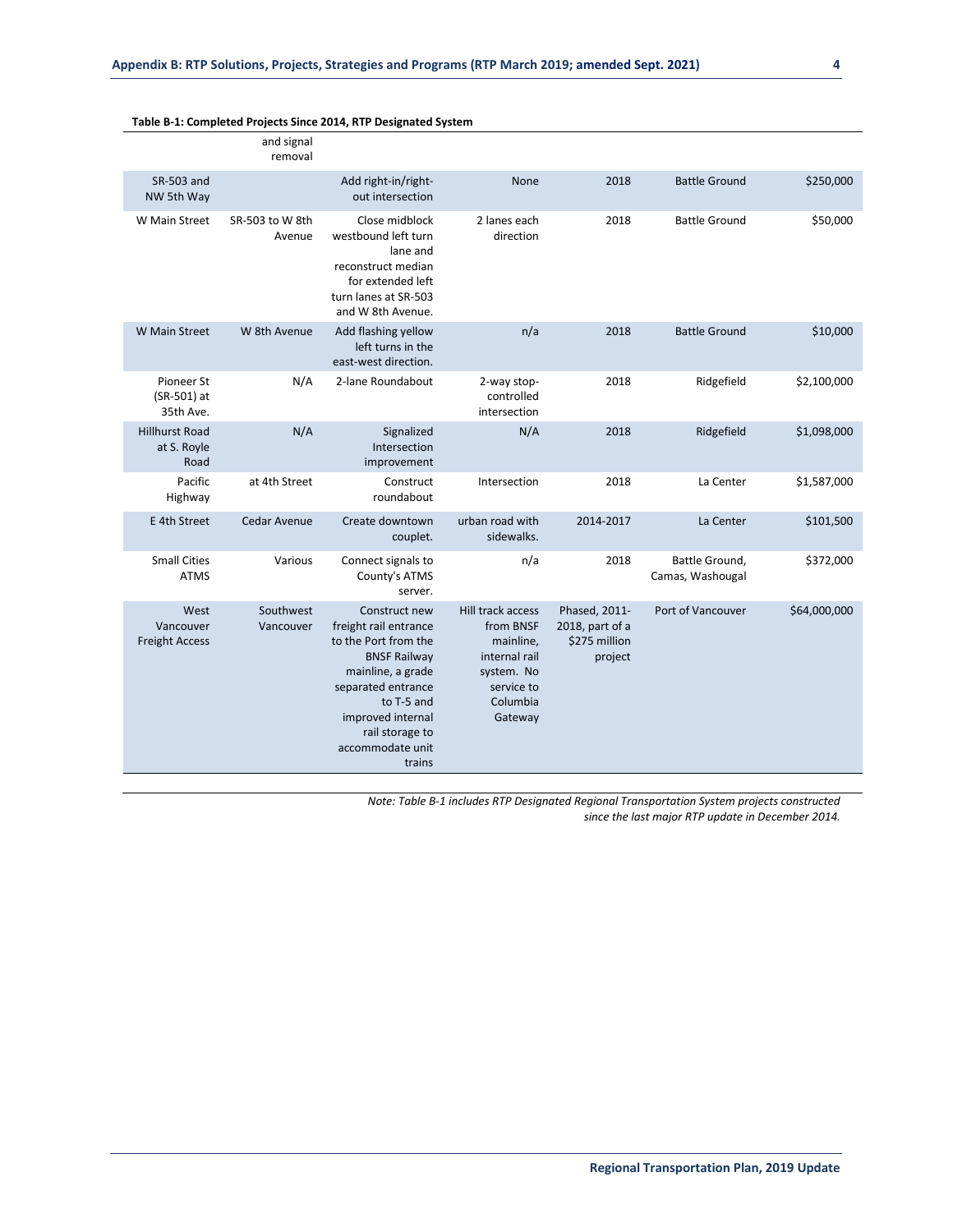|                                    | Table B-2: Completed Projects Since 2014, Local System |                                                                          |                                                             |                            |                         |                                 |
|------------------------------------|--------------------------------------------------------|--------------------------------------------------------------------------|-------------------------------------------------------------|----------------------------|-------------------------|---------------------------------|
| Facility                           | <b>Cross Streets</b>                                   | Project<br>Description                                                   | <b>Existing</b><br>Condition                                | Est. Year of<br>Completion | Jurisdiction/<br>Agency | <b>Project Cost</b><br>Estimate |
| Highway 99                         | NE 99th Street<br>to NE 107th<br>Street                | <b>Enhanced turning</b><br>lane/sidewalk<br>connectivity,<br>w/turn lane | 2 lanes each<br>direction                                   | 2020                       | <b>Clark County</b>     | \$4,868,000                     |
| <b>NE 10th</b><br>Avenue           | 154th to 164th<br><b>Street</b>                        | 1 lane ea. direction,<br>w/ turn lane at<br>intersections;<br>bridge     | 1 lane each<br>direction                                    | 2019                       | <b>Clark County</b>     | \$23,231,000                    |
| NE 47th Av                         | at NE 78th<br>Street                                   | Intersection align<br>and improve                                        | Intersection                                                | 2016                       | <b>Clark County</b>     | \$2,650,000                     |
| NE 94th<br>Avenue                  | Padden Parkway<br>to NE 99th<br><b>Street</b>          | 1 lane ea.<br>direction, w/turn<br>lane                                  | 1 lane/none                                                 | 2017                       | <b>Clark County</b>     | \$8,998,000                     |
| Carty Road                         | 10th to Hillhurst                                      | Improvements<br>including striping,<br>guardrail,<br>drainage etc        | 1 lane ea.<br>direction                                     | 2016                       | <b>Clark County</b>     | \$2,353,000                     |
| Columbia Way                       | Columbia St to<br>Grant St.                            | 2 lanes narrowing<br>to 1 lane each<br>direction                         | New road<br>extension to<br>serve waterfront<br>development | 2016                       | Vancouver               | \$5,500,000                     |
| 82nd Av./<br>Thurston Way          | Van Mall Drive<br>to NE 54th<br>Street                 | Urban upgrade to<br>standard                                             | Substandard                                                 | 2016                       | Vancouver               | \$1,000,000                     |
| 54th Street<br>Extension           | 72nd to 77th Av                                        | Gap completion,<br>urban collector                                       | Unconnected<br>street system                                | 2015                       | Vancouver               | \$1,000,000                     |
| Vancouver<br>Mall Dr.<br>Extension | Andresen Road<br>to 66th Avenue                        | 1 lane ea.<br>direction, w/turn<br>lane                                  | None                                                        | 2016                       | Vancouver               | \$2,200,000                     |
| St. James/42nd<br>Avenue           | Intersection                                           | <b>Signal Upgrade</b>                                                    | Substandard                                                 | 2018                       | Vancouver               | \$400,000                       |
| Vancouver<br>Waterfront<br>Trail   |                                                        | <b>Trail along</b><br>waterfront                                         | None                                                        | 2018                       | Vancouver               | \$3,000,413                     |
| Evergreen and<br>Washington        | Intersection                                           | APS, curb ramps                                                          | Substandard                                                 | 2017                       | Vancouver               | \$125,000                       |
| Evergreen<br>Highway<br>Pathway    | 100th Ct to<br>Ellsworth                               | Install pedestrian<br>pathway on one<br>side                             | None                                                        | 2015                       | Vancouver               | \$1,200,000                     |
| NE 147th Ave                       | <b>Fourth Plain Blvd</b><br>to NE 59th St              | New connector<br>access                                                  | No street                                                   | 2016                       | Vancouver               | \$7,000,000                     |

## *Table B-2: Completed Projects Since 2014, Local System*

*Note: Table B-2 includes local transportation system projects constructed since the last major RTP update in December 2014.*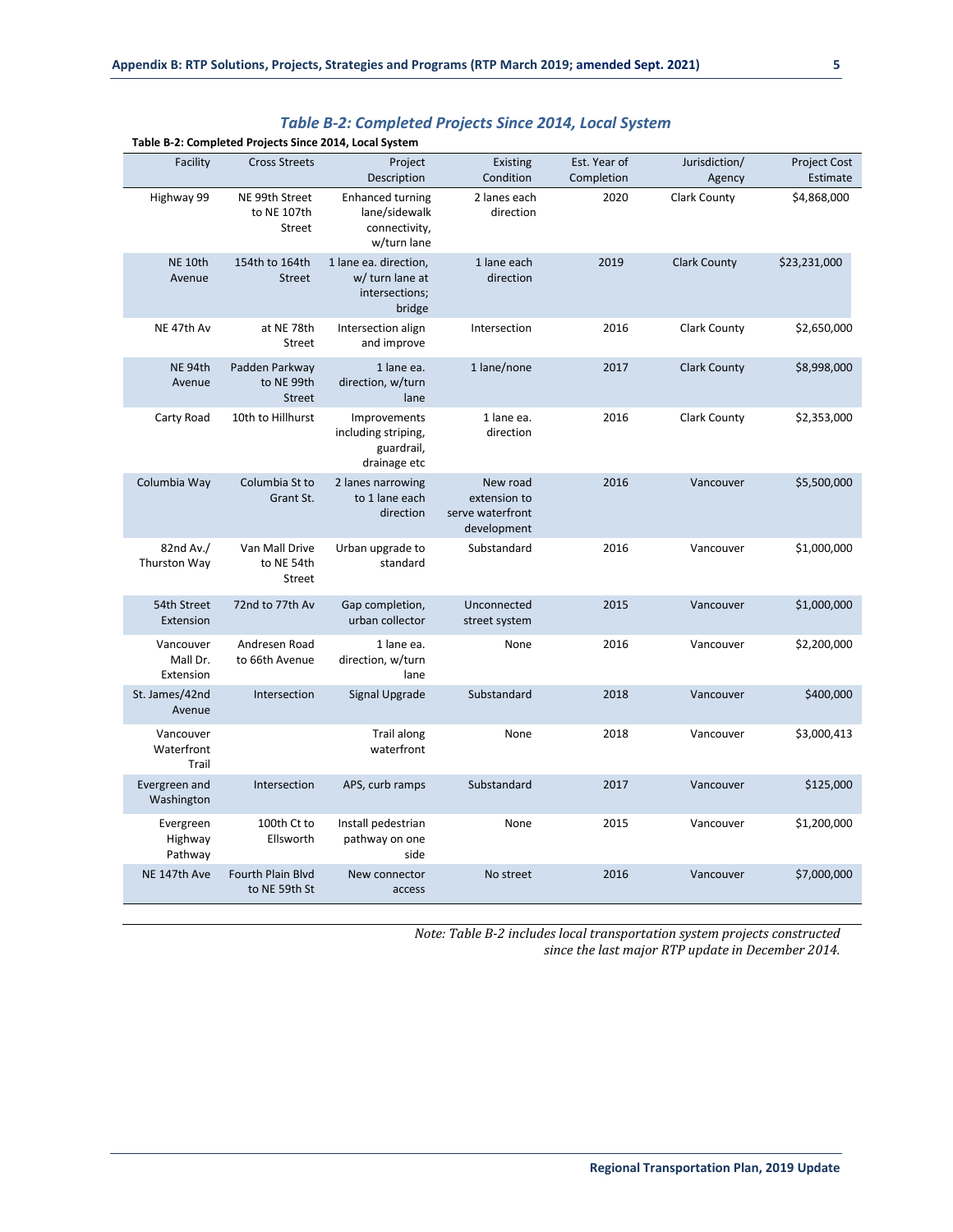|                            | Table B-3: Funded Projects, RTP Designated System                   |                                                                                                                                                                                      |                                                                                 |                            |                         |                          |  |  |  |
|----------------------------|---------------------------------------------------------------------|--------------------------------------------------------------------------------------------------------------------------------------------------------------------------------------|---------------------------------------------------------------------------------|----------------------------|-------------------------|--------------------------|--|--|--|
| Facility                   | <b>Cross Streets</b>                                                | <b>Project Description</b>                                                                                                                                                           | Existing<br>Condition                                                           | Est. Year of<br>Completion | Jurisdiction/<br>Agency | Project Cost<br>Estimate |  |  |  |
| I-5/I-205/SR-<br>14/SR-500 | Urban Area                                                          | Urban corridor<br>bottlenecks study                                                                                                                                                  |                                                                                 | 2018-2020                  | WSDOT/RTC               | \$650,000                |  |  |  |
| $I-5$                      | 179th Street                                                        | Interchange<br>improvements                                                                                                                                                          | Interchange                                                                     | 2027                       | <b>WSDOT</b>            | \$50,000,000             |  |  |  |
| $I-5$                      | E Fork Lewis<br><b>River Bridge</b>                                 | Northbound bridge<br>replacement                                                                                                                                                     | Functionally<br>obsolete bridge                                                 | 2020                       | <b>WSDOT</b>            | \$60,873,000             |  |  |  |
| $I-205$                    | SR-14 to Padden<br>Parkway                                          | Planning study -<br>interstate,<br>interchanges and<br>related local<br>system                                                                                                       |                                                                                 | 2018-2019                  | <b>WSDOT</b>            | \$300,000                |  |  |  |
| SR-14                      | I-205 to 164th<br>Ave.                                              | Add auxiliary lanes,<br>both directions                                                                                                                                              | 2 through lanes,<br>both directions                                             | 2022                       | <b>WSDOT</b>            | \$25,000,000             |  |  |  |
| SR-14                      | 15th to 32nd,<br>Washougal                                          | Add roundabouts<br>at 15th and 32nd<br>and access options<br>study in 27th<br>vicinity                                                                                               | 1 lane each<br>direction with<br>intersections                                  | 2021                       | <b>WSDOT</b>            | \$7,500,000              |  |  |  |
| SR-500                     | 42nd and 54th<br>Avenue                                             | Planning study                                                                                                                                                                       | Intersections                                                                   | 2018-2019                  | <b>WSDOT</b>            | \$200,000                |  |  |  |
| SR-500                     | Fourth Plain                                                        | Planning study                                                                                                                                                                       | Intersection                                                                    | 2018-2019                  | <b>WSDOT</b>            | \$300,000                |  |  |  |
| I-5/Mill Plain             | at Mill Plain                                                       | Upgrades to the<br>Mill Plain<br>Interchange to add<br>turn lanes, re-align<br>ramp curves to<br>allow oversize<br>loads, add metered<br>lanes to on-ramps<br>for storage            | Interchange                                                                     | 2025-2035                  | Vancouver<br>(WSDOT)    | \$97,700,000             |  |  |  |
| SR-501                     | Port of<br>Vancouver to<br>$I-5$                                    | Intersection and<br>profile<br>improvements:<br>operational, signal<br>and geometric<br>modifications to<br>increase freight<br>and vehicle<br>capacity, and allow<br>oversize loads | 2 to 3 lane<br>roadway with<br>signals too low<br>and geometric<br>deficiencies | 2025-2035                  | Vancouver<br>(WSDOT)    | \$7,000,000              |  |  |  |
| Mill Plain Blvd            | 104th/105th<br>Intersection                                         | Intersection offset<br>removal                                                                                                                                                       | offset<br>intersection<br>north/south of<br>Mill Plain                          | 2019                       | Vancouver               | \$5,500,000              |  |  |  |
| Fourth Plain               | F Street to Fort<br>Vancouver Way<br>(excluding I-5<br>interchange) | Road diet $-3$ lane<br>road with bike<br>lanes                                                                                                                                       | 4 lane road                                                                     | 2020                       | Vancouver               | 789,200                  |  |  |  |

## *Table B-3: Funded Projects, RTP Designated System*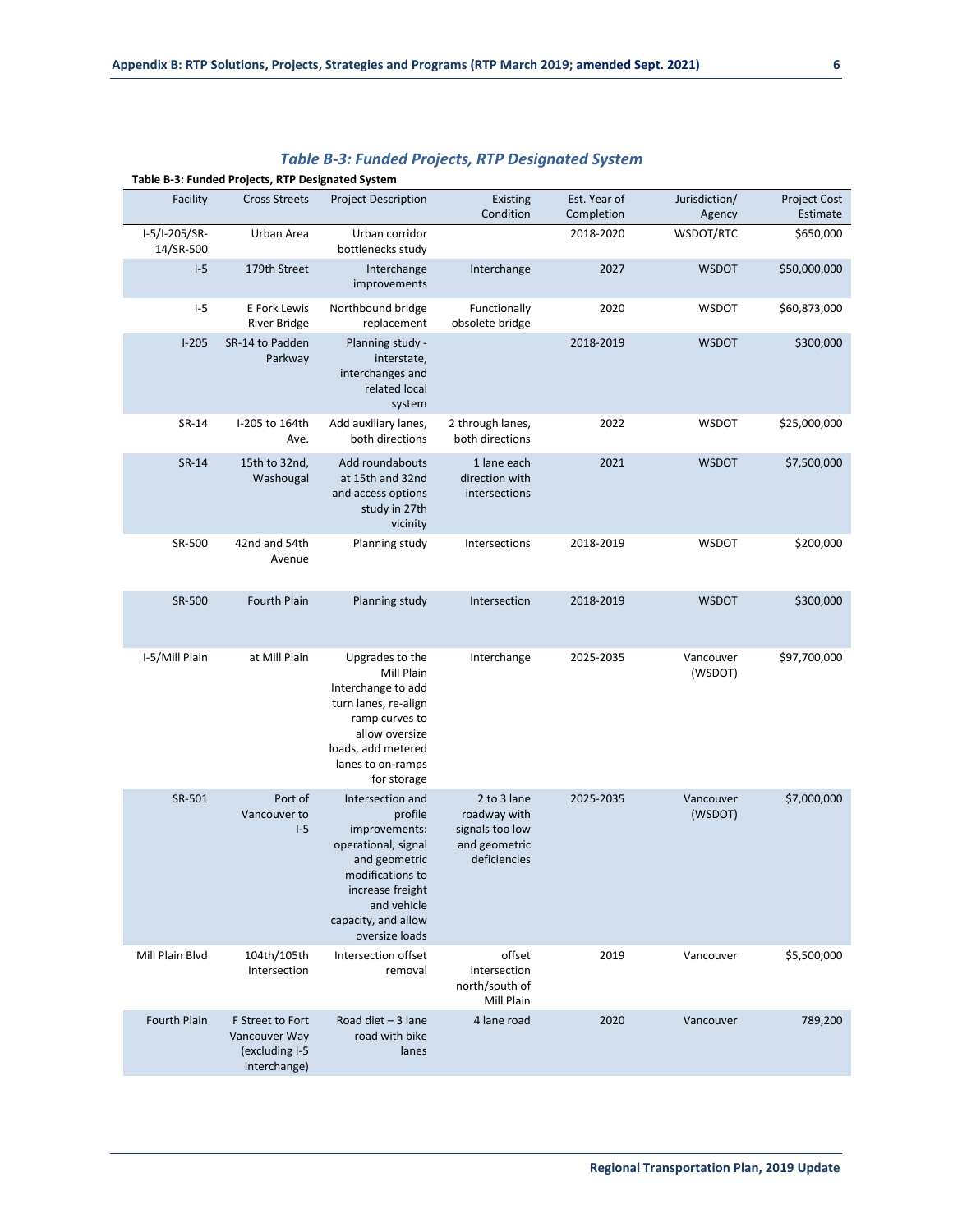| Table B-3: Funded Projects, RTP Designated System                 |                                                         |                                                                                                             |                |           |                      |              |  |  |  |
|-------------------------------------------------------------------|---------------------------------------------------------|-------------------------------------------------------------------------------------------------------------|----------------|-----------|----------------------|--------------|--|--|--|
| <b>NE 112th</b><br>Avenue                                         | Chkalov to 9th<br>Street                                | Sidewalks on east<br>side                                                                                   | None           | 2019-2020 | Vancouver            | \$156,000    |  |  |  |
| SR-503                                                            | SR-502                                                  | Add right turn<br>channelization on<br>east, west, and<br>north legs                                        | n/a            | 2019      | <b>Battle Ground</b> | \$2,100,000  |  |  |  |
| SR-502                                                            | (N)W 15th<br>Avenue                                     | Add a second<br>southbound left<br>turn lane.                                                               | n/a            | 2021      | <b>Battle Ground</b> | \$850,000    |  |  |  |
| Chelatchie<br><b>Prairie Rails</b><br><b>With Trails</b><br>Trail | E Main Street to<br>SE Rasmussen<br>Boulevard           | Construct new<br>multimodal path<br>with associated<br>drainage.                                            | does not exist | 2019      | <b>Battle Ground</b> | \$921,000    |  |  |  |
| SR-503 Multi-<br>Use Path                                         | NW Onsdorff<br>Boulevard to W<br><b>Main Street</b>     | Construct new<br>multimodal path<br>with associated<br>drainage.                                            | does not exist | 2019      | <b>Battle Ground</b> | \$936,007    |  |  |  |
| Extend<br>Pioneer St (SR-<br>501) to Port                         | Main Ave to<br><b>Division St</b>                       | Railroad<br>Overcrossing, new<br>road                                                                       | N/A            | 2019      | Ridgefield           | \$12,257,000 |  |  |  |
| SR-501, Trail<br>Segment 2                                        | Port of<br>Vancouver<br>offices to<br>Gateway<br>Avenue | Extension of<br>separated bike-ped<br>path from the port<br>offices out to the<br>corner of Gateway<br>Ave. | None           | 2019      | Port of Vancouver    | \$1,058,173  |  |  |  |

*Note: Table B-3 (same as Table 5-3 in chapter 5) includes identified projects on the RTP's designated regional transportation system that are funded but not yet constructed.*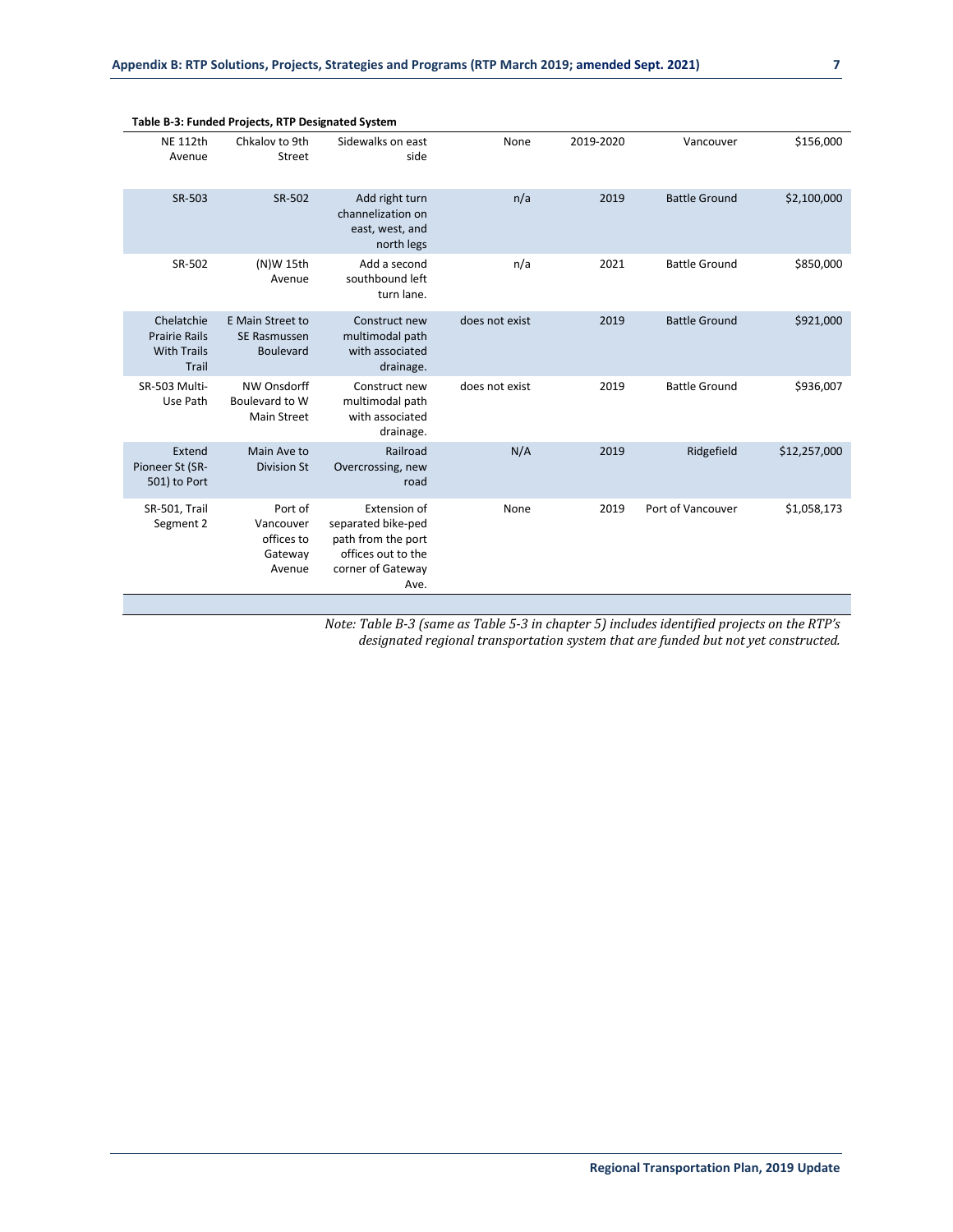|                                            | Table B-4: Funded Projects, Local System |                                                                                                                                                                                        |                                                       |                            |                         |                                 |
|--------------------------------------------|------------------------------------------|----------------------------------------------------------------------------------------------------------------------------------------------------------------------------------------|-------------------------------------------------------|----------------------------|-------------------------|---------------------------------|
| Facility                                   | <b>Cross Streets</b>                     | <b>Project Description</b>                                                                                                                                                             | Existing<br>Condition                                 | Est. Year of<br>Completion | Jurisdiction/<br>Agency | <b>Project Cost</b><br>Estimate |
| Fort<br>Vancouver<br>Way/<br>McLoughlin    | McLoughlin to<br>Plain Blvd              | Sidewalks on east<br>side                                                                                                                                                              | None                                                  | 2018-2019                  | Vancouver               | \$1,151,000                     |
| <b>LED Street</b><br>Light Retrofit        | Intersection                             | <b>Street Light</b><br>Upgrades                                                                                                                                                        | Substandard                                           | 2018-2019                  | Vancouver               | \$4,815,000                     |
| <b>NW Camas</b><br>Meadows Dr              | Payne to Lake<br>Road                    | 1 lane each<br>direction w/ turn<br>lane, bike and<br>pedestrian                                                                                                                       | Partially 1 lane<br>each direction,<br>partially none | 2019                       | Camas                   | \$6,563,000                     |
| NW Brady Rd                                | 16th to 25th                             | 1 lane ea. direction,<br>w/turn lane, bike<br>and pedestrian<br>improvements                                                                                                           | 1 lane each<br>direction                              | 2020                       | Camas                   | \$8,435,000                     |
| NW 5th Street                              | SR-503 to N<br>Parkway<br>Avenue         | Construct new road<br>with associated<br>sidewalks, storm<br>drainage, lighting,<br>striping, signing,<br>and landscaping.                                                             | does not exist                                        | 2021                       | <b>Battle Ground</b>    | \$1,380,000                     |
| NW 12th<br>Avenue                          | <b>NW 1st Street</b>                     | Add southbound<br>right turn lane.                                                                                                                                                     | n/a                                                   | 2020                       | <b>Battle Ground</b>    | \$500,000                       |
| SW 1st Way                                 | SW 15th<br>Avenue to SW<br>12th Avenue   | Construct new road<br>with associated<br>sidewalks, storm<br>drainage, lighting,<br>striping, signing,<br>landscaping, and<br>bike lanes.                                              | does not exist                                        | 2019                       | <b>Battle Ground</b>    | \$1,200,000                     |
| <b>Captain Strong</b><br>& Chief<br>Umtuch | School zone<br>upgrades                  | Install traffic<br>control and traffic<br>calming devices                                                                                                                              | n/a                                                   | 2020                       | <b>Battle Ground</b>    | \$112,300                       |
| Country<br>Terrace<br>Subdivision          | Safety upgrades                          | Install traffic<br>control and traffic<br>calming devices                                                                                                                              | n/a                                                   | 2020                       | <b>Battle Ground</b>    | \$136,100                       |
| Main Ave                                   | Depot St to City<br>Limits               | Construct new<br>multi-modal bicycle<br>and pedestrian<br>facility from end of<br>existing sidewalk<br>north to Ridgefield<br>NWR HQ, including<br>new bridge over<br><b>Gee Creek</b> | 1-lane each<br>direction                              | 2018                       | Ridgefield              | \$3,763,751                     |
| Boschma<br>Collector                       | 65th to 85th<br>and S 5th St             | New Collector                                                                                                                                                                          | N/A                                                   | 2023                       | Ridgefield              | \$7,595,000                     |
| S. 6th Way                                 | S 45th Avenue<br>to S 51st Ave           | New Industrial<br>Collector                                                                                                                                                            | N/A                                                   | 2025                       | Ridgefield              | \$3,612,000                     |
| Total                                      |                                          |                                                                                                                                                                                        |                                                       |                            |                         | \$62,501,451                    |

#### *Table B-4: Funded Projects, Local System*

*Note: Table B-4 includes local transportation system projects that are funded but not yet constructed.*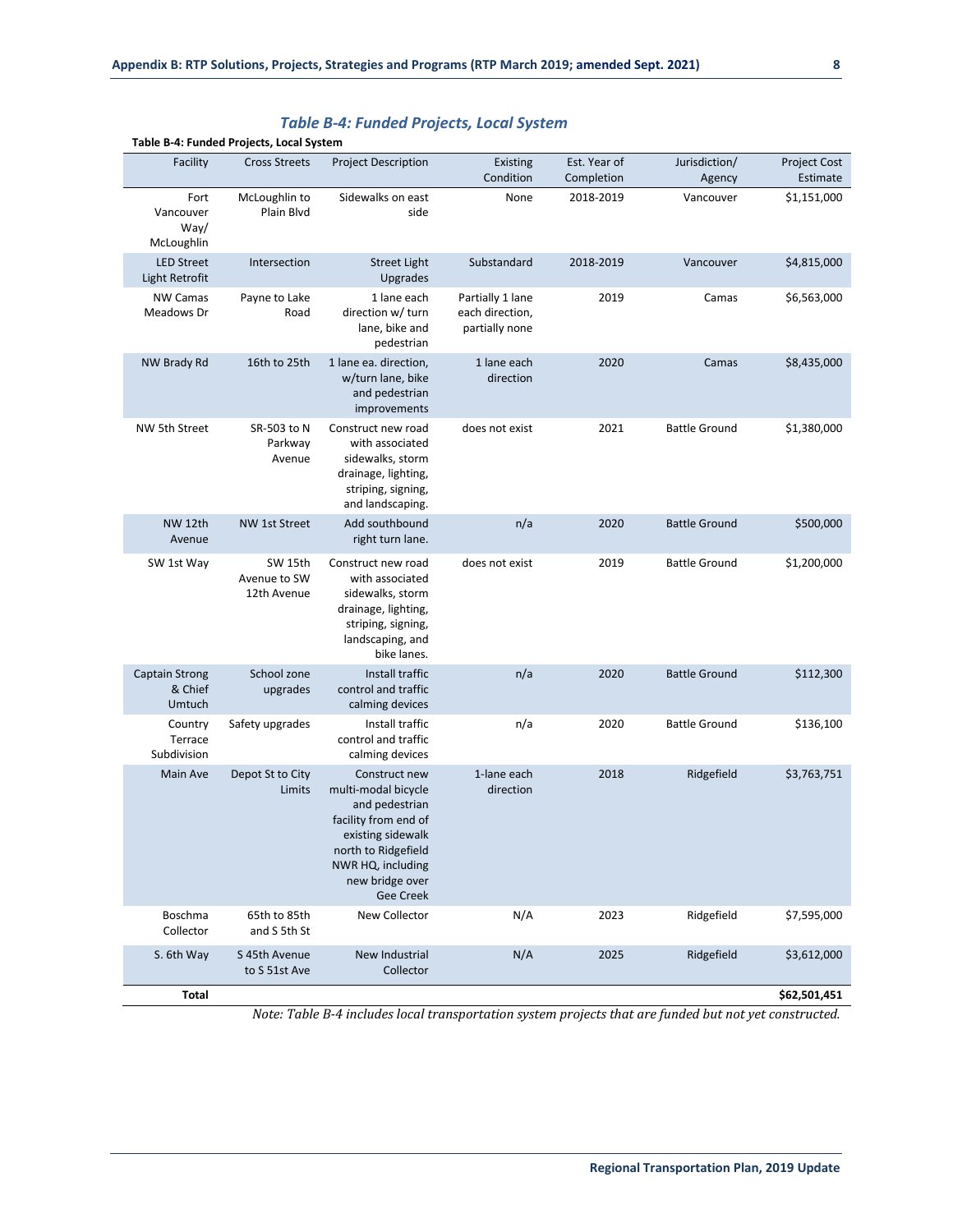**Table B-5: 2040 RTP Project List (adopted 2019), RTP Designated System**

| Facility                      | <b>Cross Streets</b>                                    | <b>Project Description</b>                          | Existing<br>Condition     | Est. Year of<br>Completion | Jurisdiction/<br>Agency | <b>Project Cost</b><br>Estimate |
|-------------------------------|---------------------------------------------------------|-----------------------------------------------------|---------------------------|----------------------------|-------------------------|---------------------------------|
| <b>MEGA</b><br><b>PROJECT</b> |                                                         |                                                     |                           |                            |                         |                                 |
| $I-5$                         | I-5/Victory Blvd.<br>to SR 500 -<br>Improve<br>Mobility | Replace I-5 Bridge<br>over Columbia<br><b>River</b> | 3 lanes each<br>direction | 2025-2035                  | <b>WSDOT</b>            | \$3,300,000,000                 |

The above project is included in the constrained RTP and is based on needs as defined by prior corridor studies and inventories. Final project scope and design will be subject to review and concurrence by local, state and federal agencies. As a mega-project, these or other corridor improvements would have their own financing plan.

|                       |                                |           |                           |                                                                                                                                            |                                         | <b>REGIONAL</b><br><b>PROJECTS</b> |
|-----------------------|--------------------------------|-----------|---------------------------|--------------------------------------------------------------------------------------------------------------------------------------------|-----------------------------------------|------------------------------------|
| \$900,000             | <b>WSDOT</b>                   | 2023-2028 |                           | Install ramp meters<br>on NB on-ramps                                                                                                      | Mill<br>Plain/Fourth<br>Plain           | $I-5$                              |
| \$2,000,000           | <b>WSDOT</b>                   | 2035-2040 |                           | NB & SB ramp<br>improvements                                                                                                               | 39 <sup>th</sup> St.                    | $I-5$                              |
| \$1,500,000           | WSDOT                          | 2035-2040 |                           | Implement<br>intersection<br>improvements at I-<br>5 and 39th St.<br>intersection                                                          | SR-500                                  | $I-5$                              |
| \$2,700,000           | <b>WSDOT</b>                   | 2035-2040 |                           | Install ramp meters<br>on SB on-ramps<br>from SR-501 to NE<br>99 <sup>th</sup> St.                                                         | System Wide                             | $I-5$                              |
| \$300,000             | WSDOT                          | 2020-2025 |                           | Planning study                                                                                                                             | Salmon Creek<br>Interchange             | $I-5/I-205$                        |
| up to<br>\$35,000,000 | WSDOT/Clark<br>County 50% each | 2035-2040 |                           | Implement<br>improved access to<br>I-205, if needed,<br>dependent on<br>planning study<br>outcomes                                         | Salmon Creek<br>Interchange<br>Phase II | $I-5/I-205$                        |
| up to<br>\$30,000,000 | <b>WSDOT</b>                   | 2035-2040 | Interchange               | Implement<br>improvements to<br>interchange and<br>connectivity to N<br>72nd Ave, if<br>needed, dependent<br>on planning study<br>outcomes | Padden Parkway<br>Interchange           | $I-205$                            |
| up to<br>\$30,000,000 | <b>WSDOT</b>                   | 2030-2035 | 2 lanes each<br>direction | Implement<br>improvements up<br>to add lanes, if<br>needed, dependent<br>on planning study<br>outcomes                                     | SR-500 to<br>Padden Parkway             | $1 - 205$                          |
| \$900,000             | WSDOT                          | 2035-2040 |                           | Install ramp meters<br>on NB on-ramps                                                                                                      | Padden Pkwy/<br>NE 134th St.            | $1 - 205$                          |
| \$36,000,000          | <b>WSDOT</b>                   | 2035-2040 |                           | Install auxiliary<br>lanes                                                                                                                 | SR-500 to<br>Padden                     | $1 - 205$                          |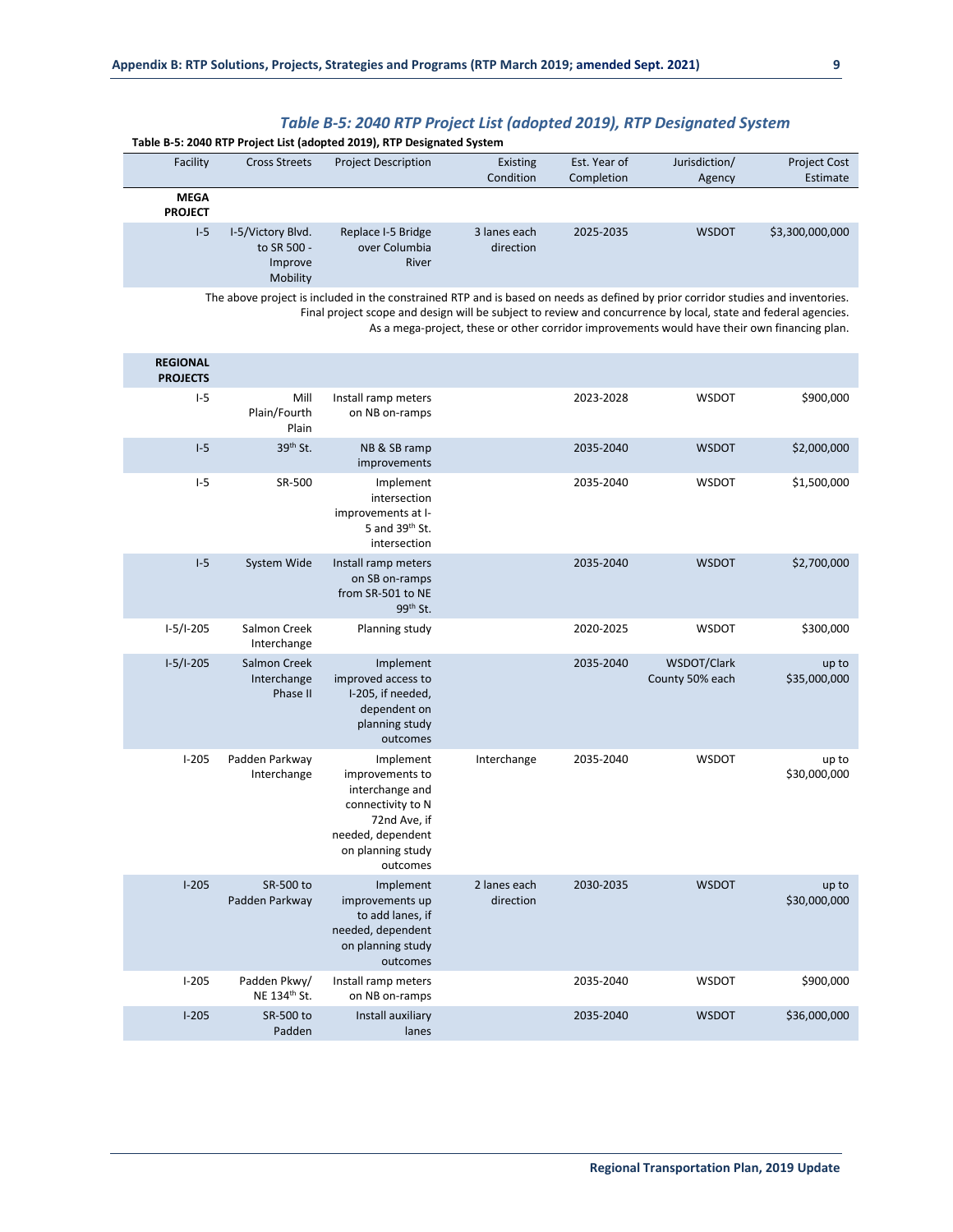|                       |              |           |                          | Table B-5: 2040 KTP Project List (adopted 2019), KTP Designated System                                                                                                                                                                                    |                                         |           |
|-----------------------|--------------|-----------|--------------------------|-----------------------------------------------------------------------------------------------------------------------------------------------------------------------------------------------------------------------------------------------------------|-----------------------------------------|-----------|
| \$40,000,000          | <b>WSDOT</b> | 2035-2040 |                          | Implement<br>improvements to<br>interchange and<br>connectivity to NE<br>72 <sup>nd</sup> Ave., by<br>providing a new slip<br>ramp from the<br>existing Padden<br>Parkway exit ramp<br>which connects to<br>72 <sup>nd</sup> Ave via 88 <sup>th</sup> St. | Padden Pkwy to<br>72 <sup>nd</sup> Ave. | $1-205$   |
| \$8,700,000           | <b>WSDOT</b> | 2025-2035 |                          | <b>Install Active Traffic</b><br><b>Management NB</b><br>Glenn Jackson<br><b>Bridge to NE</b><br>Andresen Rd.                                                                                                                                             | System Wide                             | $1 - 205$ |
| \$7,200,000           | <b>WSDOT</b> | 2035-2040 |                          | Install Active Traffic<br>Management SB NE<br>Andresen Rd. to<br>Glenn Jackson<br><b>Bridge</b>                                                                                                                                                           | System Wide                             | $1 - 205$ |
| \$10,000,000          | <b>WSDOT</b> | 2025-2035 |                          | Construct auxiliary<br>lane from Lieser Rd.<br>on-ramp to I-205 SB<br>Ramp                                                                                                                                                                                | Lieser Rd.                              | SR-14     |
| \$45,000,000          | <b>WSDOT</b> | 2025-2035 | 1 lane each<br>direction | <b>Rebuild Bridge</b>                                                                                                                                                                                                                                     | <b>West Camas</b><br>Slough Bridge      | SR-14     |
| \$2,250,000           | <b>WSDOT</b> | 2035-2040 |                          | Install ramp meters<br>on WB on-ramps SE<br>192 <sup>nd</sup> Ave. to<br>Columbia House<br>Blvd.                                                                                                                                                          | System Wide                             | SR-14     |
| \$1,800,000           | <b>WSDOT</b> | 2025-2035 |                          | Install ramp meters<br>on EB on-ramps<br>Columbia House<br>Blvd. to I-205                                                                                                                                                                                 | System Wide                             | SR-14     |
| \$6,000,000           | <b>WSDOT</b> | 2021-2025 | Intersections            | Implement cost<br>effective safety<br>improvements per<br>planning study<br>recommendations                                                                                                                                                               | 42nd and 54th<br>Avenue                 | SR-500    |
| up to<br>\$80,000,000 | <b>WSDOT</b> | 2035-2040 | Intersection             | Implement<br>additional<br>improvements if<br>needed to address<br>additional needs                                                                                                                                                                       | 42nd and 54th<br>Avenue                 | SR-500    |
| \$15,000,000          | <b>WSDOT</b> | 2035-2040 |                          | Implement<br>recommended<br>improvements from<br>planning study                                                                                                                                                                                           | Fourth Plain<br>Blvd.                   | SR-500    |
| \$5,000,000           | WSDOT        |           |                          | Implement<br>improvements to<br>Gher Rd. on-ramp<br>to I-205 NB ramp                                                                                                                                                                                      | Gher Rd.                                | SR-500    |
| \$2,700,000           | <b>WSDOT</b> |           |                          | Install ramp meters<br>on WB on-ramps;<br>Gher Rd. to St.<br>Johns                                                                                                                                                                                        | System Side                             | SR-500    |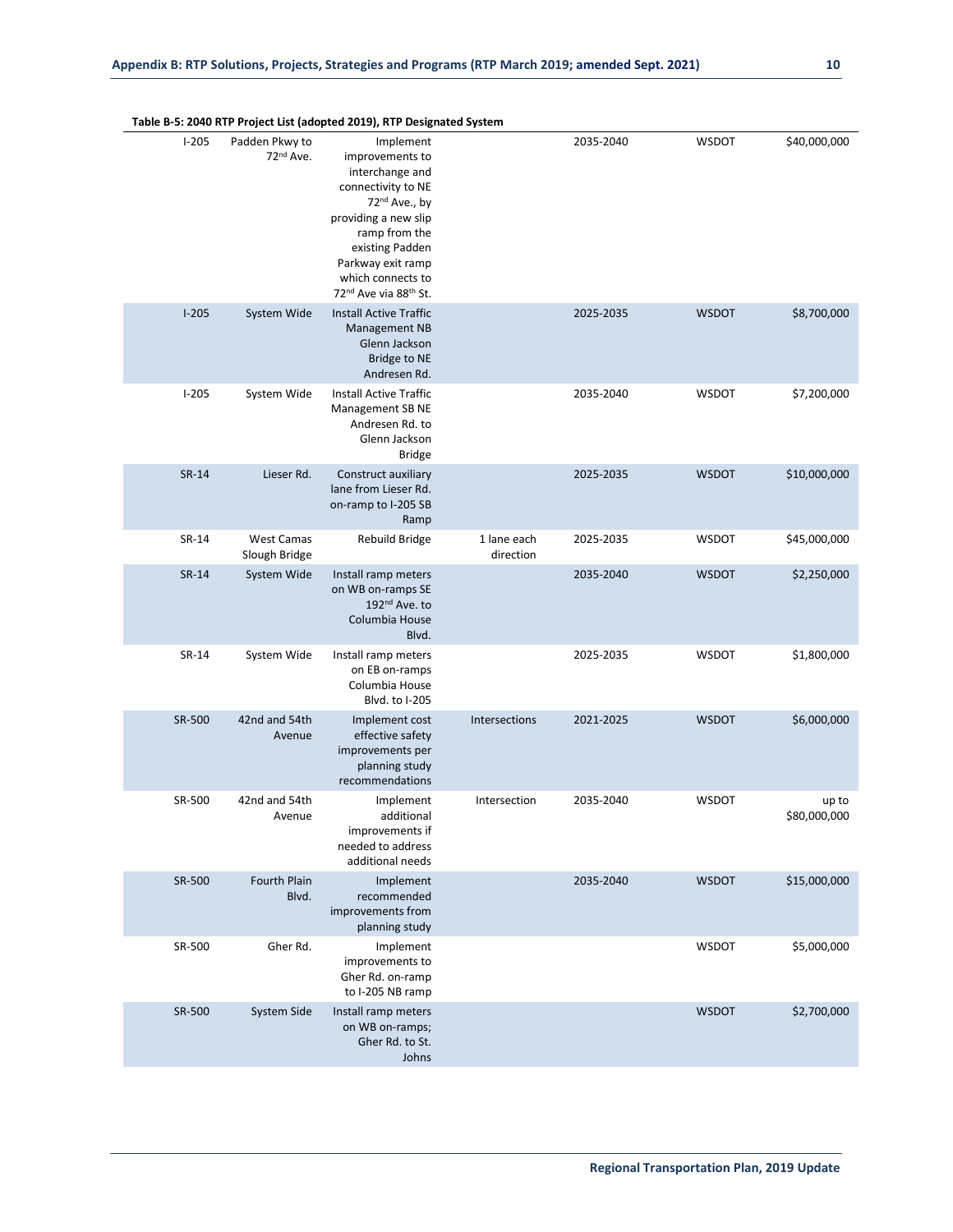|                                                                 |                                                                                   | Table B-5: 2040 RTP Project List (adopted 2019), RTP Designated System                                       |                                                                                                                                     |             |              |               |
|-----------------------------------------------------------------|-----------------------------------------------------------------------------------|--------------------------------------------------------------------------------------------------------------|-------------------------------------------------------------------------------------------------------------------------------------|-------------|--------------|---------------|
| SR-500                                                          | System Wide                                                                       | Install ramp meters<br>on EB on-ramps; St.<br>Johns to NE<br>Thurston Way                                    |                                                                                                                                     |             | <b>WSDOT</b> | \$2,250,000   |
| SR-503                                                          | SR-503/Caples<br><b>Rd to Battle</b><br>Ground - Install<br><b>Median Barrier</b> | <b>Install Median</b><br><b>Barrier</b>                                                                      |                                                                                                                                     | 2025 - 2035 | <b>WSDOT</b> | \$3,000,000   |
| SR-503                                                          | SR-503/Padden<br>Parkway to NE<br>144th Vic.                                      | <b>Install Median Curb</b>                                                                                   |                                                                                                                                     | 2018-2025   | <b>WSDOT</b> | \$2,000,000   |
| SR-503                                                          | at Padden<br>Parkway                                                              | Add Interchange                                                                                              | Intersection                                                                                                                        | 2020-2030   | <b>WSDOT</b> | \$35,000,000  |
| <b>ATM Spot</b><br>Treatments                                   | System Wide                                                                       | Install ATM/queue<br>warning at spot<br>locations                                                            | None                                                                                                                                | 2035-2040   | <b>WSDOT</b> | \$9,500,000   |
| Transit<br>Enhancements                                         | System Wide                                                                       | Improvements/ame<br>nities at bus stops,<br>super stops, and<br>transit centers -<br>new and existing        | Continuation of<br>existing<br>programs                                                                                             | Ongoing     | C-TRAN       | \$50,400,000  |
| Administration<br>Operations,<br>and<br>Maintenance<br>Facility | 65th Street &<br>18th Street                                                      | Expansion/redevelo<br>pment                                                                                  | Current facility is<br>20 years old and<br>over capacity                                                                            | 2019-2023   | C-TRAN       | \$30,000,000  |
| East<br>Vancouver/<br>Camas Park &<br>Rides                     | 18th Street & I-<br>205; Camas &<br>SR-14                                         | <b>Relocation of</b><br>existing Evergreen<br>Park & Ride                                                    | Current park and<br>ride lacks<br>visibility and<br>easy access to I-<br>205. Relocation<br>will support<br>service<br>improvements | 2022-2027   | C-TRAN       | \$20,000,000  |
| 219th Street<br>Park & Ride                                     | I-5 & SR-502                                                                      | Park & Ride facility<br>at new interchange                                                                   | N/A                                                                                                                                 | 2025-2035   | C-TRAN       | \$16,200,000  |
| Fleet<br>Replacement<br>and Expansion                           | System Wide                                                                       | Purchase<br>replacement and<br>expansion vehicles<br>for fixed route,<br>paratransit, and<br>vanpool service | Continue<br>ongoing<br>program                                                                                                      | Ongoing     | C-TRAN       | \$161,000,000 |
| <b>ITS</b><br>Deployment                                        | System Wide                                                                       | ITS deployment and<br>upgrades                                                                               |                                                                                                                                     | Ongoing     | C-TRAN       | \$12,300,000  |
| <b>Facility Capital</b><br>Maintenance                          |                                                                                   |                                                                                                              |                                                                                                                                     | Ongoing     | C-TRAN       | \$36,700,000  |
| Miscellaneous<br>Capital Repair<br>&                            |                                                                                   |                                                                                                              |                                                                                                                                     | Ongoing     | C-TRAN       | \$18,600,000  |
| Replacement<br>Mill Plain BRT                                   |                                                                                   | BRT replace Rte 37                                                                                           | Route 37                                                                                                                            | 2022-2023   | C-TRAN       | \$50,000,000  |
| Fisher's LTC<br><b>TOD</b>                                      |                                                                                   | <b>TOD</b>                                                                                                   | P&R with rider<br>amenities                                                                                                         | 2035        | C-TRAN       | \$5,000,000   |
| Columbia<br>House P&R                                           |                                                                                   | Expand                                                                                                       | Increase from 30<br>to 140 parking<br>stalls                                                                                        | 2020        | C-TRAN       | \$2,600,000   |
| Hwy 99 BRT                                                      | downtown<br>Vancouver to 99                                                       | BRT replace Rte 71                                                                                           | Route 71                                                                                                                            | 2030        | C-TRAN       | \$50,000,000  |

```
St Transit Center
```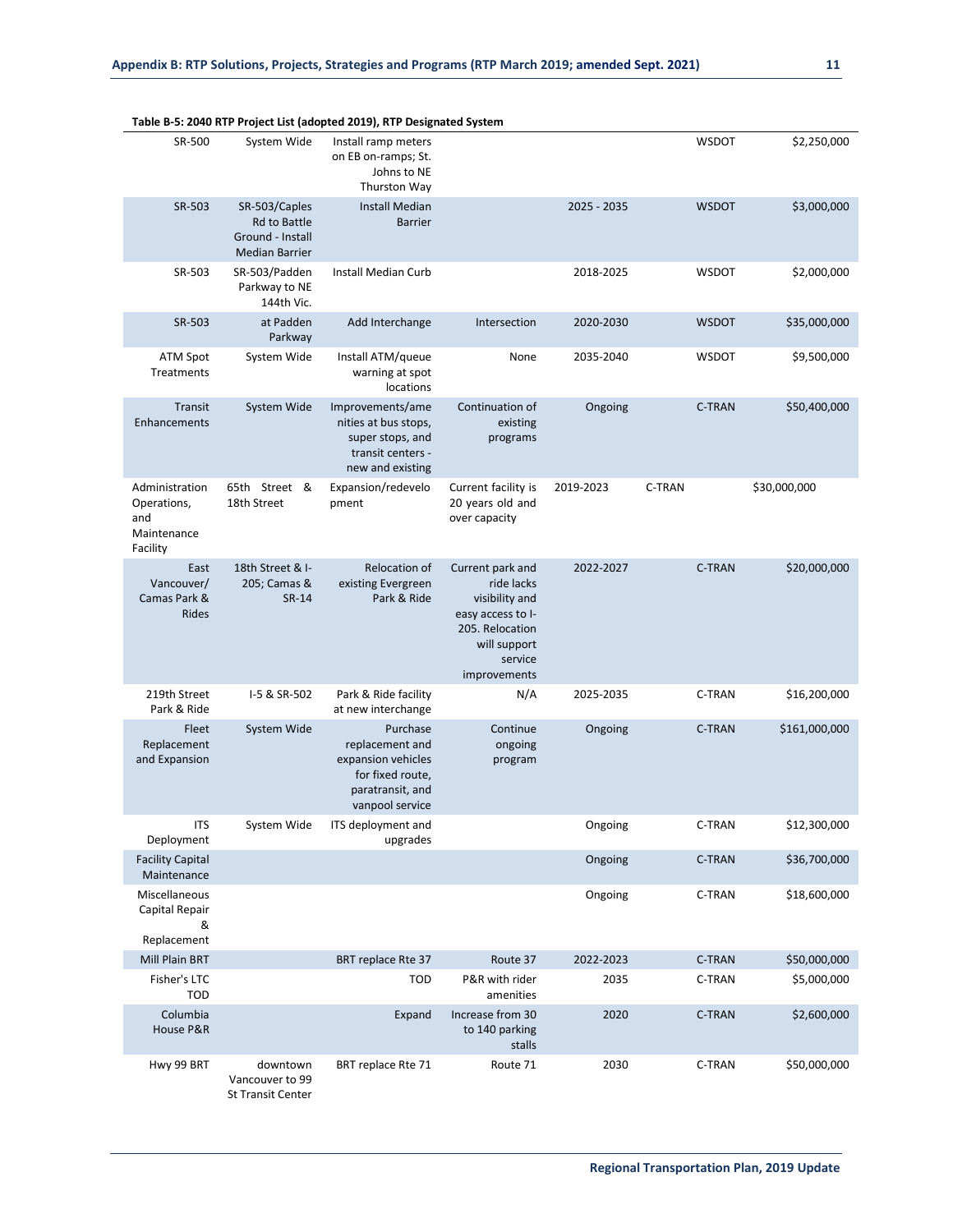|                                |                                                    | rable b-5. 2040 KTP Project List (adopted 2019), KTP Designated System   |                               |           |                       |              |
|--------------------------------|----------------------------------------------------|--------------------------------------------------------------------------|-------------------------------|-----------|-----------------------|--------------|
| I-5 BOS                        | southbound,<br>99th St to bridge                   | Develop and<br>construct BRT<br>project                                  | no transit or<br><b>HOV</b>   | 2020      | <b>C-TRAN</b>         | \$5,000,000  |
| I-205 BOS                      | 18th St to<br>Airport Way                          | Possible phases                                                          | no transit or<br>HOV          | 2025      | C-TRAN                | \$5,000,000  |
| Shared<br>Mobility             | System Wide                                        | dynamic demand<br>response                                               | using app based<br>technology | 2019      | C-TRAN                | \$2,000,000  |
| 179th St.                      | NW 11 <sup>th</sup> to NE<br>Delfel                | 2 lanes ea.<br>Direction with turn<br>lane                               | 1 or 2 lanes ea.<br>direction | 2031-2034 | <b>Clark County</b>   | \$27,500,000 |
| 179th Street                   | Delfel Rd to NE<br>15th Avenue                     | 2 lanes ea.<br>direction, w/turn<br>lane                                 | 1 lane each<br>direction      | 2025      | <b>Clark County</b>   | \$28,000,000 |
| 179 <sup>th</sup> St.          | NW 15 <sup>th</sup> to NE<br>50 <sup>th</sup> Ave. | 2 lanes ea.<br>Direction with turn<br>lane                               | 1 or 2 lanes ea.<br>direction | 2028-2035 | <b>Clark County</b>   | \$48,700,000 |
| 179th Street                   | NE 29th Avenue<br>intersection                     | unimproved<br>intersection                                               | 1 lane each<br>direction      | 2030      | <b>Clark County</b>   | \$3,000,000  |
| 179th Street                   | NE 50th Avenue<br>intersection                     | unimproved<br>intersection                                               | 1 lane each<br>direction      | 2030      | <b>Clark County</b>   | \$3,000,000  |
| NE 119th St.                   | NE 132nd Ave.                                      | unimproved<br>intersection                                               | Intersection                  | 2025      | <b>Clark County</b>   | \$3,000,000  |
| Andresen                       | Padden Parkway                                     | Interim upgrade                                                          | Intersection                  | 2025-2040 | Vancouver             | \$15,000,000 |
| NE Ward Rd.                    | NE 88th Street<br>to NE Davis Rd.                  | 2 lanes ea.<br>direction                                                 | 1 lane each<br>direction      | 2017-2035 | <b>Clark County</b>   | \$9,700,000  |
| NE <sub>72nd</sub><br>Avenue   | NE 122nd to NE<br>219th St                         | Possible phases for<br>capacity                                          | 2 lanes each<br>direction     | 2017-2035 | Clark County          | \$30,000,000 |
| NE 117th St.                   | NE Stutz Rd.                                       | Intersection<br>improvement                                              | Intersection                  | 2020-2030 | <b>Clark County</b>   | \$2,000,000  |
| <b>NW Lakeshore</b><br>Ave.    | NW 78th St. to<br>NW 109th St                      | 1 lane ea. direction,<br>w/turn lane                                     | 1 lane each<br>direction      | 2020-2035 | <b>Clark County</b>   | \$15,000,000 |
| NW 36th Ave.                   | Bliss Rd.                                          | Intersection<br>improvement                                              | Intersection                  | 2020-2030 | <b>Clark County</b>   | \$3,000,000  |
| <b>NE 182nd</b><br>Ave./SR-500 | SR-500                                             | Intersection<br>improvement                                              | Intersection                  | 2020-2035 | Clark<br>County/WSDOT | \$5,000,000  |
| 112th Avenue                   | Mill Plain to<br>49th Street                       | 2 lanes ea.<br>direction, w/turn<br>lane                                 | 2 lanes each<br>direction     | 2020-2035 | Vancouver             | \$7,000,000  |
| 137th Avenue                   | 49th Street to<br><b>Vancouver City</b><br>Limits  | 2 lanes ea.<br>direction, w/turn<br>lane                                 | 1 lane each<br>direction      | 2020-2035 | Vancouver             | \$20,000,000 |
| 18th Street                    | 162nd Avenue<br>to 192nd<br>Avenue                 | 2 lanes ea.<br>direction, w/turn<br>lane                                 | 1 lane each<br>direction      | 2020-2035 | Vancouver             | \$20,000,000 |
| 18th Street                    | 97th Avenue to<br><b>NE 107th</b><br>Avenue        | 2 lanes ea.<br>direction, w/turn<br>lane                                 |                               | 2020-2035 | Vancouver             | \$12,500,000 |
| 18th Street                    | 138th Avenue to<br>162nd Avenue                    | 2 lanes ea.<br>direction, w/turn<br>lane                                 | 1 lane each<br>direction      | 2020-2035 | Vancouver             | \$18,000,000 |
| 18th Street                    | 87th Avenue to<br>97th Avenue                      | <b>Extend existing</b><br>street<br>1 lane ea. direction,<br>w/turn lane | No street                     | 2020-2035 | Vancouver             | \$16,000,000 |
| 192nd Avenue                   | SE 1st Street to<br>NE 18th Street                 | 2 lanes ea.<br>direction, w/turn<br>pockets                              | 1 lane each<br>direction      | 2020-2035 | Vancouver             | \$20,000,000 |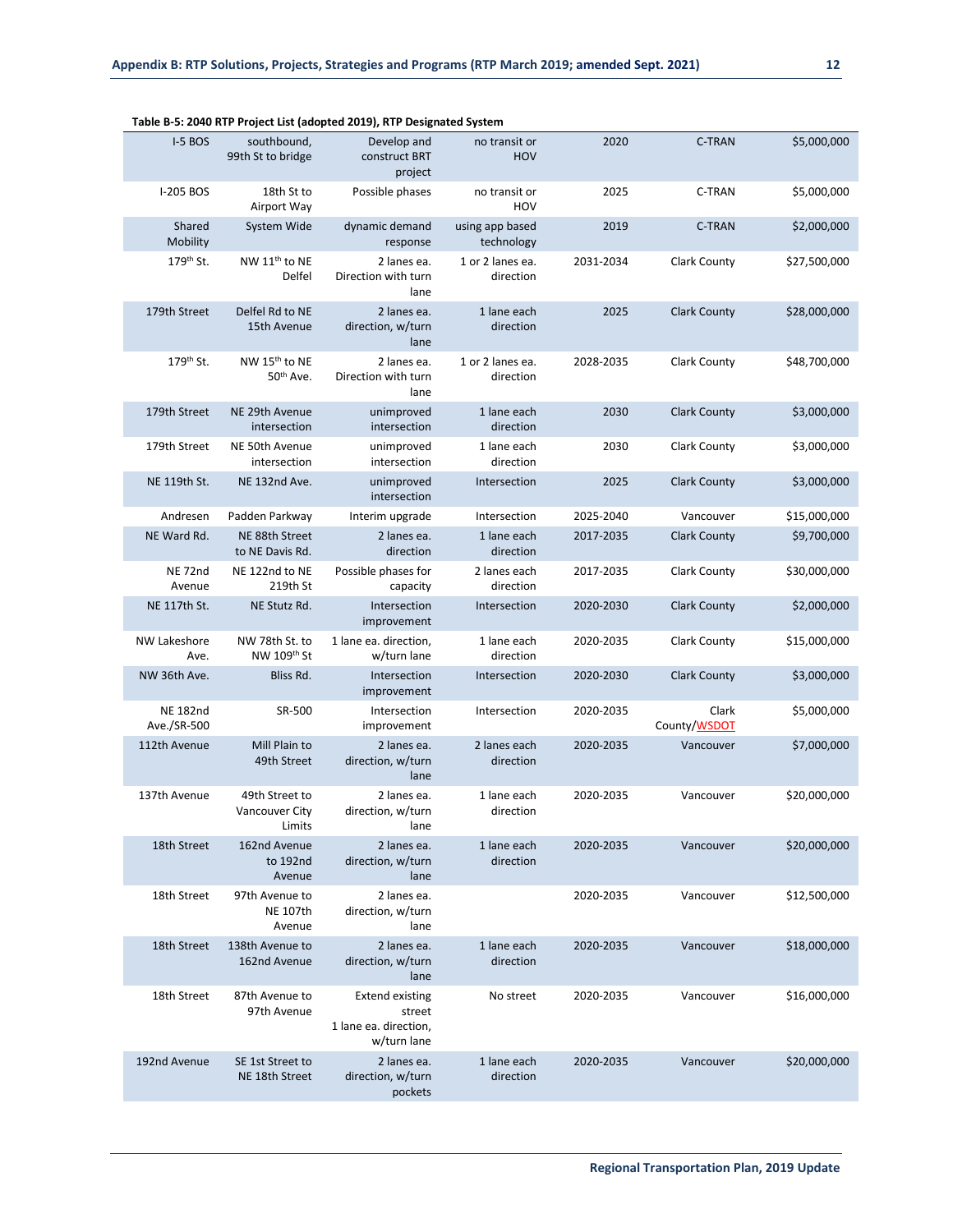|                                   |                                       | Table B-5: 2040 RTP Project List (adopted 2019), RTP Designated System   |                                                                                  |           |           |              |
|-----------------------------------|---------------------------------------|--------------------------------------------------------------------------|----------------------------------------------------------------------------------|-----------|-----------|--------------|
| Fruit Valley Rd                   | Whitney to 78th<br>Street             | 1 lane ea. direction,<br>w/turn lane                                     | 1 lane each<br>direction                                                         | 2020-2035 | Vancouver | \$40,000,000 |
| 32nd Avenue                       | SR-501 to Fruit<br><b>Valley Road</b> | 1 lane ea. direction,<br>w/turn lane<br>new minor<br>industrial arterial | None                                                                             | 2025-2035 | Vancouver | \$20,000,000 |
| Lieser Road/<br>NE 87th<br>Avenue | Lieser to E 5th St                    | Intersection<br>improvement                                              | Offset<br>intersection                                                           | 2020-2035 | Vancouver | \$6,000,000  |
| <b>Main Street</b>                | 5th Street to<br>McLoughlin           | Reconstruct from<br>5th to 16th                                          | Two-way street                                                                   | 2020-2035 | Vancouver | \$11,000,000 |
| <b>Main Street</b>                | 5th Street to<br>Columbia Way         | Re-connect to<br>waterfront S. of rail<br>berm                           | No street                                                                        | 2020-2035 | Vancouver | \$9,000,000  |
| NE 28th Street                    | 142nd Avenue<br>to 162nd<br>Avenue    | 1 lane ea. direction,<br>w/turn lane                                     | 1 lane each<br>direction                                                         | 2020-2035 | Vancouver | \$12,000,000 |
| SE 1st Street                     | 164th Avenue to<br>177thd Ave.        | 2 lanes ea.<br>direction, w/turn<br>lane                                 | 1 lane each<br>direction                                                         | 2020-2035 | Vancouver | \$13,000,000 |
| SE 1st Street                     | 177th Avenue to<br>192nd Ave.         | 2 lanes ea.<br>direction, w/turn<br>lane                                 | 1 lane each<br>direction                                                         | 2020-2035 | Vancouver | \$7,500,000  |
| Andresen Rd.                      | MacArthur Blvd<br>Intersection        | Intersection<br>operational<br>upgrade                                   | 4-way stop<br>control                                                            | 2020-2035 | Vancouver | \$2,500,000  |
| <b>Main Street</b>                | 39th St.<br>Intersection              | Intersection<br>capacity and<br>operational<br>upgrade                   | substandard<br>lane width,<br>inadequate<br>storage,<br>inadequate turn<br>lanes | 2020-2035 | Vancouver | \$3,500,000  |
| NE 162nd Ave                      | SE 1st Street to<br>NE 9th Street     | 3 lanes ea.<br>direction,<br>w/median                                    | 2 lane each<br>direction                                                         | 2020-2035 | Vancouver | \$11,000,000 |
| <b>NE Fourth</b><br>Plain         | NE 117th Ave to<br>NE 162nd Ave       | Intersection<br>capacity and<br>operational<br>upgrade                   | substandard<br>lane width,<br>inadequate<br>storage,<br>inadequate turn<br>lanes | 2020-2035 | Vancouver | \$3,400,000  |
| SE 20th St                        | SE 176th Ave                          | Intersection<br>improvement                                              | Substandard                                                                      | 2025-2035 | Vancouver | \$500,000    |
| St. Johns                         | NE 65thSt                             | Signal                                                                   | Substandard                                                                      | 2025-2035 | Vancouver | \$1,000,000  |
| St. Johns                         | Ft. Vancouver<br>Way                  | Signal                                                                   | Substandard                                                                      | 2025-2035 | Vancouver | \$2,800,000  |
| NE 13th/18th<br>St                | Goodwin to<br>192nd Av                | 2 lanes each<br>direction w/ turn<br>lane, bike and<br>pedestrian        | None                                                                             | 2022-2035 | Camas     | \$8,235,000  |
| NE 28th Street                    | Ingle to 232nd                        | 1 lane each<br>direction w/ turn<br>lane, bike and<br>pedestrian         | 1 lane each<br>direction                                                         | 2020      | Camas     | \$7,750,000  |
| NE Goodwin<br>Rd                  | Friberg to Ingle                      | 2 lanes each<br>direction w/ turn<br>lane, bike and<br>pedestrian        | 1 lane each<br>direction                                                         | 2021      | Camas     | \$13,123,000 |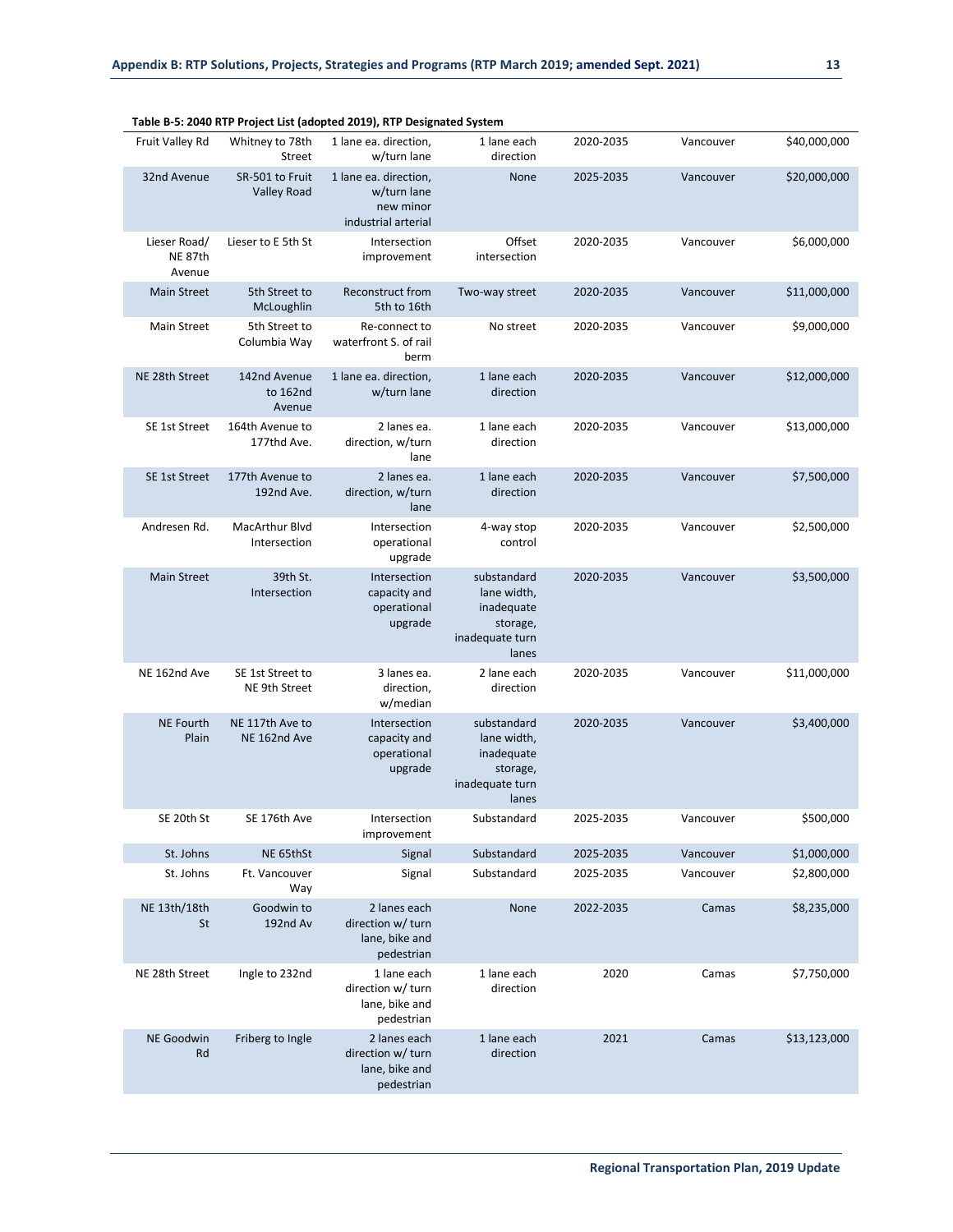|                                                                                |                                                           | Table B-5: 2040 RTP Project List (adopted 2019), RTP Designated System                                  |                                                                      |           |                                                           |              |
|--------------------------------------------------------------------------------|-----------------------------------------------------------|---------------------------------------------------------------------------------------------------------|----------------------------------------------------------------------|-----------|-----------------------------------------------------------|--------------|
| SR-500/<br>Everett Rd                                                          | Lake Rd to NE<br>4th St                                   | 1 lane each<br>direction w/ turn<br>lane, bike and<br>pedestrian                                        | 1 lane each<br>direction                                             | 2022-2035 | Camas                                                     | \$12,710,000 |
| NW 6th Av<br>Corridor<br>Improvements                                          | Norwood to<br>Adams                                       | Add turn lanes, bike<br>lanes & sidewalk<br>(road diet?)                                                | 2 lanes each<br>direction                                            | 2019      | Camas                                                     | \$1,200,000  |
| Lake Rd                                                                        | <b>NW Lacamas</b><br>Lane to NE<br>Everett St/SR-<br>500  | Widening,<br>sidewalks                                                                                  | 1 lane each<br>direction w/left<br>turn lanes and<br>bike lanes      | 2021      | Camas                                                     | \$3,345,000  |
| Lake Rd and<br>Everett St/SR-<br>500<br>Roundabout                             | Lake Rd and<br>Everett St/SR-<br>500                      | Roundabout,<br>improved<br>pedestrian access                                                            | Signal, 1 lane<br>each direction<br>with bike lanes,<br>no sidewalks | 2020      | Camas                                                     | \$6,450,000  |
| NE 6th Av<br>Corridor<br>Improvements                                          | Adams to<br>Garfield                                      | Access and<br>Multimodal<br>upgrades                                                                    | 1 lane each<br>direction,<br>sidewalks                               | 2020      | Camas                                                     | \$200,000    |
| 32nd Street                                                                    | Evergreen Way<br>to 34th Street                           | Widen to 3 lanes,<br>plus bike lanes and<br>sidewalk                                                    | 1 lane each<br>direction                                             | 2018-2024 | Washougal                                                 | \$5,476,000  |
| Evergreen Way                                                                  | 32nd Street to<br>Sunset View Rd                          | Widen to 3 lanes.<br>plus bike lanes and<br>sidewalk                                                    | 1 lane in each<br>direction                                          | 2018-2024 | Washougal                                                 | \$8,117,000  |
| Connect<br>Washougal:<br>Access<br>Improvements<br>32nd/27th<br><b>Streets</b> | F Street to Port<br>access south of<br>SR-14              | 32 <sup>nd</sup> Street railroad<br>underpass (Addy to<br>F Street)<br>and Main to Port<br>improvements | at grade                                                             | 2018-2024 | Washougal, Port<br>of Camas<br>Washougal,<br><b>WSDOT</b> | \$40,000,000 |
| Washougal<br><b>River Road</b>                                                 | Shepherd Road,<br>18th/0, 25th                            | Intersection<br>improvements, bike<br>ped and trail<br>crossing                                         |                                                                      | 2018-2024 | Washougal                                                 | \$2,482,000  |
| Evergreen Way<br>and Sunset<br>View Road                                       | Intersection<br>Influence Area                            | Intersection<br>improvement                                                                             |                                                                      | 2018-2024 | Washougal                                                 | \$1,963,000  |
| Evergreen @<br>39th<br>intersection                                            | Evergreen and<br>39th St.                                 | Evergreen @ 39th<br>St. Signaliztion and<br>intersection<br>improvements                                | no signal                                                            | 2025-2030 | Washougal                                                 | \$1,200,000  |
| Chelatchie<br><b>Prairie Rails</b><br><b>With Trails</b><br>Trail              | Northeast UGB<br>Limits to E Main<br><b>Street</b>        | Construct new<br>multimodal path<br>with associated<br>drainage.                                        | does not exist                                                       | 2022      | <b>Battle Ground</b>                                      | \$1,200,000  |
| Chelatchie<br><b>Prairie Rails</b><br><b>With Trails</b><br>Trail              | SE Rasmussen<br>Boulevard to SE<br><b>Eaton Boulevard</b> | Construct new<br>multimodal path<br>with associated<br>drainage.                                        | does not exist                                                       | 2026-2035 | <b>Battle Ground</b>                                      | \$1,766,205  |
| Chelatchie<br><b>Prairie Rails</b><br><b>With Trails</b><br>Trail              | <b>SE Eaton</b><br>Boulevard to NE<br><b>Cedar Drive</b>  | Construct new<br>multimodal path<br>with associated<br>drainage.                                        | does not exist                                                       | 2026-2035 | <b>Battle Ground</b>                                      | \$1,512,379  |
| Chelatchie<br><b>Prairie Rails</b><br><b>With Trails</b><br>Trail              | NE Cedar Drive<br>to NE 181st<br>Street                   | Construct new<br>multimodal path<br>with associated<br>drainage.                                        | does not exist                                                       | 2026-2035 | <b>Battle Ground</b>                                      | \$1,210,961  |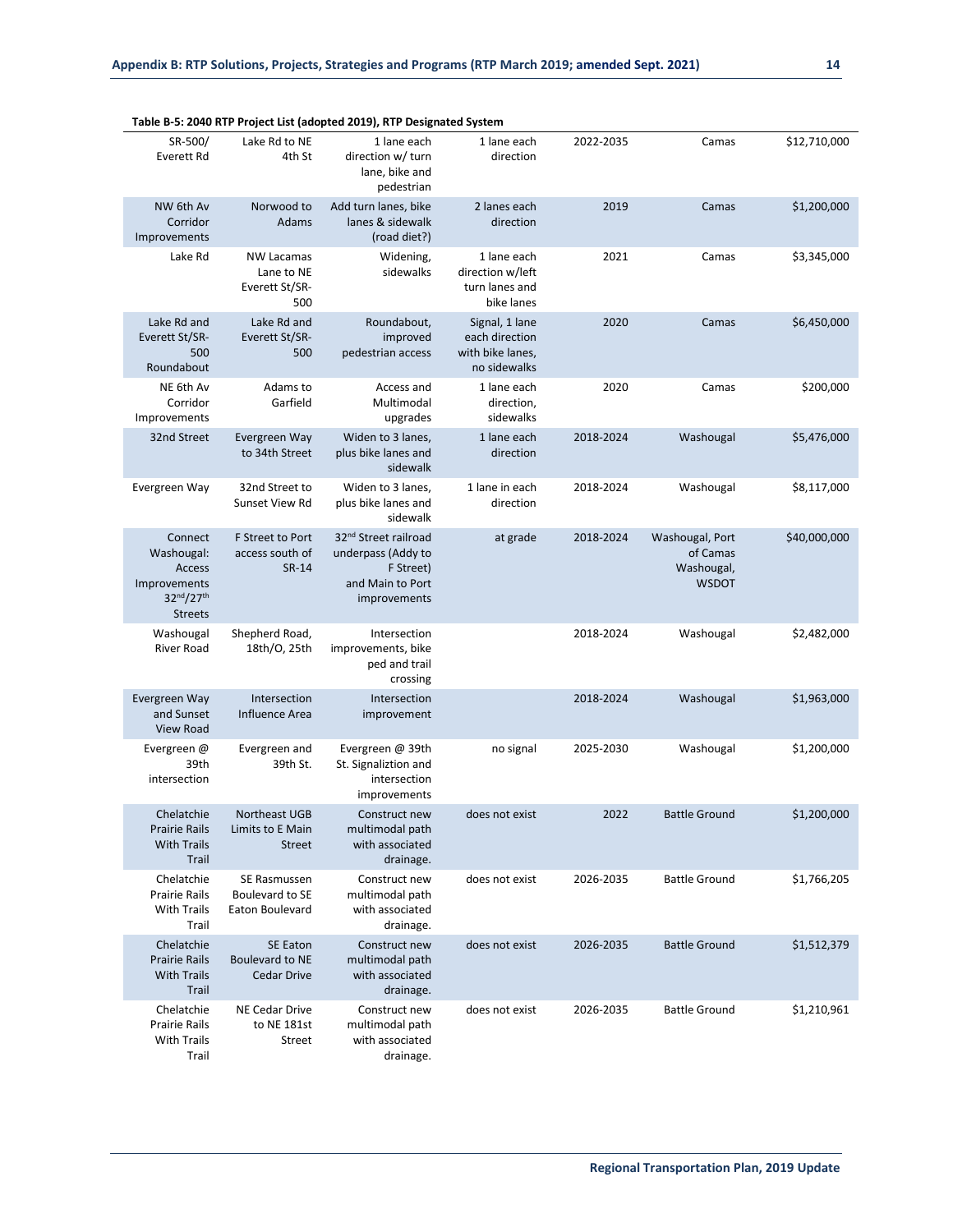|                                                                   |                                                        | rable b-5: 2040 KTP Project List (adopted 2019), KTP Designated System                                                                               |                          |           |                      |             |
|-------------------------------------------------------------------|--------------------------------------------------------|------------------------------------------------------------------------------------------------------------------------------------------------------|--------------------------|-----------|----------------------|-------------|
| Chelatchie<br><b>Prairie Rails</b><br><b>With Trails</b><br>Trail | NE 181st Street<br>to South UGB<br>Limits              | Construct new<br>multimodal path<br>with associated<br>drainage.                                                                                     | does not exist           | 2026-2035 | <b>Battle Ground</b> | \$1,591,700 |
| E Main Street                                                     | NE/SE Grace<br>Avenue                                  | Realign SE Grace<br>Avenue with NE<br>Grace Avenue and<br>signalize.                                                                                 | unsignalized             | 2015-2020 | <b>Battle Ground</b> | \$2,000,000 |
| <b>E</b> Main Street                                              | <b>NE Grace</b><br>Avenue to east<br><b>UGB limits</b> | Reconstruct<br>roadway, add<br>sidewalks where<br>missing, add storm<br>drainage, lighting,<br>striping, signing,<br>landscaping, and<br>bike lanes. | 1 lane each<br>direction | 2026-2035 | <b>Battle Ground</b> | \$7,865,344 |
| <b>NE 179th</b><br>Street                                         | SR-503 to S<br>Parkway Avenue                          | Construct new road<br>with associated<br>sidewalks, storm<br>drainage, lighting,<br>striping, signing,<br>and landscaping.                           | does not exist           | 2026-2035 | <b>Battle Ground</b> | \$4,290,857 |
| <b>NE 179th</b><br><b>Street</b>                                  | <b>NE 112th</b><br>Avenue to<br>western<br>terminus    | Construct new road<br>with associated<br>sidewalks, storm<br>drainage, lighting,<br>striping, signing,<br>and landscaping.                           | does not exist           | 2026-2035 | <b>Battle Ground</b> | \$4,027,708 |
| <b>NE 179th</b><br>Street                                         | S Parkway<br>Avenue to SE<br>Grace Avenue              | Construct new road<br>with associated<br>sidewalks, storm<br>drainage, lighting,<br>striping, signing,<br>and landscaping.                           | does not exist           | 2026-2035 | <b>Battle Ground</b> | \$4,347,857 |
| <b>NE 179th</b><br><b>Street</b>                                  | western<br>terminus to SR-<br>503                      | Reconstruct<br>roadway, add<br>sidewalks where<br>missing, storm<br>drainage, lighting,<br>striping, signing,<br>landscaping, and<br>bike lanes.     | 1 lane each<br>direction | 2026-2035 | <b>Battle Ground</b> | \$318,517   |
| N Onsdorff<br>Boulevard                                           | N Parkway<br>Avenue                                    | Install modern<br>roundabout.                                                                                                                        | 2-way stop               | 2026-2035 | <b>Battle Ground</b> | \$600,000   |
| <b>SE Eaton</b><br><b>Boulevard</b>                               | <b>SE Grace</b><br>Avenue to east<br>city limits       | Reconstruct<br>roadway, add<br>sidewalks, storm<br>drainage, lighting,<br>striping, signing,<br>landscaping, and<br>bike lanes.                      | 1 lane each<br>direction | 2021-2025 | <b>Battle Ground</b> | \$5,568,760 |
| SE Eaton<br>Boulevard                                             | NE 92nd Avenue<br>to SW 20th<br>Avenue                 | Reconstruct<br>roadway, add<br>sidewalks, storm<br>drainage, lighting,<br>striping, signing,<br>landscaping, and<br>bike lanes.                      | 1 lane each<br>direction | 2026-2035 | <b>Battle Ground</b> | \$6,816,764 |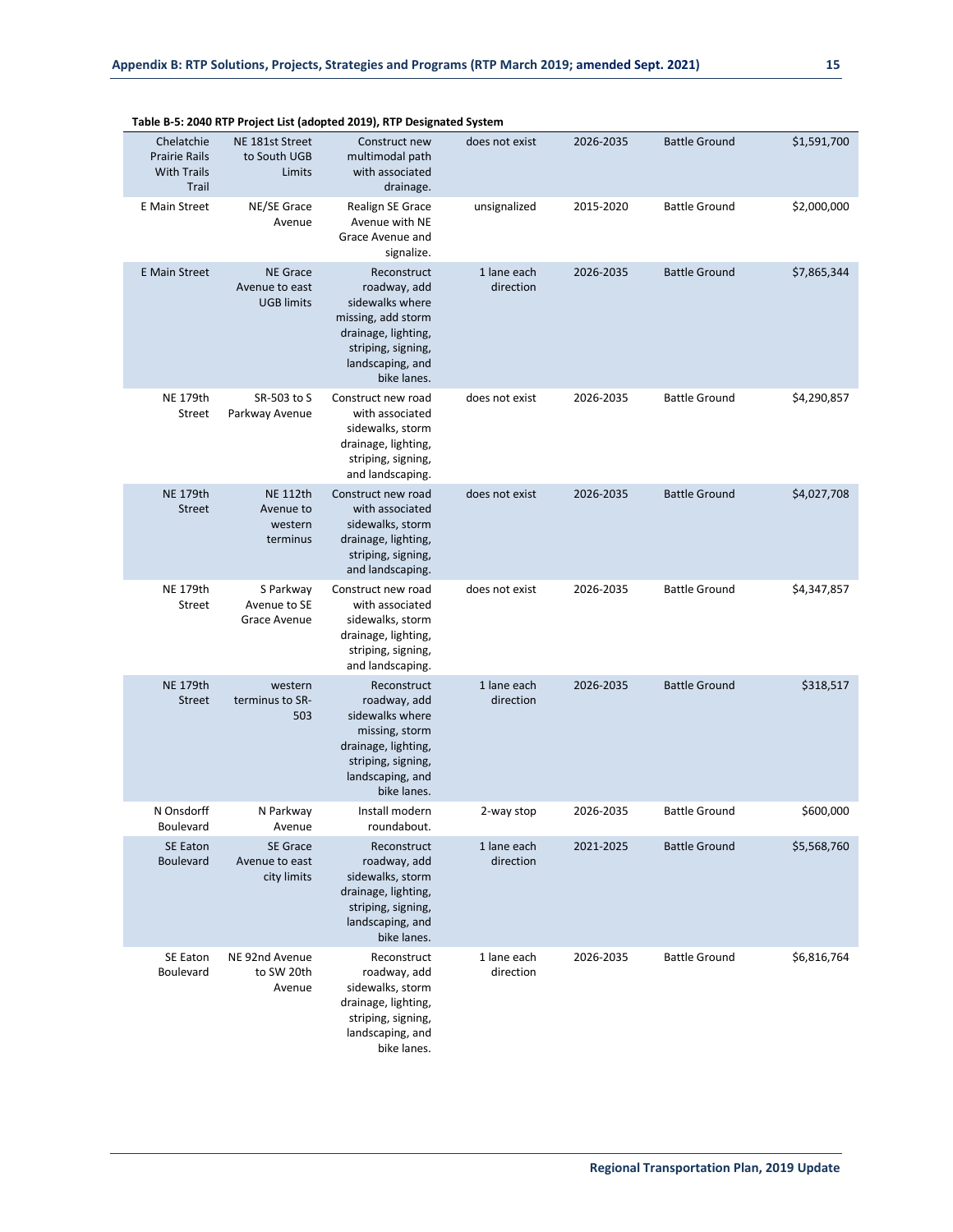|                           |                                                             | Table B-5: 2040 KTP Project List (adopted 2019), KTP Designated System                                                                               |                            |           |                      |             |
|---------------------------|-------------------------------------------------------------|------------------------------------------------------------------------------------------------------------------------------------------------------|----------------------------|-----------|----------------------|-------------|
| <b>NE Grace</b><br>Avenue | NE 10th Street                                              | Add northbound<br>right turn lane and<br>convert<br>intersection to all-<br>way stop.                                                                | 2-way stop                 | 2021-2025 | <b>Battle Ground</b> | \$105,000   |
| Grace Avenue              | Grace Av/East<br>Main St                                    | Align S Grace and N<br>Grace                                                                                                                         | Unaligned<br>intersections | 2015-2020 | <b>Battle Ground</b> | \$2,000,000 |
| <b>NE Grace</b><br>Avenue | NE 249th Street<br>to NE 25th<br><b>Street</b>              | Reconstruct<br>roadway, add<br>sidewalks where<br>missing, add storm<br>drainage, lighting,<br>striping, signing,<br>landscaping, and<br>bike lanes. | 1 lane each<br>direction   | 2026-2035 | <b>Battle Ground</b> | \$1,727,582 |
| <b>NE Grace</b><br>Avenue | NE 25th Street<br>to NE Onsdorff<br>Boulevard               | Reconstruct<br>roadway, add<br>sidewalks where<br>missing, add storm<br>drainage, lighting,<br>striping, signing,<br>landscaping, and<br>bike lanes. | 1 lane each<br>direction   | 2026-2035 | <b>Battle Ground</b> | \$343,726   |
| <b>NE Grace</b><br>Avenue | <b>NE Onsdorff</b><br><b>Boulevard to NE</b><br>10th Street | Reconstruct<br>roadway, add<br>sidewalks where<br>missing, add storm<br>drainage, lighting,<br>striping, signing,<br>landscaping, and<br>bike lanes. | 1 lane each<br>direction   | 2026-2035 | <b>Battle Ground</b> | \$1,837,691 |
| <b>NE Grace</b><br>Avenue | NE 10th Street<br>to E Main Street                          | Reconstruct<br>roadway, add<br>sidewalks where<br>missing, add storm<br>drainage, lighting,<br>striping, signing,<br>landscaping, and<br>bike lanes. | 1 lane each<br>direction   | 2026-2035 | <b>Battle Ground</b> | \$3,871,051 |
| <b>SE Grace</b><br>Avenue | <b>SE Eaton</b><br><b>Boulevard to NE</b><br>189th Street   | Reconstruct<br>roadway, add<br>sidewalks where<br>missing, add storm<br>drainage, lighting,<br>striping, signing,<br>and landscaping.                | 1 lane each<br>direction   | 2026-2035 | <b>Battle Ground</b> | \$3,042,561 |
| SE Grace<br>Avenue        | NE 189th Street<br>to NE 179th<br>Street                    | Reconstruct<br>roadway, add<br>sidewalks, storm<br>drainage, lighting,<br>striping, signing,<br>and landscaping.                                     | 1 lane each<br>direction   | 2026-2035 | <b>Battle Ground</b> | \$2,775,302 |
| <b>SE Grace</b><br>Avenue | NE 179th Street<br>to south city<br>limits                  | Reconstruct<br>roadway, add<br>sidewalks, storm<br>drainage, lighting,<br>striping, signing,<br>and landscaping.                                     | 1 lane each<br>direction   | 2026-2035 | <b>Battle Ground</b> | \$1,706,380 |
| <b>SE Grace</b><br>Avenue | E Main St to SE<br>Rasmussen Blvd                           | 1 lane ea. direction,<br>w/turn lane, bicycle<br>and pedestrian                                                                                      | 1 lane each<br>direction   | 2015-2020 | <b>Battle Ground</b> | \$4,318,267 |

facilities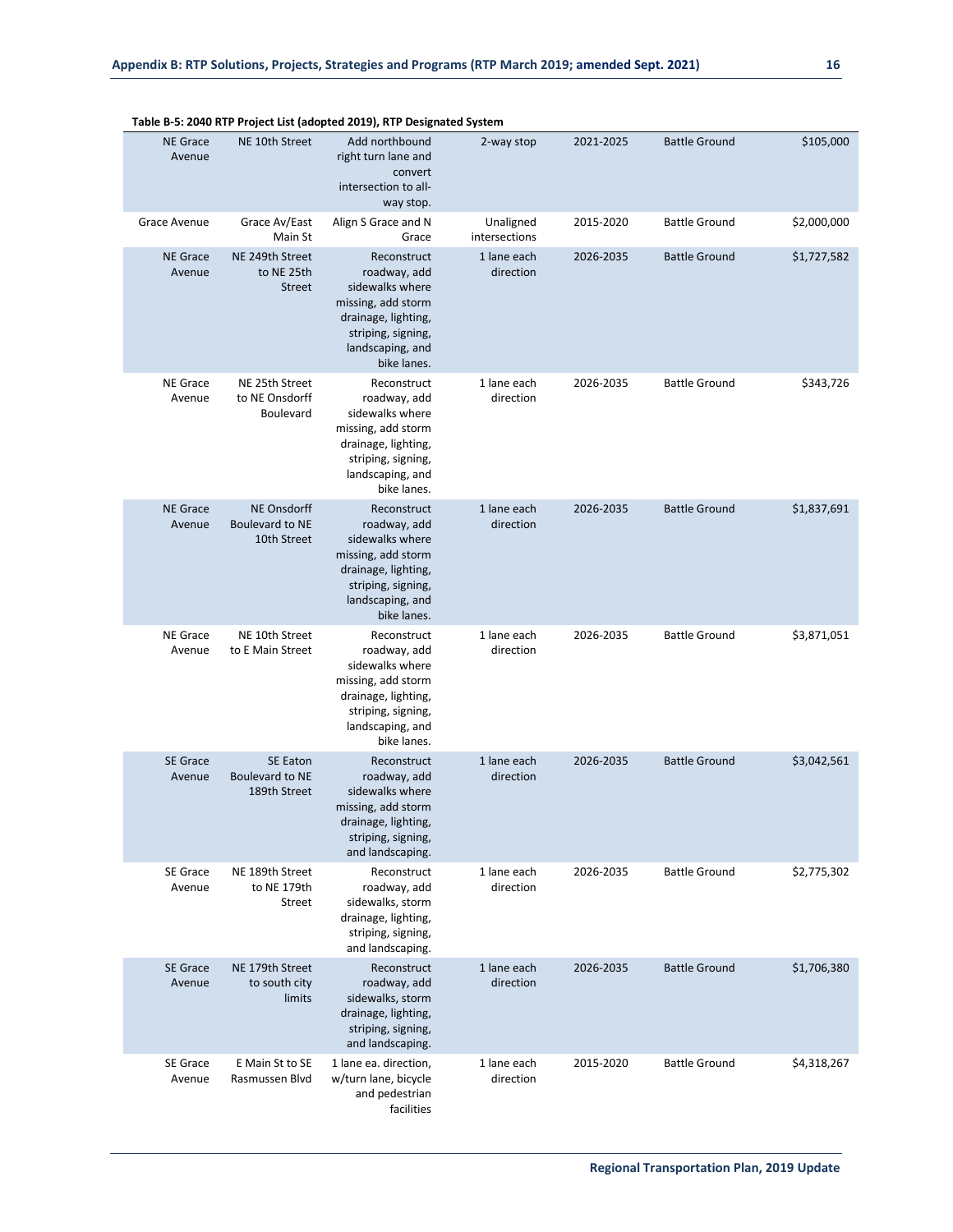|                           |                              | $3.20 + 0.001 + 0.000$ and the family construction of $3.20$                                                                                                       |                |           |                      |             |
|---------------------------|------------------------------|--------------------------------------------------------------------------------------------------------------------------------------------------------------------|----------------|-----------|----------------------|-------------|
| <b>SE Grace</b><br>Avenue | <b>SE Eaton</b><br>Boulevard | Replace signal<br>controller and<br>related equipment<br>for improved<br>intersection<br>operations. Install<br>northbound and<br>southbound left<br>turn signals. | n/a            | 2021-2025 | <b>Battle Ground</b> | \$65,000    |
| SR-502                    | W 15th Avenue                | Upgrade<br>intersection to<br>provide an<br>additional 100' of<br>storage for the<br>eastbound left turn<br>lane.                                                  | n/a            | 2026-2035 | <b>Battle Ground</b> | \$102,500   |
| SR-502                    | W 29th Avenue                | Add south leg of<br>intersection and<br>signalize.                                                                                                                 | unsignalized   | 2021-2025 | <b>Battle Ground</b> | \$350,000   |
| SR-502                    | NE 92nd Avenue               | Add southerly leg<br>of intersection,<br>modify signal, and<br>add westbound left<br>turn lane.                                                                    | unsignalized   | 2026-2035 | <b>Battle Ground</b> | \$225,000   |
| SR-503                    | SR-502                       | Add dual left turn<br>lanes                                                                                                                                        | n/a            | 2026-2035 | <b>Battle Ground</b> | \$605,415   |
| SR-503                    | NE 184th Street              | Add east-west<br>right-in/right-out<br>on east side of SR-<br>503.                                                                                                 | does not exist | 2026-2035 | <b>Battle Ground</b> | \$250,000   |
| SR-503                    | NE 194th Street              | Add east-west<br>right-in/right-out<br>on both sides of SR-<br>503.                                                                                                | does not exist | 2026-2035 | <b>Battle Ground</b> | \$250,000   |
| SR-503                    | NW 5th Way                   | Add east-west<br>right-in/right-out<br>on both sides of SR-<br>503.                                                                                                | does not exist | 2026-2035 | <b>Battle Ground</b> | \$250,000   |
| SR-503                    | NE 239th Street              | Add east-west<br>right-in/right-out<br>on west side of SR-<br>503.                                                                                                 | does not exist | 2026-2035 | <b>Battle Ground</b> | \$250,000   |
| SR-503                    | NW Onsdorff<br>Boulevard     | <b>Extend southbound</b><br>leg of SR-503, 500-<br>feet north and<br>south of<br>intersection, add<br>necessary tapers,<br>and revise existing<br>traffic signals. | n/a            | 2021-2025 | <b>Battle Ground</b> | \$1,020,500 |
| SR-503                    | NE 179th Street              | Add northbound<br>right turn lane.                                                                                                                                 | n/a            | 2026-2035 | <b>Battle Ground</b> | \$150,000   |
| SR-503                    | SW Rasmussen<br>Boulevard    | Add east-west<br>right-in/right-out<br>on east side of SR-<br>503.                                                                                                 | does not exist | 2015-2020 | <b>Battle Ground</b> | \$275,000   |
| SR-503                    | NE 189th Street              | <b>Extend westbound</b><br>left turn lane as<br>necessary.                                                                                                         | n/a            | 2026-2035 | <b>Battle Ground</b> | \$100,000   |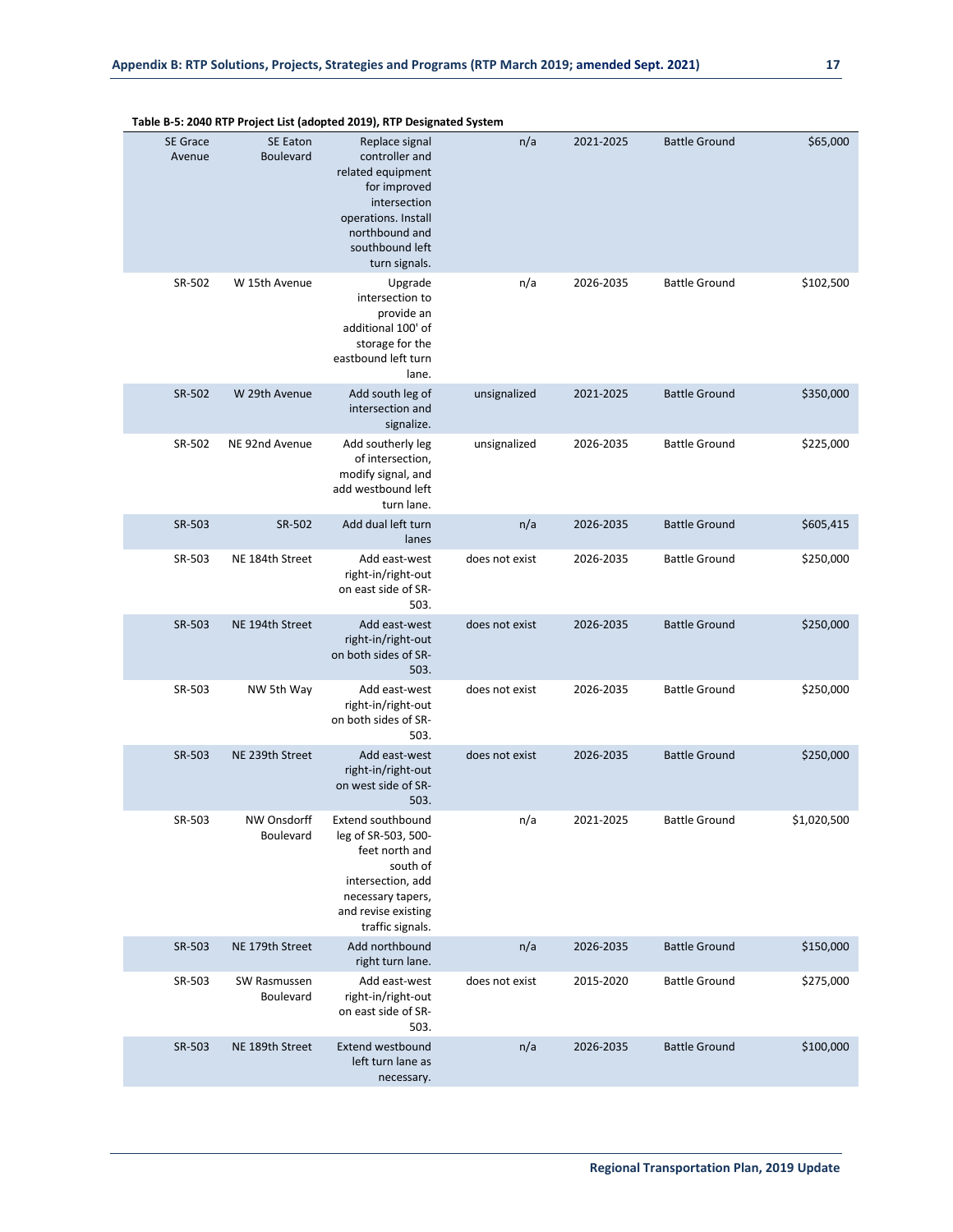|                                                       | Table B-5: 2040 RTP Project List (adopted 2019), RTP Designated System |                                                                                                                                                                                                                                                                                                                            |                              |      |                                 |              |  |  |  |  |  |
|-------------------------------------------------------|------------------------------------------------------------------------|----------------------------------------------------------------------------------------------------------------------------------------------------------------------------------------------------------------------------------------------------------------------------------------------------------------------------|------------------------------|------|---------------------------------|--------------|--|--|--|--|--|
| SW Eaton<br>Boulevard                                 | SW 20th Avenue<br>to SR-503                                            | Reconstruct<br>roadway, add<br>sidewalks, storm<br>drainage, lighting,<br>striping, signing,<br>and landscaping.<br>Add second<br>westbound left turn<br>lane and add 100'<br>long eastbound<br>right turn lane at<br>SR-503 signal. At<br>20th signalize and<br>add left turn lanes<br>on north, south,<br>and east legs. | 1 lane each<br>direction     | 2022 | <b>Battle Ground</b>            | \$4,476,093  |  |  |  |  |  |
| <b>Hillhurst Road</b>                                 | Sevier Rd to<br>229th extension                                        | Upgrade to 3 lane<br>principal arterial                                                                                                                                                                                                                                                                                    | 1 lane each<br>direction     | 2021 | Ridgefield                      | \$17,230,870 |  |  |  |  |  |
| <b>Hillhurst Road</b>                                 | SR-501 to Sevier<br>Rd                                                 | 1 lane each<br>direction w/ turn<br>lane                                                                                                                                                                                                                                                                                   | 1 lane each<br>direction     | 2023 | Ridgefield                      | \$6,348,920  |  |  |  |  |  |
| $I-5$                                                 | 219th St. to SR-<br>501                                                | NB auxiliary lane<br>along I-5                                                                                                                                                                                                                                                                                             | None                         | 2028 | Ridgefield/WSDO<br>T.           | \$8,600,000  |  |  |  |  |  |
| $1-5$                                                 | SR-501 to 219th<br>St.                                                 | SB auxiliary lane<br>along I-5                                                                                                                                                                                                                                                                                             | None                         | 2028 | Ridgefield/WSDO<br>$\mathsf{T}$ | \$7,900,000  |  |  |  |  |  |
| <b>Pioneer Street</b><br><b>Bridge</b>                | over Gee Creek                                                         | <b>Bridge</b><br>Replacement                                                                                                                                                                                                                                                                                               | 2 lane bridge                | 2030 | Ridgefield/WSDO<br>T            | \$3,042,000  |  |  |  |  |  |
| Pioneer St (SR-<br>501) at 9th<br>Ave/Hillhurst<br>Rd | N/A                                                                    | Signalized<br>Intersection<br>improvement                                                                                                                                                                                                                                                                                  | Unsignalized<br>Intersection | 2020 | Ridgefield                      | \$404,790    |  |  |  |  |  |
| Pioneer St (SR-<br>501)                               | Rieman Road to<br>35th Ave<br>Roundabout                               | <b>Add Pedestrian</b><br><b>Facilities</b>                                                                                                                                                                                                                                                                                 | 1 lane each<br>direction     | 2020 | Ridgefield                      | \$669,500    |  |  |  |  |  |
| Pioneer St (SR-<br>501)                               | 35th Ave to 45th<br>Ave                                                | Widen, 2 lane each<br>direction w/ turn<br>lane                                                                                                                                                                                                                                                                            | 1 lane each<br>direction     | 2022 | Ridgefield                      | \$4,139,570  |  |  |  |  |  |
| Pioneer St (SR-<br>501) at 51st<br>Ave                | N/A                                                                    | 2-lane Roundabout                                                                                                                                                                                                                                                                                                          | N/A                          | 2023 | Ridgefield                      | \$1,444,000  |  |  |  |  |  |
| Pioneer St (SR-<br>501)                               | 45th Ave to 51st<br>Ave                                                | Widen, 2 lane each<br>direction w/ turn                                                                                                                                                                                                                                                                                    | 1 lane each<br>direction     | 2025 | Ridgefield                      | \$1,801,058  |  |  |  |  |  |

NW 219th St Extension Hillhurst Road to I-5 1-lane each direction w/ turn lane N/A 2027 Ridgefield \$18,276,000 E 4th Street Highland to E. City Limits Urban upgrade Unimproved road segment 2016-2021 La Center \$1,635,000 La Center Road at Timmen Road Construct left turn lanes Unimproved intersection Partly complete in 2012. Rest in 2016-2021. La Center \$1,450,000 E 4th Street Stonecreek Drive "Street widening from Cedar Ave to Highland including Brezee Creek box culvert crossing Old Culvert, with bike lanes, 1 sidewalk 2018-2024 La Center \$4,500,000

1 lane each direction

lane

lane

Widen, 2 lane each direction w/ turn

Pioneer St (SR-501) 51st Ave to 56th

Ave

2027 Ridgefield \$1,801,058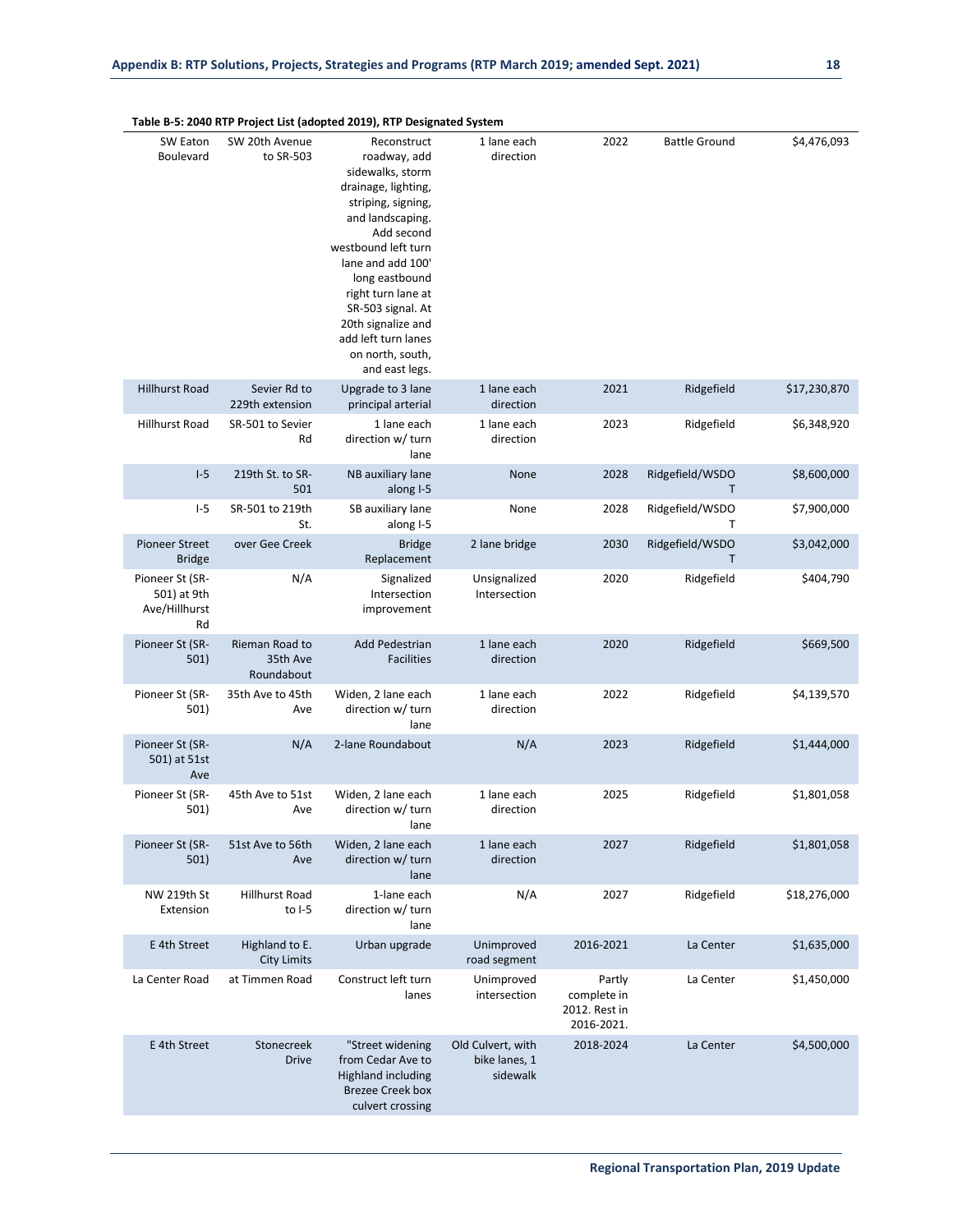|                                                             |                                       | Table b-5. 2040 KTP Project List (adopted 2019), KTP Designated System                                                                                                                                             |                         |            |                      |              |
|-------------------------------------------------------------|---------------------------------------|--------------------------------------------------------------------------------------------------------------------------------------------------------------------------------------------------------------------|-------------------------|------------|----------------------|--------------|
| County-wide                                                 | County Wide                           | Pedestrian &<br><b>Bicycle Projects and</b><br>Programs                                                                                                                                                            |                         | Continuing | County-wide          | \$92,400,000 |
| County-wide                                                 | County Wide                           | Demand<br>Management                                                                                                                                                                                               |                         | Continuing | County-wide          | \$48,000,000 |
| Various                                                     | System Wide                           | Transportation<br>System<br>Management and<br>Operations                                                                                                                                                           |                         | Continuing | County-wide          | \$45,800,000 |
| <b>Mill Plain</b><br>Corridor<br>Technology<br>Improvements | Downtown<br>Vancouver to<br>192nd Ave | new fibre, dynamic<br>information signs,<br>TSP upgrades and<br>expansion                                                                                                                                          | aging<br>infrastructure | 2022-2023  | <b>VAST</b>          | \$5,000,000  |
| Columbia<br>Street                                          | Access Road 5<br>and Columbia<br>Way  | Extension of<br>separated bike-ped<br>path connecting the<br>City Waterfront<br>Park through the<br>Port of Vancouver<br>Terminal 1 property<br>connecting with the<br><b>Renaissance Trail</b><br>on Columbia Way | None                    | 2022       | Port of<br>Vancouver | \$4,500,000  |
| <b>Terminal 5</b><br>Industrial<br>Access                   | Gateway<br>Avenue and rail<br>loop    | Rail overpass                                                                                                                                                                                                      | None                    | 2022-2025  | Port of<br>Vancouver | \$8,545,761  |

*Note: Table B-5 (same as Table 5-4 in chapter 5) includes projects on the RTP's Designated Regional Transportation System which do not yet have a funding source but for which funds are likely to be available during the twenty-plus year term of the RTP (to year 2040). These projects are the RTP's "fiscally-constrained" projects.*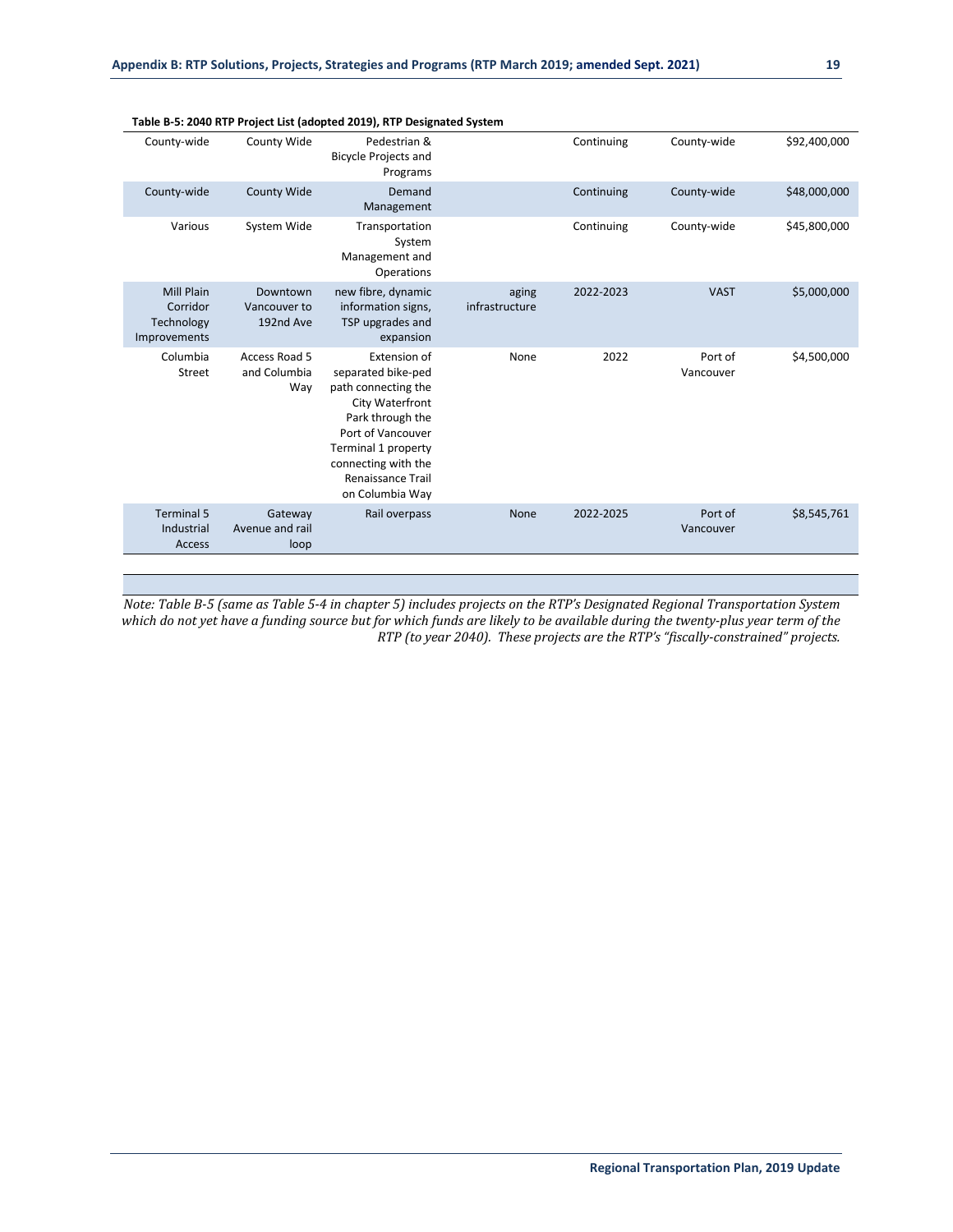| Table B-6: 2035 RTP Project List (adopted 2019), Local System |                                                         |                                                 |                          |                            |                         |                          |
|---------------------------------------------------------------|---------------------------------------------------------|-------------------------------------------------|--------------------------|----------------------------|-------------------------|--------------------------|
| Facility                                                      | <b>Cross Streets</b>                                    | <b>Project Description</b>                      | Existing<br>Condition    | Est. Year of<br>Completion | Jurisdiction/<br>Agency | Project Cost<br>Estimate |
| <b>Bridges and</b><br>Misc. Projects                          | Various<br>locations                                    |                                                 |                          | 2015-2035                  | <b>Clark County</b>     | \$50,000,000             |
| Intersection<br>Improvements                                  | Various<br>locations                                    |                                                 |                          | 2015-2035                  | <b>Clark County</b>     | \$15,000,000             |
| Misc. Road<br>Improvements<br>w/ regional<br>benefit          | Various<br>locations                                    |                                                 |                          | 2012-2035                  | <b>Clark County</b>     | \$25,000,000             |
| Minnehaha St                                                  | <b>NE 17th</b><br>Avenue                                | Intersection<br>improvement                     | Intersection             | 2020-2030                  | <b>Clark County</b>     | \$2,000,000              |
| NE 87th Avenue                                                | NE 63rd Street                                          | Intersection<br>improvement                     | Intersection             | 2020-2030                  | <b>Clark County</b>     | \$3,000,000              |
| NE 239th Street                                               | NE <sub>92nd</sub><br>Avenue                            | Intersection<br>improvement                     | Intersection             | 2020-2030                  | <b>Clark County</b>     | \$2,000,000              |
| NE 172nd Ave.                                                 | Ward Rd. to NE<br>119th St                              | 1 lane ea. direction,<br>w/turn lane            | 1 lane each<br>direction | 2020-2035                  | <b>Clark County</b>     | \$6,000,000              |
| NE 172nd Ave.                                                 | NE 18th St. to<br>NE 39th St.                           | 1 lane ea. direction,<br>w/turn lane            | 1 lane each<br>direction | 2020-2035                  | <b>Clark County</b>     | \$4,000,000              |
| NW 11 <sup>th</sup> Ave.                                      | NE 139th to<br>149 <sup>th</sup> St.                    | 1 lane ea.<br>direction/new road                | None                     | 2035-2040                  | <b>Clark County</b>     | \$13,700,000             |
| NE 10 <sup>th</sup> Ave.                                      | NE 164 <sup>th</sup> St. to<br>Amphitheater<br>entrance | 1 lane ea. direction<br>with turn lane          | 1 lane each<br>direction | 2028-2035                  | <b>Clark County</b>     | \$7,100,000              |
| NE 10th Avenue                                                | 149th to 154th<br><b>Street</b>                         | 1 lane each direction,<br>3R upgrade            | 1 lane each<br>direction | 2022                       | <b>Clark County</b>     | \$11,535,000             |
| NE 15th Avenue                                                | 179th Street to<br>NE 10th<br>Avenue                    | 1 lane ea. direction,<br>w/turn lane            | None                     | 2015-2035                  | <b>Clark County</b>     | \$15,000,000             |
| NE Delfel Road                                                | NE 179th St to<br>NE 189th St                           | Realignment and<br>intersection<br>improvements | 1 lane each<br>direction | 2022-2026                  | <b>Clark County</b>     | \$13,260,000             |
| NE 99th St.                                                   | NE 72 <sup>nd</sup> to NE<br>94 <sup>th</sup> Ave.      | 1 lane ea. direction w<br>turn lane/new road    | Intermittent<br>roadway  | 2028-2035                  | <b>Clark County</b>     | \$20,000,000             |
| NE 99th Street                                                | 94th to 117th<br>Av.                                    | 1 lane ea. direction,<br>w/turn lane            | None/1 lane              | 2018-2020                  | <b>Clark County</b>     | \$16,000,000             |
| <b>NE 137th/NE</b><br>132 <sup>nd</sup> Av.                   | NE 99th to NE<br>$119th$ St.                            | 1 lane ea.<br>direction/new road                | Intermittent<br>roadway  | 2035-2040                  | <b>Clark County</b>     | \$20,000,000             |
| <b>NE 152nd</b><br>Avenue                                     | Padden<br>Parkway to NE<br>99th Street                  | 1 lane ea. direction,<br>w/turn lane            | 1 lane each<br>direction | 2016-2035                  | <b>Clark County</b>     | \$8,100,000              |
| <b>NE Salmon</b><br>Creek Avenue                              | <b>WSU Entrance</b><br>to west of NE<br>50th Avenue     | 3 lanes ea. direction,<br>w/turn lane           | 2 lane each<br>direction | 2017-2036                  | <b>Clark County</b>     | \$17,900,000             |
| SE 5th Street                                                 | <b>Blandford to</b><br>East Reserve                     | Upgrade to 3-lane<br><b>Modified Collector</b>  | 1 lane each<br>direction | 2020-2035                  | Vancouver               | \$2,000,000              |
| 131st Avenue                                                  | Fourth Plain to<br>59th Street                          | 1 lane ea. direction,<br>w/turn lane            | Intermittent<br>roadway  | 2025-2035                  | Vancouver               | \$3,000,000              |
| 136th Ave.                                                    | SE 7th St.<br>Intersection                              | Intersection<br>improvement                     | Substandard              | 2020-2035                  | Vancouver               | \$750,000                |
| 152nd Avenue                                                  | Fourth Plain<br>Blvd. to 59th<br><b>Street</b>          | New arterial street                             | No street                | 2025-2035                  | Vancouver               | \$3,400,000              |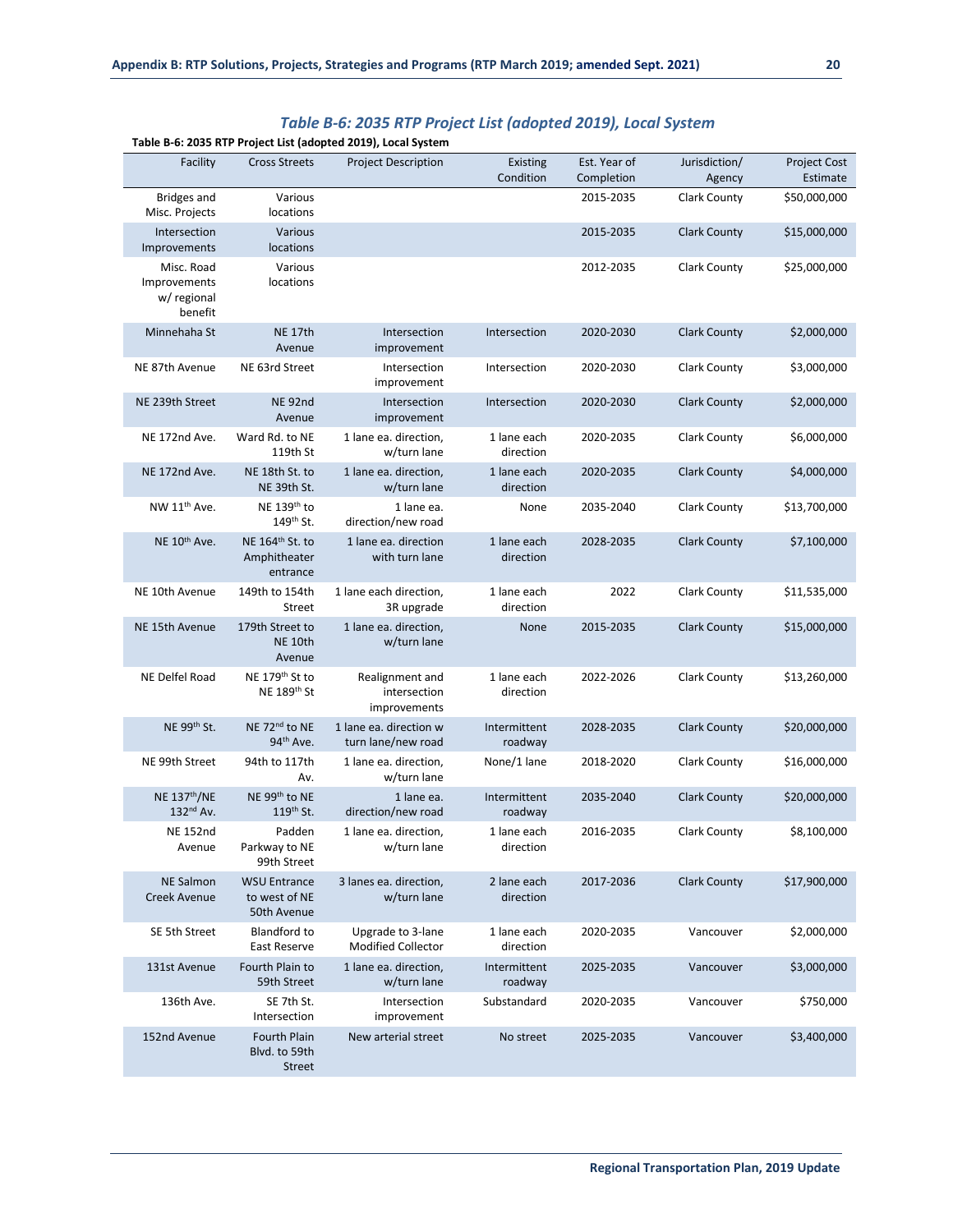|                                            |                                                 | Table B-6: 2035 RTP Project List (adopted 2019), Local System                           |                              |           |           |              |
|--------------------------------------------|-------------------------------------------------|-----------------------------------------------------------------------------------------|------------------------------|-----------|-----------|--------------|
| 157th Avenue                               | Fourth Plain<br>Blvd. to 59th<br>Street         | 1 lane ea. direction,<br>w/turn lane                                                    | Intermittent<br>roadway      | 2025-2035 | Vancouver | \$3,400,000  |
| 164th Avenue                               | SR-14 to<br>Evergreen                           | Upgrade to urban<br>standard                                                            | 1 lane each<br>direction     | 2025-2035 | Vancouver | \$4,500,000  |
| 49th Street                                | 122nd to 137th<br>Avenue                        | 1 lane ea. direction,<br>w/turn lane                                                    | 1 lane each<br>direction     | 2025-2035 | Vancouver | \$10,000,000 |
| 54th Street                                | 15th Avenue to<br>St Johns                      | Reconstruct, widen<br>and upgrade to urban<br>standards                                 | 1 lane each<br>direction     | 2025-2035 | Vancouver | \$15,000,000 |
| 59th/56th<br><b>Street</b>                 | 137th Avenue<br>to 121st<br>Avenue              | upgrade to urban<br>minor arterial                                                      | Intermittent<br>roadway      | 2025-2035 | Vancouver | \$11,200,000 |
| 94th Avenue                                | Van Mall Drive<br>to NE 54th<br><b>Street</b>   | Urban upgrade                                                                           | 1 lane each<br>direction     | 2025-2035 | Vancouver | \$2,500,000  |
| 9th Street/11th<br>Street                  | NE 152nd to<br>162nd Av                         | Close gaps and<br>complete corridor to<br>2 lane urban collector                        | Unconnected<br>street system | 2025-2035 | Vancouver | \$3,000,000  |
| <b>Brady Road</b><br><b>West Extension</b> | 192nd Ave.<br>interchange to<br>171st Ave.      | New arterial roadway<br>from 192nd<br>interchange, west to<br>existing<br>neighborhoods | None                         | 2025-2035 | Vancouver | \$20,500,000 |
| Columbia<br>Shores                         | S. of SR-14                                     | Rail Trestle, Widen<br>Portal                                                           | Under-Pass                   | 2025-2035 | Vancouver | \$20,000,000 |
| Ellsworth                                  | SE 2nd to SE<br>10th St                         | Upgrade to minor<br>arterial standard                                                   | Substandard                  | 2020-2035 | Vancouver | \$4,000,000  |
| Evergreen<br>Highway<br>Pathway            | Image to 100th<br>Ct                            | Install pedestrian<br>pathway on one side                                               | None                         | 2025-2035 | Vancouver | \$1,300,000  |
| Evergreen<br>Highway<br>Pathway            | Image to<br>Chelsea                             | Install pedestrian<br>pathway on one side                                               | None                         | 2013-2025 | Vancouver | \$1,700,000  |
| Evergreen<br>Highway<br>Pathway            | Columbia<br>Springs to<br>164th Ave             | Install pedestrian<br>pathway on one side                                               | None                         | 2013-2025 | Vancouver | \$5,000,000  |
| Evergreen<br>Highway<br>Pathway            | 164th Ave to<br><b>City Limits</b>              | Install pedestrian<br>pathway on one side                                               | None                         | 2013-2025 | Vancouver | \$7,000,000  |
| Jefferson/<br>Kauffman St.                 | Mill Plain to<br>Evergreen                      | Realign offset @ 13th<br>& reconstruct to 3-<br>lane standard                           | Substandard                  | 2025-2035 | Vancouver | \$10,000,000 |
| MacArthur Blvd.                            | Lieser Rd.<br>Intersection                      | Intersection<br>improvement                                                             | Substandard                  | 2025-2035 | Vancouver | \$2,800,000  |
| NE 11th/NE<br>13th                         | 172nd Avenue<br>to 192nd<br>Avenue              | 1 lane ea. direction,<br>w/turn lane                                                    | none                         | 2020-2035 | Vancouver | \$4,000,000  |
| <b>NE 127th</b><br>Avenue                  | Fourth Plain to<br><b>Burnt Bridge</b><br>Creek | Upgrade to urban<br>standard                                                            | partial built                | 2025-2035 | Vancouver | \$2,300,000  |
| NE 15th/18th<br>Av                         | SR-500 to 54th<br>St                            | New 2 lane urban<br>collector                                                           | No street                    | 2017-2035 | Vancouver | \$2,000,000  |
| NE 59th Street                             | 137th to 162nd<br>Avenue                        | Construct new minor<br>arterial<br>1 lane each direction<br>with turn lane              | No street                    | 2025-2035 | Vancouver | \$23,100,000 |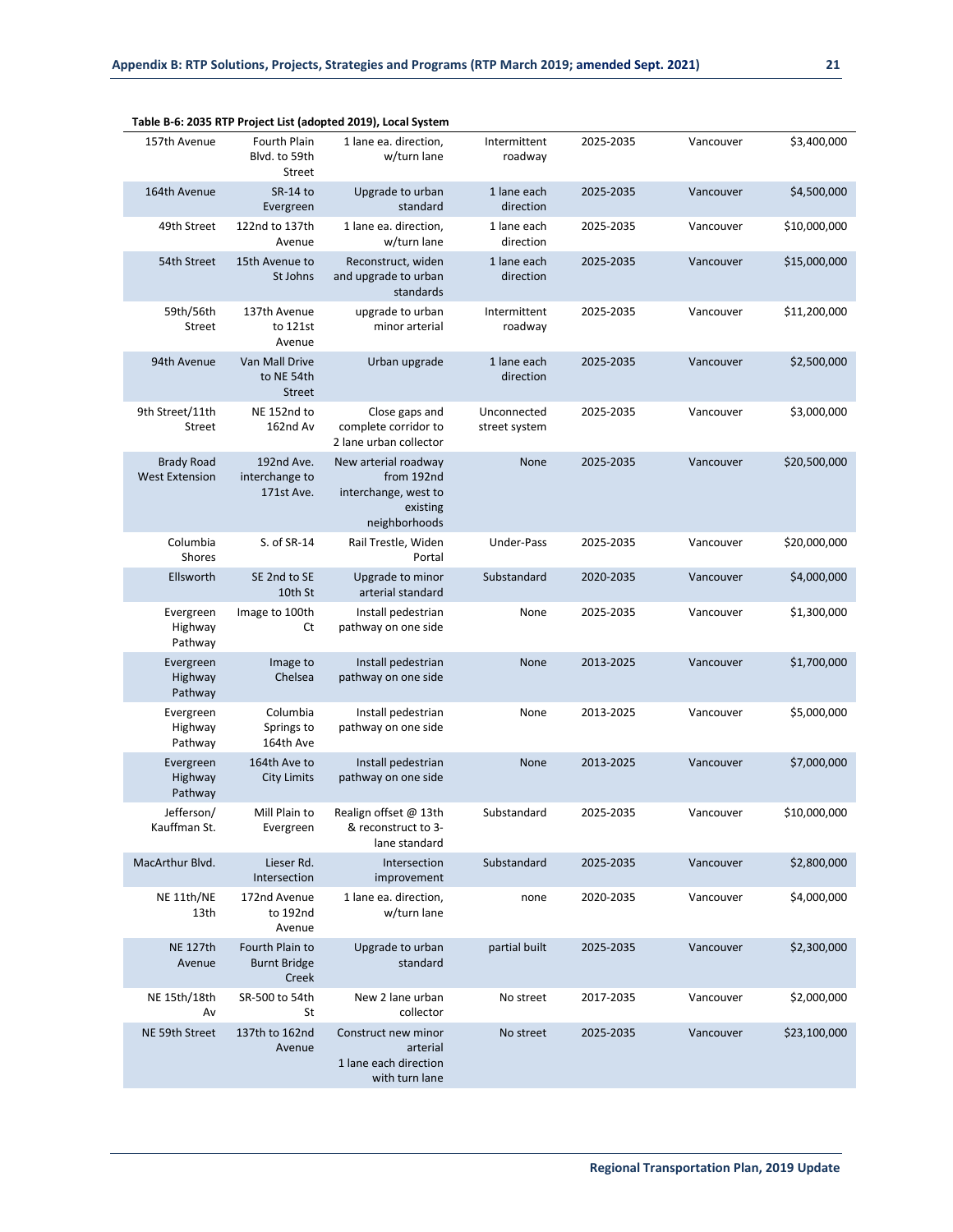|                                                        |                                       | Table B-6: 2035 KTP Project List (adopted 2019), Local System  |                                                                       |           |                     |              |
|--------------------------------------------------------|---------------------------------------|----------------------------------------------------------------|-----------------------------------------------------------------------|-----------|---------------------|--------------|
| SE 10th Street                                         | Ellsworth to<br>Chkalov               | Upgrade to minor<br>arterial                                   | 1 lane each<br>direction                                              | 2025-2035 | Vancouver           | \$4,000,000  |
| SE 188th Ave                                           | E Mill Plain to<br>SE 1st St          | New connector<br>access                                        | No street                                                             | 2025-2035 | Vancouver           | \$3,000,000  |
| SE 5th Street                                          | SE 120th Ave to<br>SE 121st Ave       | New connector<br>access                                        | No street                                                             | 2025-2035 | Vancouver           | \$550,000    |
| Section 30:<br>Collector<br>Arterial                   |                                       | New connector<br>access                                        | No street                                                             | 2025-2035 | Vancouver           | \$14,400,000 |
| Hearthwood<br>Blvd                                     | SE 1st St                             | Intersection<br>improvement                                    | Substandard                                                           | 2025-2035 | Vancouver           | \$500,000    |
| <b>NE 104th</b><br>Avenue                              | Mill Plain to NE<br>14th St           | Urban upgrade                                                  | Substandard                                                           | 2025-2035 | Vancouver           | \$10,000,000 |
| <b>NE 104th</b><br>Avenue                              | 18th St to 14th<br>St                 | Urban upgrade                                                  | Substandard                                                           | 2025-2035 | Vancouver           | \$10,000,000 |
| Leadbetter<br><b>Drive</b>                             | Lake Road to<br><b>Fremont Street</b> | Add shared use path                                            | 1 lane each<br>direction                                              | 2019      | Camas               | \$100,000    |
| NW 38th Av                                             | Parker to Grass<br><b>Valley Park</b> | 1 lane each direction<br>w/ turn lane, bike and<br>pedestrian  | 1 lane each<br>direction                                              | 2022-2035 | Camas               | \$3,512,000  |
| NE 43rd Av                                             | SR-500 to<br><b>Camas HS</b>          | 1 lane each direction<br>w/ turn lane, bike and<br>pedestrian  | 1 lane each<br>direction                                              | 2022-2035 | Camas               | \$5,000,000  |
| SE 15th<br>St/Nourse Rd                                | Camas HS to<br>283rd                  | 1 lane each direction<br>w/ turn lane, bike and<br>pedestrian  | 1 lane each<br>direction                                              | 2022-2035 | Camas               | \$5,700,000  |
| NE Ingle Rd                                            | Goodwin to<br>North City<br>Limits    | 1 lane each direction<br>w/ turn lane, bike and<br>pedestrian  | 1 lane each<br>direction                                              | 2022-2035 | Camas               | \$6,110,000  |
| NE 28th St                                             | 232nd Av to<br>242nd Av               | 2 lanes each direction<br>w/ turn lane, bike and<br>pedestrian | 1 lane each<br>direction                                              | 2022-2035 | Camas               | \$3,875,000  |
| Woodburn Dr                                            | SE 15th St to SE<br>283rd Av          | 1 lane each direction<br>w/ bike and<br>pedestrian             | Partially 1 lane<br>each direction<br>w/bike & ped,<br>partially none | 2022-2035 | Camas               | \$2,425,000  |
| SE 23rd St                                             | Crown Rd &<br>283rd Av                | Realign offset<br>intersection                                 | Offset<br>intersection                                                | 2022-2035 | Camas               | \$750,000    |
| SE Crown Rd                                            | SE 23rd St to<br>NE 3rd Av            | 1 lane each direction<br>w/ turn lane, bike and<br>pedestrian  | 1 lane each<br>direction                                              | 2022-2035 | Camas/<br>Washougal | \$10,040,000 |
| NE 232nd Av/<br>9th St                                 | 28th St to<br>242nd Av                | 1 lane each direction<br>w/ turn lane, bike and<br>pedestrian  | 1 lane each<br>direction                                              | 2022-2035 | Camas               | \$14,540,000 |
| NE 242nd Av                                            | 28th St to 9th<br><b>St</b>           | 1 lane each direction<br>w/ turn lane, bike and<br>pedestrian  | None                                                                  | 2022-2035 | Camas               | \$11,505,000 |
| New East/West<br>Arterial                              | NE 242nd & 9th<br>to Everett          | 1 lane each direction<br>w/ turn lane, bike and<br>pedestrian  | None                                                                  | 2022-2035 | Camas               | \$13,925,000 |
| North Dwyer<br><b>Creek Master</b><br>Plan: Street "A" | NW Lake Rd to<br>Camas<br>Meadows Dr  | 1 lane each direction                                          | None                                                                  | 2022-2035 | Camas               | \$4,100,000  |
| North Dwyer<br>Creek Master<br>Plan: Street "B"        | #NW Friberg to<br>NW Larkspur         | 1 lane each direction                                          | None                                                                  | 2022-2035 | Camas               | \$7,300,000  |
| <b>NW</b><br>16th/Hood/18th                            | Klickitat to<br>Astor                 | 1 lane ea. direction,<br>w/turn lane                           | 1 lane each<br>direction                                              | 2022-2035 | Camas               | \$3,600,000  |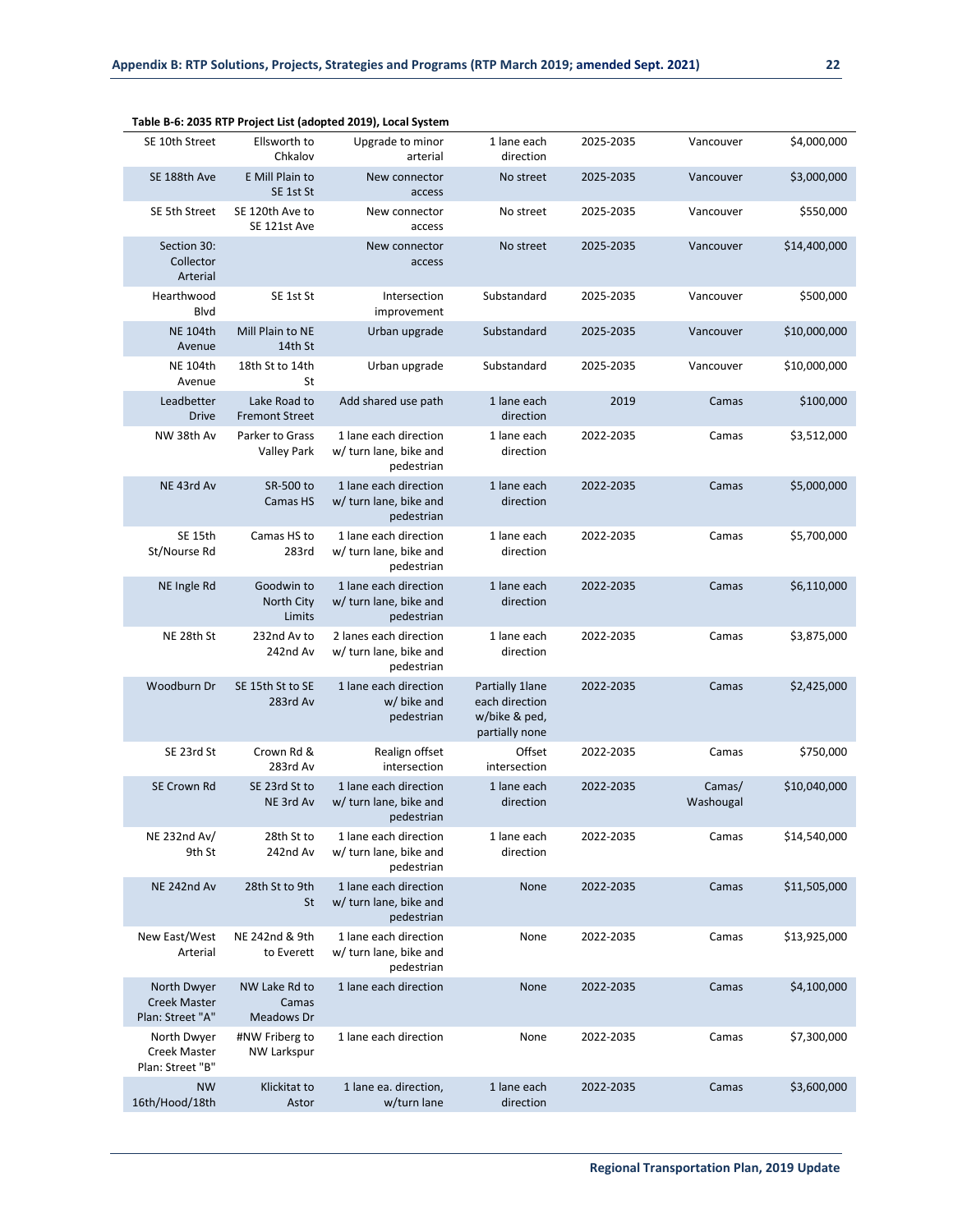|                                                 |                                                    | Table B-6: 2035 RTP Project List (adopted 2019), Local System                       |                                                                                                                                        |           |           |             |
|-------------------------------------------------|----------------------------------------------------|-------------------------------------------------------------------------------------|----------------------------------------------------------------------------------------------------------------------------------------|-----------|-----------|-------------|
| NW 18th Av                                      | Whitman to<br><b>Brady</b>                         | Shared Use Pathway                                                                  | None                                                                                                                                   | 2022-2035 | Camas     | \$125,000   |
| NW 18th Av/SE<br>Payne Rd                       | <b>Tidland St to</b><br><b>NW Pac Rim</b><br>Blvd. | 1 lane ea. direction,<br>w/turn lane                                                | 1 lane each<br>direction                                                                                                               | 2022-2035 | Camas     | \$3,525,000 |
| NW 43rd Av/<br>Astor St                         | Utah to 38th                                       | 1 lane ea. direction,<br>w/turn lane                                                | 1 lane each<br>direction                                                                                                               | 2022-2035 | Camas     | \$2,575,000 |
| NW Astor St/<br>NW 11th Av                      | <b>Forest Home</b><br><b>Rd to McIntosh</b><br>Rd  | 1 lane ea. direction,<br>w/turn lane                                                | 1 lane each<br>direction                                                                                                               | 2022-2035 | Camas     | \$2,214,000 |
| <b>NW McIntosh</b><br>Rd                        | Brady to 11th                                      | 1 lane ea. direction,<br>w/turn lane                                                | 1 lane each<br>direction                                                                                                               | 2022-2035 | Camas     | \$5,000,000 |
| <b>NW Payne St</b>                              | NW Lake Rd to<br>Camas<br>Meadows Dr               | 1 lane each direction,<br>bike and pedestrian<br>improvements                       | 1 lane each<br>direction                                                                                                               | 2016-2022 | Camas     | \$2,000,000 |
| NW 23rd Ave                                     | Astor to Sierra                                    | Safety<br>Improvements: 1 lane<br>each direction,<br>improve ped and bike<br>routes | 1 lane each<br>direction                                                                                                               | 2019      | Camas     | \$300,000   |
| <b>Bybee Rd</b><br>Realignment<br>East          | SE 15th St to<br>NW 38th Av                        | Move Roadway east,<br>provide bike and ped<br>improvements                          | 1 lane each<br>direction                                                                                                               | 2019      | Camas     | \$1,450,000 |
| <b>Brady Road</b>                               | <b>NW McIntosh</b><br>Rd to West City<br>Limits    | Add bike and ped<br>facilities                                                      | 1lane each<br>direction, no<br>pedestrian or<br>bike facilities                                                                        | 2025      | Camas     | \$550,000   |
| Ingle Extension<br>East                         | Goodwin to<br>232nd                                | 1 lane ea. direction,<br>w/turn lane                                                | None                                                                                                                                   | 2022-2035 | Camas     | \$8,965,000 |
| Lehr Road                                       | 34th to UGA                                        | Widen to collector<br>standard with<br>sidewalks                                    | 1 lane each<br>direction                                                                                                               | 2018-2024 | Washougal | \$2,955,000 |
| 6th Street                                      | C Street to E<br><b>Street</b>                     | striping to 3 lanes,<br>plus bike lanes and<br>sidewalk                             |                                                                                                                                        | 2011-2017 | Washougal | \$2,900,000 |
| 27 <sup>th</sup> Street/<br><b>Index Street</b> | SR-14 to Index/<br>27th St. to west<br>terminus    | Widen to Industrial<br>Collector standard<br>Widen to Industrial<br>standard        | Widening,<br>pavement<br>reconstruction,<br>curb and gutter,<br>lighting, storm<br>drainage, utility<br>and pedestrian<br>improvements | 2021-2022 | Washougal | \$5,000,000 |
| A Street/Addy<br>Street<br>Connection           | 20th to 27th<br><b>Street</b>                      | Street connection,<br>traffic calming and<br>bike/ped<br>improvements               |                                                                                                                                        | 2018-2024 | Washougal | \$5,500,000 |
| <b>Addy Street</b>                              | 27th to 45th<br>Street                             | Widen for turn lane,<br>bike lanes and<br>sidewalk                                  |                                                                                                                                        | 2018-2024 | Washougal | \$6,426,000 |
| <b>Ford Street</b><br>Extension                 | 27th Street to<br>32nd Street                      | RoW acquisition, new<br>curb and gutter and<br>sidewalk                             | Paved/graveled<br>section of road                                                                                                      |           | Washougal | \$6,146,163 |
| Miscellaneous<br>west city<br>collectors        |                                                    |                                                                                     |                                                                                                                                        | 2018-2024 | Washougal | \$4,375,000 |
| <b>Sunset View</b><br>Road                      | Evergreen Way<br>to UGA                            | 2 lane collector with<br>shoulders for bike<br>and pedestrians                      | 1 lane each<br>direction                                                                                                               | 2018-2024 | Washougal | \$8,759,000 |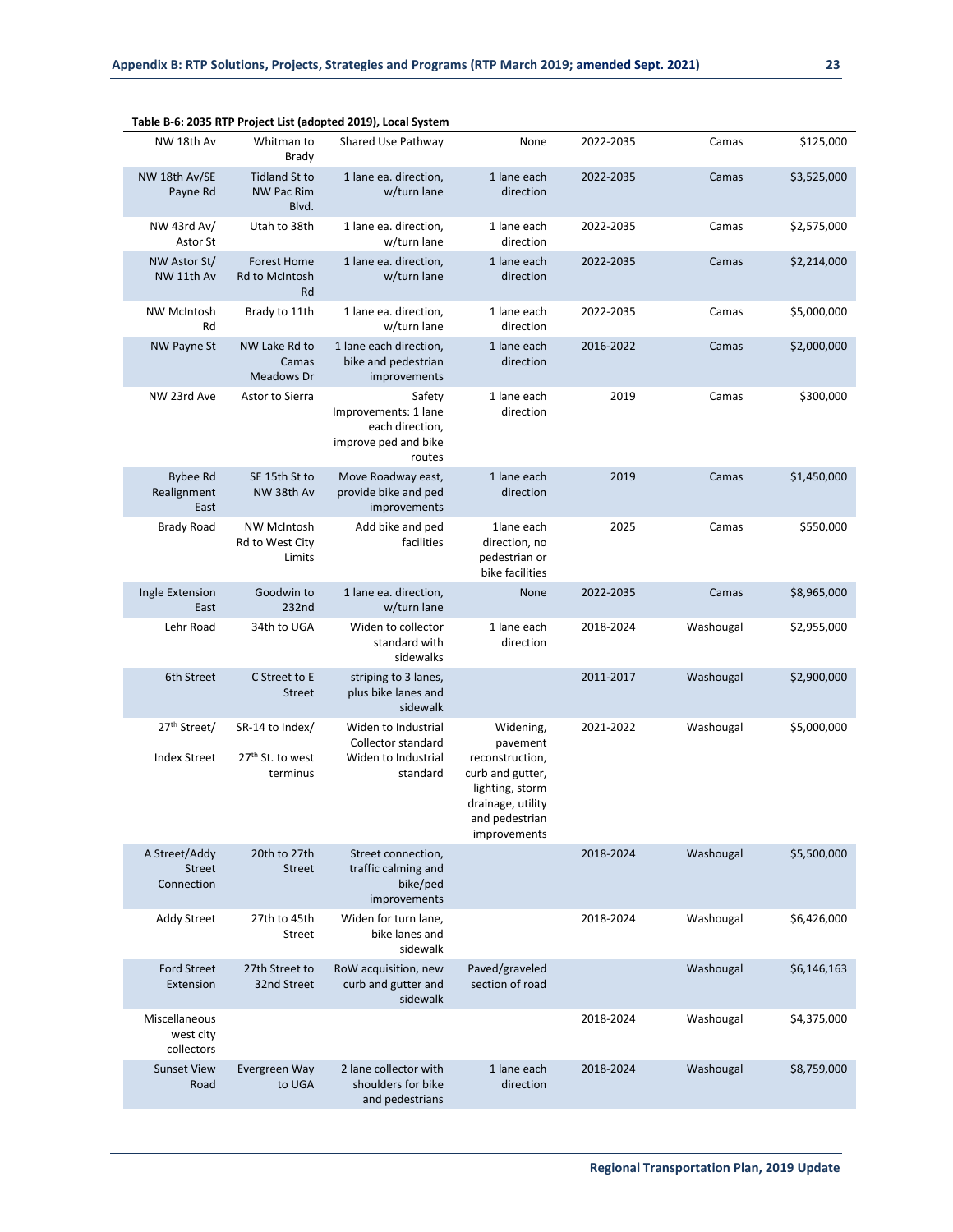|                                  |                                                         | Table B-6: 2035 RTP Project List (adopted 2019), Local System                                                                                     |                                  |           |                      |              |
|----------------------------------|---------------------------------------------------------|---------------------------------------------------------------------------------------------------------------------------------------------------|----------------------------------|-----------|----------------------|--------------|
| W Street                         | 32nd to 49th<br>St.                                     | 2 lane collector and<br>extension across<br>creek                                                                                                 | No street                        | 2018-2024 | Washougal            | \$13,052,000 |
| <b>F</b> Street                  | 25th Street to<br>34th Street                           | Traffic<br>calming/sidewalk and<br>bike ped facilities                                                                                            |                                  | 2018-2024 | Washougal            | \$825,000    |
| 39th Street                      | W street to<br>Evergreen Way                            | bike & ped<br>sidewalks/traffic<br>calming                                                                                                        |                                  | 2025-2030 | Washougal            | \$2,628,000  |
| 34th Street                      | J Street to<br>Evergreen Way                            | Ped improvements                                                                                                                                  | No sidewalk                      | 2011-2017 | Washougal            | \$444,000    |
| Shepherd Road                    | 3rd Avenue to<br>Washougal<br>River Road                | bike & ped facilities                                                                                                                             | partial sidewalk<br>no bike lane | 2018-2024 | Washougal            | \$3,055,000  |
| C Street & Main<br><b>Street</b> | Washougal<br>River Road to<br>34th Street               | bike lanes &<br>sidewalks                                                                                                                         | no bike lane<br>partial sidewalk | 2025-2030 | Washougal            | \$2,546,000  |
| C Street                         | 6th Street to<br>Washougal<br>River Road                | bike lanes &<br>sidewalks                                                                                                                         | no bike lane<br>partial sidewalk | 2025-2030 | Washougal            | \$2,036,000  |
| 49th Street and<br>J Street      | 32nd Street to<br><b>W</b> Street                       | bike ped<br>sidewalks/traffic<br>calming                                                                                                          |                                  | 2025-2030 | Washougal            | \$4,279,000  |
| 9th Street                       | Shepherd Road<br>to K Street                            | <b>Washougal River</b><br>bike/ped trail and<br>crossing                                                                                          |                                  | 2031-2035 | Washougal            | \$1,527,000  |
| North T Street                   | Crown<br>Road/283rd<br>Avenue to<br>Woodburn Hill       | Street connection,<br>bike & ped facilities                                                                                                       | private road                     | 2025-2030 | Washougal            | \$4,073,000  |
| Heisson Rd/NE<br>10th St         | <b>NE Grace</b><br>Avenue to East<br><b>City Limits</b> | 1 lane ea. direction,<br>w/turn lane, bicycle<br>and pedestrian<br>facilities                                                                     | 1 lane each<br>direction         | 2024-2033 | <b>Battle Ground</b> | \$781,000    |
| N Parkway<br>Avenue              | N 25th Street<br>to N Onsdorff<br><b>Boulevard</b>      | Reconstruct roadway,<br>add sidewalks, storm<br>drainage, lighting,<br>striping, signing,<br>landscaping, and bike<br>lanes.                      | 1 lane each<br>direction         | 2021-2025 | <b>Battle Ground</b> | \$3,455,163  |
| N Parkway<br>Avenue              | NE 249th Street<br>to N 25th<br><b>Street</b>           | Reconstruct roadway,<br>add sidewalks, storm<br>drainage, lighting,<br>striping, signing,<br>landscaping, and bike<br>lanes.                      | 1 lane each<br>direction         | 2026-2035 | <b>Battle Ground</b> | \$1,650,191  |
| NE 10th Street                   | <b>NE Grace</b><br>Avenue to<br>northern UGB<br>limits  | Reconstruct roadway,<br>add sidewalks where<br>missing, add storm<br>drainage, lighting,<br>striping, signing,<br>landscaping, and bike<br>lanes. | varies                           | 2026-2035 | <b>Battle Ground</b> | \$3,325,621  |
| <b>NE 112th</b><br>Avenue        | NW 25th Street<br>to NE 239th<br><b>Street</b>          | Reconstruct roadway,<br>add sidewalks, storm<br>drainage, lighting,<br>striping, signing, and<br>landscaping.                                     | 1 lane each<br>direction         | 2026-2035 | <b>Battle Ground</b> | \$1,326,429  |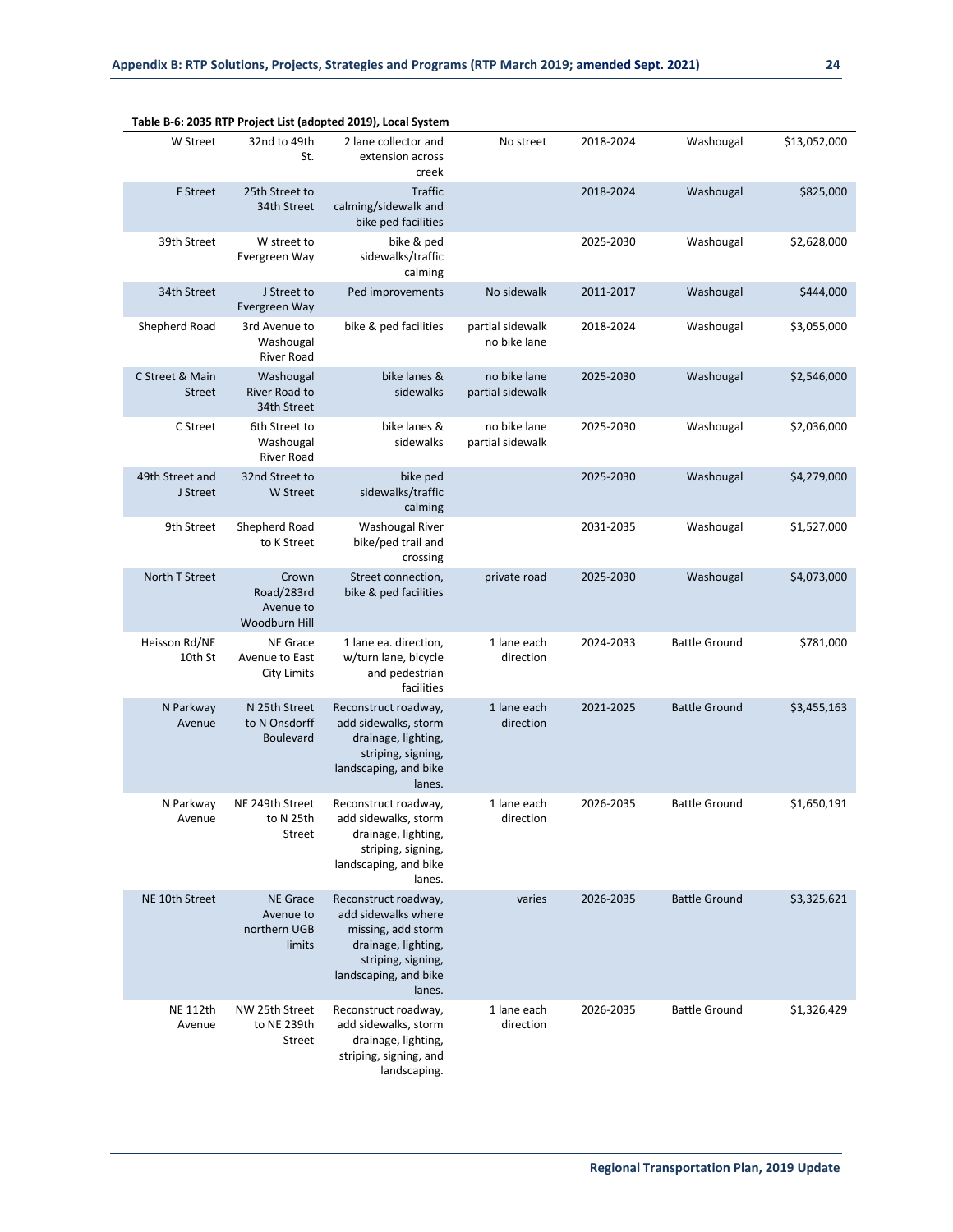|                           | oe mae faanheen m                                        |                                                                                                                            |                          |           |                      |             |
|---------------------------|----------------------------------------------------------|----------------------------------------------------------------------------------------------------------------------------|--------------------------|-----------|----------------------|-------------|
| <b>NE 112th</b><br>Avenue | NE 183rd Street<br>to SW 40th<br><b>Street</b>           | Construct new road<br>with associated<br>sidewalks, storm<br>drainage, lighting,<br>striping, signing, and<br>landscaping. | does not exist           | 2026-2035 | <b>Battle Ground</b> | \$1,663,822 |
| <b>NE 113th</b><br>Avenue | NE 189th Street<br>to NE 183rd<br>Street                 | Reconstruct roadway,<br>add sidewalks, storm<br>drainage, lighting,<br>striping, signing, and<br>landscaping.              | 1 lane each<br>direction | 2026-2035 | <b>Battle Ground</b> | \$2,408,422 |
| <b>NE 152nd</b><br>Avenue | <b>SE Eaton</b><br><b>Boulevard to SE</b><br>24th Street | Construct new road<br>with associated<br>sidewalks, storm<br>drainage, lighting,<br>striping, signing, and<br>landscaping. | does not exist           | 2021-2025 | <b>Battle Ground</b> | \$1,112,834 |
| <b>NE 152nd</b><br>Avenue | NE 181st Street<br>to south city<br>limits               | Reconstruct roadway,<br>add sidewalks, storm<br>drainage, lighting,<br>striping, signing, and<br>landscaping.              | 1 lane each<br>direction | 2026-2035 | <b>Battle Ground</b> | \$1,887,516 |
| <b>NE 157th</b><br>Avenue | <b>SE Eaton</b><br>Boulevard to<br>southern<br>terminus  | Reconstruct roadway,<br>add sidewalks, storm<br>drainage, lighting,<br>striping, signing, and<br>landscaping.              | 1 lane each<br>direction | 2021-2025 | <b>Battle Ground</b> | \$1,029,992 |
| <b>NE 157th</b><br>Avenue | southern<br>terminus to SE<br>28th Street                | Construct new road<br>with associated<br>sidewalks, storm<br>drainage, lighting,<br>striping, signing, and<br>landscaping. | does not exist           | 2015-2020 | <b>Battle Ground</b> | \$1,197,965 |
| NE 183rd Street           | eastern<br>terminus to NE<br>167th Avenue                | Construct new road<br>with associated<br>sidewalks, storm<br>drainage, lighting,<br>striping, signing, and<br>landscaping. | does not exist           | 2026-2035 | <b>Battle Ground</b> | \$1,470,623 |
| NE 184th Street           | SR-503 to NE<br>132nd Avenue                             | Construct new road<br>with associated<br>sidewalks, storm<br>drainage, lighting,<br>striping, signing, and<br>landscaping. | does not exist           | 2026-2035 | <b>Battle Ground</b> | \$3,579,496 |
| NE 184th Street           | S Parkway<br>Avenue to SE<br><b>Grace Avenue</b>         | Construct new road<br>with associated<br>sidewalks, storm<br>drainage, lighting,<br>striping, signing, and<br>landscaping. | does not exist           | 2026-2035 | <b>Battle Ground</b> | \$3,569,496 |
| NE 189th Street           | SR-503 to<br>northern<br>terminus                        | Reconstruct roadway,<br>add sidewalks, storm<br>drainage, lighting,<br>striping, signing, and<br>landscaping.              | 1 lane each<br>direction | 2026-2035 | <b>Battle Ground</b> | \$904,383   |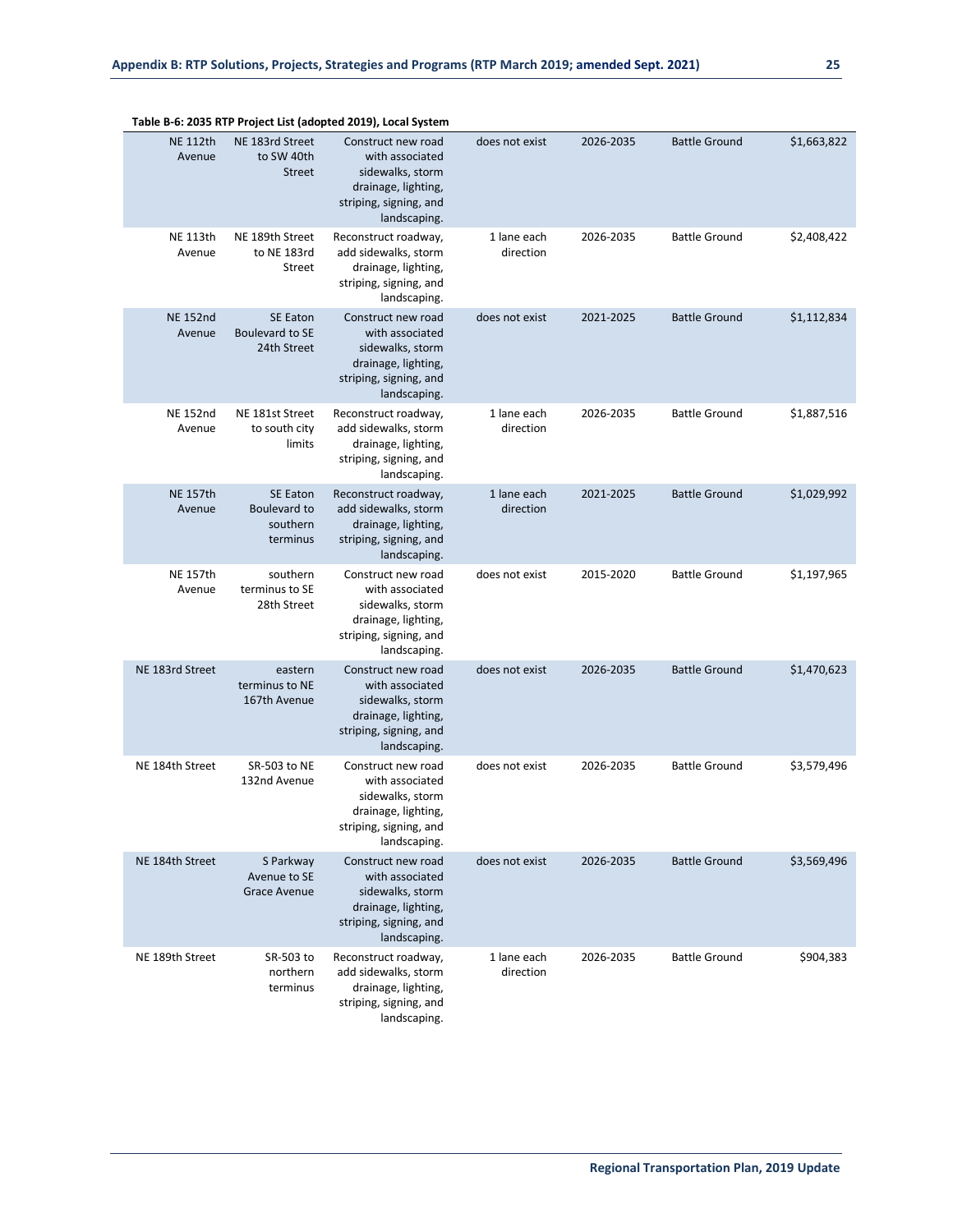|                 |                                                  | rable b-o. 2055 KTP Project List (adopted 2019), Local System                                                              |                          |           |                      |             |
|-----------------|--------------------------------------------------|----------------------------------------------------------------------------------------------------------------------------|--------------------------|-----------|----------------------|-------------|
| NE 189th Street | northern<br>terminus to NE<br>132nd Avenue       | Construct new road<br>with associated<br>sidewalks, storm<br>drainage, lighting,<br>striping, signing, and<br>landscaping. | does not exist           | 2026-2035 | <b>Battle Ground</b> | \$3,253,692 |
| NE 189th Street | <b>NE 112th</b><br>Avenue<br>to SR-503           | Reconstruct roadway,<br>add sidewalks, storm<br>drainage, lighting,<br>striping, signing, and<br>landscaping.              | 1 lane each<br>direction | 2026-2035 | <b>Battle Ground</b> | \$3,133,882 |
| NE 189th Street | S Parkway<br>Avenue to SE<br><b>Grace Avenue</b> | Construct new road<br>with associated<br>sidewalks, storm<br>drainage, lighting,<br>striping, signing, and<br>landscaping. | does not exist           | 2026-2035 | <b>Battle Ground</b> | \$4,431,857 |
| NE 194th Street | S Parkway<br>Avenue to SE<br>Grace Avenue        | Construct new road<br>with associated<br>sidewalks, storm<br>drainage, lighting,<br>striping, signing, and<br>landscaping. | does not exist           | 2021-2025 | <b>Battle Ground</b> | \$3,519,007 |
| NE 194th Street | SW 11th<br>Avenue to SR-<br>503                  | Construct new road<br>with associated<br>sidewalks, storm<br>drainage, lighting,<br>striping, signing, and<br>landscaping. | does not exist           | 2026-2035 | <b>Battle Ground</b> | \$271,051   |
| NE 194th Street | SR-503 to S<br>Parkway<br>Avenue                 | Construct new road<br>with associated<br>sidewalks, storm<br>drainage, lighting,<br>striping, signing, and<br>landscaping. | does not exist           | 2021-2025 | <b>Battle Ground</b> | \$3,519,007 |
| NE 19th Street  | N Parkway<br>Avenue to NE<br><b>Grace Avenue</b> | Construct new road<br>with associated<br>sidewalks, storm<br>drainage, lighting,<br>striping, signing, and<br>landscaping. | does not exist           | 2021-2025 | <b>Battle Ground</b> | \$3,402,729 |
| NE 1st Street   | N Parkway<br>Avenue to NE<br>Grace Avenue        | Reconstruct roadway,<br>add sidewalks, storm<br>drainage, lighting,<br>striping, signing, and<br>landscaping.              | 1 lane each<br>direction | 2021-2025 | <b>Battle Ground</b> | \$2,475,960 |
| NE 224th Street | NE 87th<br>Avenue to NE<br>92nd Avenue           | Construct new road<br>with associated<br>sidewalks, storm<br>drainage, lighting,<br>striping, signing, and<br>landscaping. | does not exist           | 2026-2035 | <b>Battle Ground</b> | \$1,802,248 |
| NE 229th Street | NE 87th<br>Avenue to NE<br>92nd Avenue           | Construct new road<br>with associated<br>sidewalks, storm<br>drainage, lighting,<br>striping, signing, and<br>landscaping. | does not exist           | 2026-2035 | <b>Battle Ground</b> | \$2,271,429 |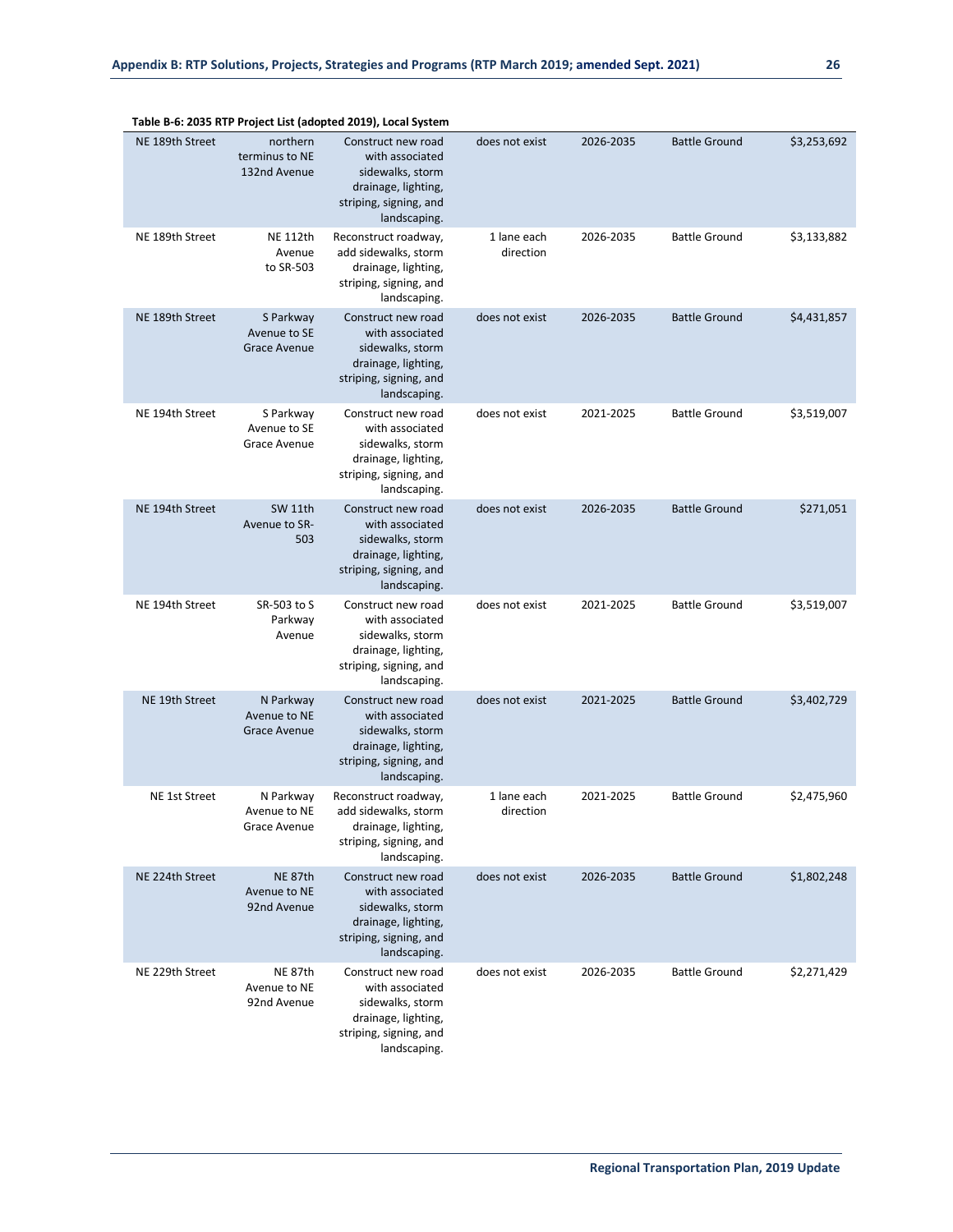|                              |                                                          | Table B-6: 2035 KTP Project List (adopted 2019), Local System                                                              |                          |           |                      |             |
|------------------------------|----------------------------------------------------------|----------------------------------------------------------------------------------------------------------------------------|--------------------------|-----------|----------------------|-------------|
| NE 239th Street              | NW Onsdorff<br>Boulevard to<br><b>NE 112th</b><br>Avenue | Reconstruct roadway,<br>add sidewalks, storm<br>drainage, lighting,<br>striping, signing, and<br>landscaping.              | 1 lane each<br>direction | 2026-2035 | <b>Battle Ground</b> | \$1,324,276 |
| NE 239th Street              | NE 92nd<br>Avenue to NW<br>Onsdorff<br><b>Boulevard</b>  | Reconstruct roadway,<br>add sidewalks, storm<br>drainage, lighting,<br>striping, signing, and<br>landscaping.              | 1 lane each<br>direction | 2026-2035 | <b>Battle Ground</b> | \$3,069,672 |
| NE 239th Street              | NW 20th<br>Avenue to SR-<br>503                          | Construct new road<br>with associated<br>sidewalks, storm<br>drainage, lighting,<br>striping, signing, and<br>landscaping. | does not exist           | 2026-2035 | <b>Battle Ground</b> | \$3,364,496 |
| NE 249th Street              | N Parkway<br>Avenue to NE<br>Grace Avenue                | Reconstruct roadway,<br>add sidewalks, storm<br>drainage, lighting,<br>striping, signing, and<br>landscaping.              | 1 lane each<br>direction | 2026-2035 | <b>Battle Ground</b> | \$2,176,496 |
| NE 25th Street               | N Parkway<br>Avenue to NE<br>Grace Avenue                | Construct new road<br>with associated<br>sidewalks, storm<br>drainage, lighting,<br>striping, signing, and<br>landscaping. | does not exist           | 2026-2035 | <b>Battle Ground</b> | \$4,285,003 |
| NE 3rd Avenue                | NE 9th Street<br>to E Main<br>Street                     | Reconstruct roadway,<br>add sidewalks, storm<br>drainage, lighting,<br>striping, signing, and<br>landscaping.              | 1 lane each<br>direction | 2026-2035 | <b>Battle Ground</b> | \$2,200,270 |
| NE 5th Avenue                | NE 25th Street<br>to NE Onsdorff<br><b>Boulevard</b>     | Construct new road<br>with associated<br>sidewalks, storm<br>drainage, lighting,<br>striping, signing, and<br>landscaping. | does not exist           | 2021-2025 | <b>Battle Ground</b> | \$3,261,949 |
| NE 5th Street                | N Parkway<br>Avenue to NE<br>3rd Avenue                  | Reconstruct roadway,<br>add sidewalks, storm<br>drainage, lighting,<br>striping, signing, and<br>landscaping.              | 1 lane each<br>direction | 2026-2035 | <b>Battle Ground</b> | \$647,101   |
| NE 6th Street                | <b>NE 3rd Avenue</b><br>to NE Grace<br>Avenue            | Reconstruct roadway,<br>add sidewalks, storm<br>drainage, lighting,<br>striping, signing, and<br>landscaping.              | 1 lane each<br>direction | 2026-2035 | <b>Battle Ground</b> | \$1,554,020 |
| NE 87th Avenue               | NE 229th Street<br>to W Main<br>Street                   | Construct new road<br>with associated<br>sidewalks, storm<br>drainage, lighting,<br>striping, signing, and<br>landscaping. | does not exist           | 2026-2035 | <b>Battle Ground</b> | \$3,464,496 |
| NE <sub>92nd</sub><br>Avenue | SR-502 to SE<br>Eaton<br><b>Boulevard</b>                | Construct new road<br>with associated<br>sidewalks, storm<br>drainage, lighting,<br>striping, signing, and<br>landscaping. | does not exist           | 2026-2035 | <b>Battle Ground</b> | \$8,734,714 |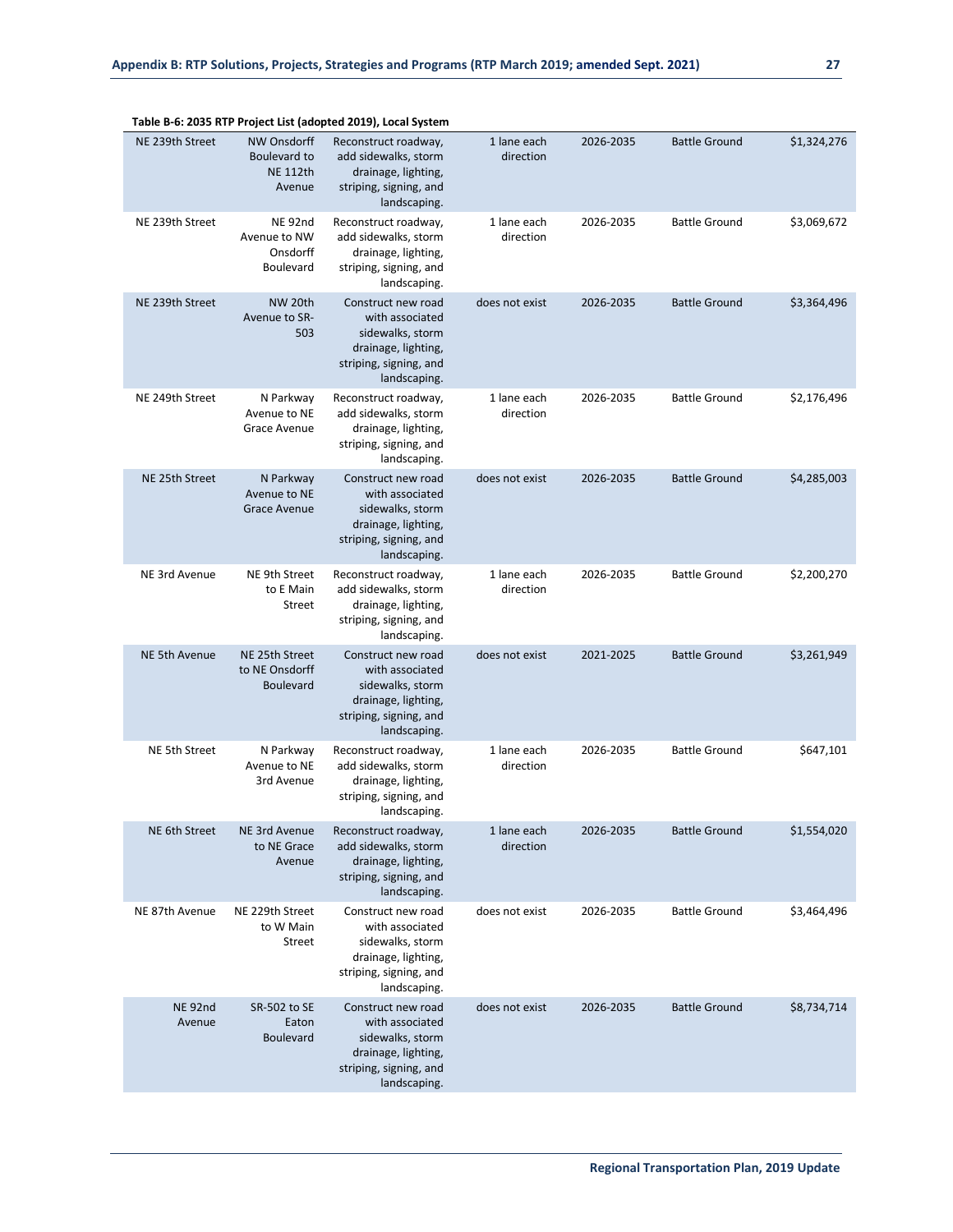|                              |                                                      | Table B-6: 2035 RTP Project List (adopted 2019), Local System                                                                   |                          |           |                      |             |
|------------------------------|------------------------------------------------------|---------------------------------------------------------------------------------------------------------------------------------|--------------------------|-----------|----------------------|-------------|
| NE <sub>92nd</sub><br>Avenue | NE 239th Street<br>to SR-502                         | Reconstruct roadway,<br>add sidewalks, storm<br>drainage, lighting,<br>striping, signing, and<br>landscaping.                   | 1 lane each<br>direction | 2026-2035 | <b>Battle Ground</b> | \$5,599,714 |
| NE <sub>92nd</sub><br>Avenue | <b>SW Eaton</b><br>Boulevard to<br>NE 189th Street   | Construct new road<br>with associated<br>sidewalks, storm<br>drainage, lighting,<br>striping, signing, and<br>landscaping.      | does not exist           | 2026-2035 | <b>Battle Ground</b> | \$4,148,052 |
| NE 9th Street                | N Parkway<br>Avenue to<br>eastern<br>terminus        | Reconstruct roadway,<br>add sidewalks, storm<br>drainage, lighting,<br>striping, signing, and<br>landscaping.                   | 1 lane each<br>direction | 2026-2035 | <b>Battle Ground</b> | \$539,636   |
| NE 9th/10th<br><b>Street</b> | eastern<br>terminus to NE<br><b>Grace Avenue</b>     | Construct new road<br>with associated<br>sidewalks, storm<br>drainage, lighting,<br>striping, signing, and<br>landscaping.      | does not exist           | 2026-2035 | <b>Battle Ground</b> | \$2,522,637 |
| NE Onsdorff<br>Boulevard     | N Parkway<br>Avenue to NE<br>Grace Avenue            | Construct new road<br>with associated<br>sidewalks, storm<br>drainage, lighting,<br>striping, signing, and<br>landscaping.      | varies                   | 2021-2025 | <b>Battle Ground</b> | \$3,547,503 |
| <b>NW 15th</b><br>Avenue     | NW 9th Street<br>to NW 4th<br><b>Street</b>          | Construct new road<br>with associated<br>sidewalks, storm<br>drainage, lighting,<br>striping, signing, and<br>landscaping.      | does not exist           | 2015-2020 | <b>Battle Ground</b> | \$665,880   |
| NW 15th Street               | NE <sub>92nd</sub><br>Avenue to NW<br>31st Avenue    | Construct new road<br>with associated<br>sidewalks, storm<br>drainage, lighting,<br>striping, signing, and<br>landscaping.      | does not exist           | 2026-2035 | <b>Battle Ground</b> | \$3,058,632 |
| NW 15th/16th<br>Avenue       | NW 25th Street<br>to NW Onsdorff<br><b>Boulevard</b> | Construct new road<br>with associated<br>sidewalks, storm<br>drainage, lighting,<br>striping, signing, and<br>landscaping.      | does not exist           | 2026-2035 | <b>Battle Ground</b> | \$3,517,427 |
| NW 1st Street                | <b>NW 15th</b><br>Avenue to NW<br>12th Avenue        | Complete sidewalk<br>and planter strip on<br>north side. Stripe<br>road.                                                        | 1 lane each<br>direction | 2015-2020 | <b>Battle Ground</b> | \$87,675    |
| NW 20th<br>Avenue            | SR-502 to NW<br>Onsdorff<br><b>Boulevard</b>         | Complete roadway,<br>add sidewalks where<br>missing, add storm<br>drainage, lighting,<br>striping, signing, and<br>landscaping. | varies                   | 2021-2025 | <b>Battle Ground</b> | \$468,543   |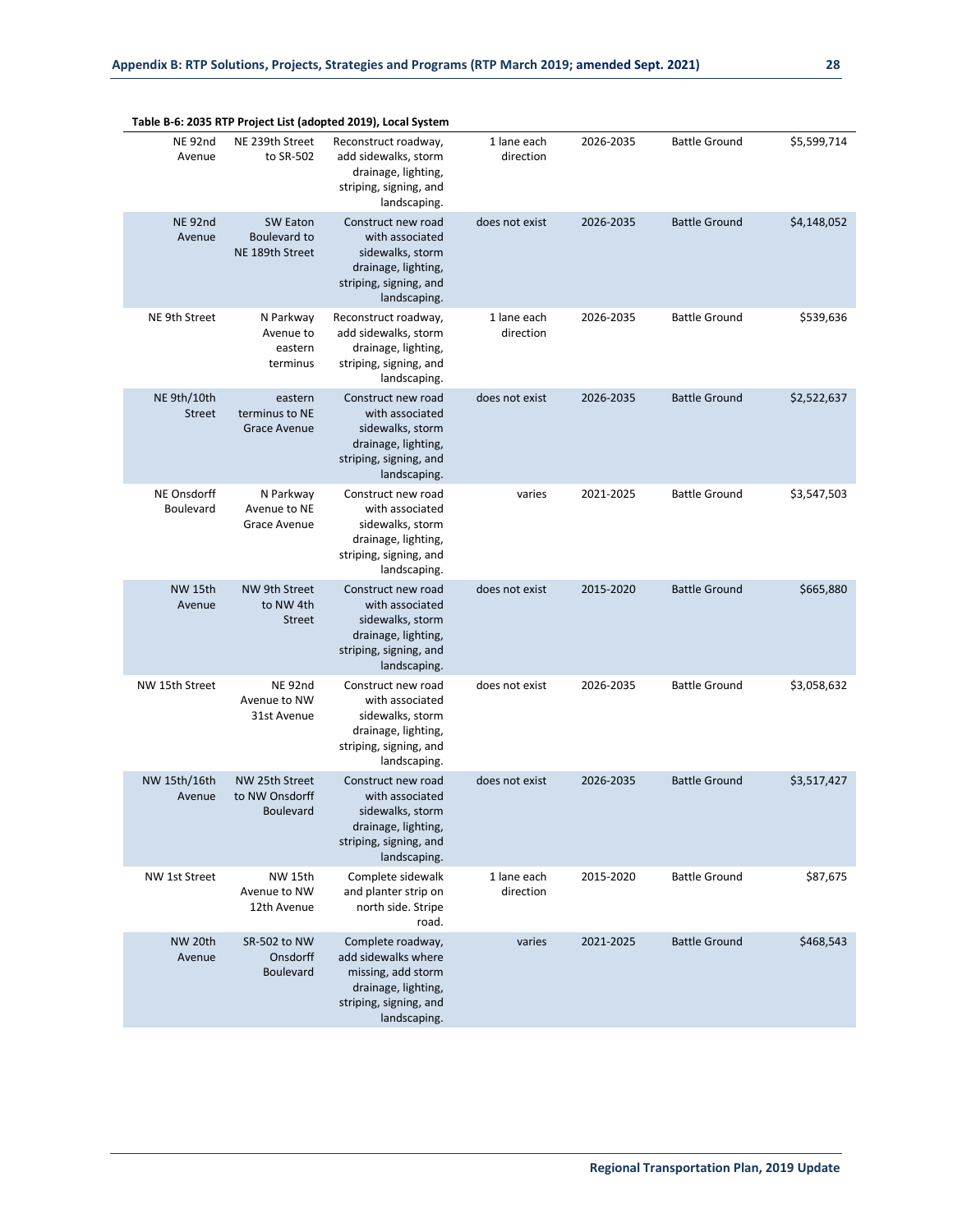|                          |                                                                   | Table B-6: 2035 RTP Project List (adopted 2019), Local System                                                                                                                      |                          |           |                      |             |
|--------------------------|-------------------------------------------------------------------|------------------------------------------------------------------------------------------------------------------------------------------------------------------------------------|--------------------------|-----------|----------------------|-------------|
| NW 20th<br>Avenue        | NE 239th Street<br>to NW Onsdorff<br><b>Boulevard</b>             | Complete roadway,<br>add sidewalks where<br>missing, add storm<br>drainage, lighting,<br>striping, signing, and<br>landscaping.                                                    | varies                   | 2021-2025 | <b>Battle Ground</b> | \$502,435   |
| NW 25th<br>Avenue        | <b>NW Onsdorff</b><br><b>Boulevard to</b><br>northern<br>terminus | Construct new road<br>with associated<br>sidewalks, storm<br>drainage, lighting,<br>striping, signing, and<br>landscaping.                                                         | does not exist           | 2021-2025 | <b>Battle Ground</b> | \$739,170   |
| NW 25th Street           | <b>NE 112th</b><br>Avenue to SR-<br>503                           | Reconstruct roadway,<br>add sidewalks, storm<br>drainage, lighting,<br>striping, signing, and<br>landscaping.                                                                      | 1 lane each<br>direction | 2026-2035 | <b>Battle Ground</b> | \$2,545,932 |
| NW 25th Street           | SR-503 to N<br>Parkway<br>Avenue                                  | Reconstruct roadway,<br>add sidewalks where<br>missing, add storm<br>drainage, lighting,<br>striping, signing, and<br>landscaping.                                                 | 1 lane each<br>direction | 2021-2025 | <b>Battle Ground</b> | \$1,482,599 |
| NW 2nd Street            | <b>NW 18th</b><br>Avenue to NW<br>15th Avenue                     | Construct new road<br>with associated<br>sidewalks, storm<br>drainage, lighting,<br>striping, signing, and<br>landscaping.<br>Complete missing<br>sidewalk on existing<br>portion. | 1 lane each<br>direction | 2026-2035 | <b>Battle Ground</b> | \$329,967   |
| NW 2nd Street            | <b>NW 15th</b><br>Avenue to NW<br>12th Avenue                     | Construct new road<br>with associated<br>sidewalks, storm<br>drainage, lighting,<br>striping, signing, and<br>landscaping.                                                         | does not exist           | 2026-2035 | <b>Battle Ground</b> | \$1,118,134 |
| <b>NW 31st</b><br>Avenue | NE 239th Street<br>to SR-502                                      | Construct new road<br>with associated<br>sidewalks, storm<br>drainage, lighting,<br>striping, signing, and<br>landscaping.                                                         | does not exist           | 2021-2025 | <b>Battle Ground</b> | \$8,918,458 |
| NW 35th<br>Avenue        | NE 239th Street<br>to SR-502                                      | Construct new road<br>with associated<br>sidewalks, storm<br>drainage, lighting,<br>striping, signing, and<br>landscaping.                                                         | does not exist           | 2026-2035 | <b>Battle Ground</b> | \$7,060,457 |
| NW 3rd Street            | NE <sub>92nd</sub><br>Avenue to NW<br>31st Avenue                 | Construct new road<br>with associated<br>sidewalks, storm<br>drainage, lighting,<br>striping, signing, and<br>landscaping.                                                         | does not exist           | 2026-2035 | <b>Battle Ground</b> | \$3,072,769 |
| <b>NW 5th Avenue</b>     | northern<br>terminus to W<br><b>Main Street</b>                   | Reconstruct roadway,<br>add sidewalks, storm<br>drainage, lighting,<br>striping, signing, and<br>landscaping.                                                                      | 1 lane each<br>direction | 2021-2025 | <b>Battle Ground</b> | \$491,380   |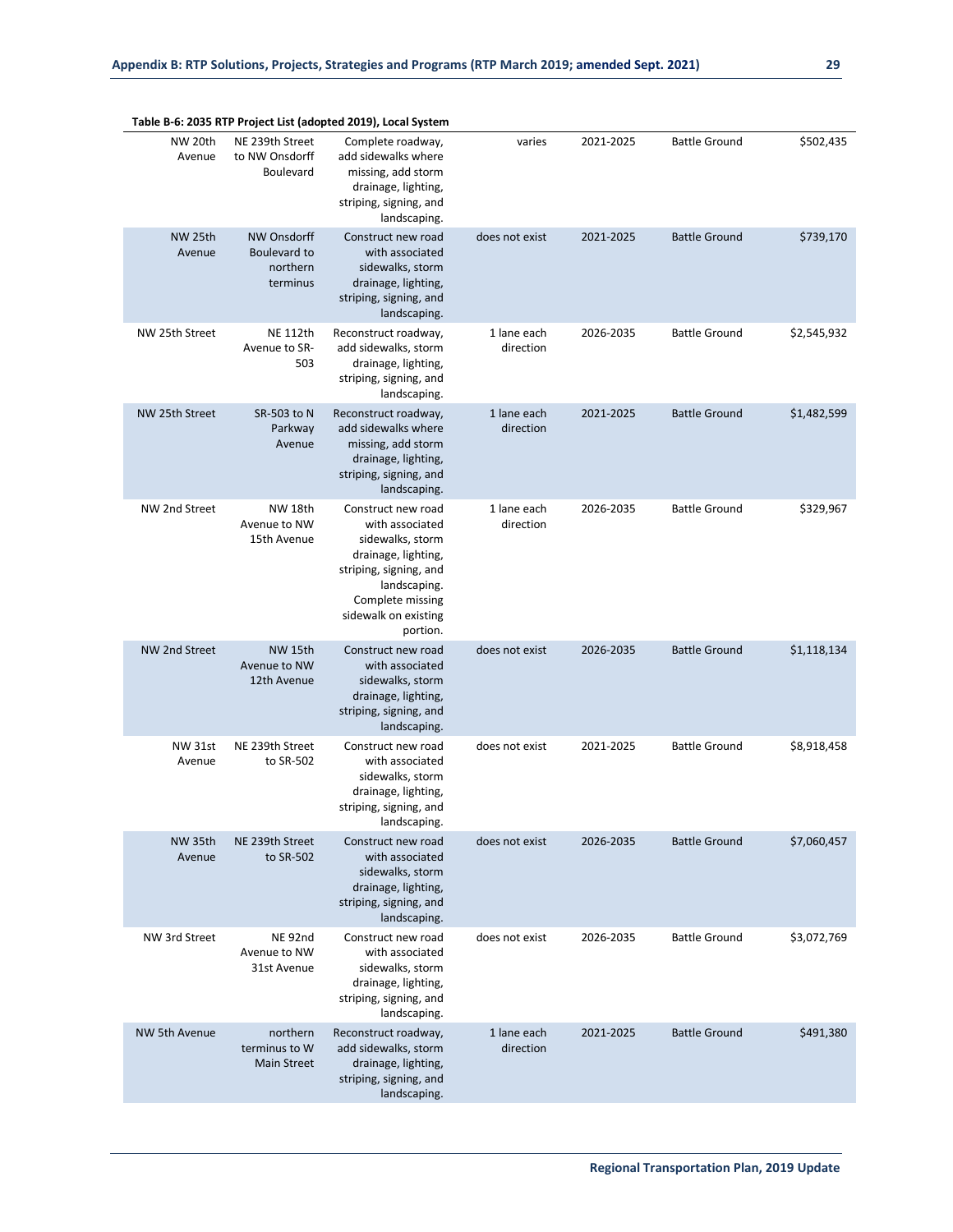| Table B-6: 2035 RTP Project List (adopted 2019), Local System |                                                     |                                                                                                                                                                    |                          |           |                      |             |  |  |
|---------------------------------------------------------------|-----------------------------------------------------|--------------------------------------------------------------------------------------------------------------------------------------------------------------------|--------------------------|-----------|----------------------|-------------|--|--|
| NW 5th Avenue                                                 | NW 5th Street<br>to northern<br>terminus            | Construct new road<br>with associated<br>sidewalks, storm<br>drainage, lighting,<br>striping, signing, and<br>landscaping.                                         | does not exist           | 2021-2025 | <b>Battle Ground</b> | \$1,585,522 |  |  |
| <b>NW 5th Avenue</b>                                          | NW 9th Street<br>to NW 5th<br><b>Street</b>         | Reconstruct roadway,<br>add sidewalks, storm<br>drainage, lighting,<br>striping, signing, and<br>landscaping.                                                      | 1 lane each<br>direction | 2021-2025 | <b>Battle Ground</b> | \$656,430   |  |  |
| NW 9th Street                                                 | NE <sub>92nd</sub><br>Avenue to NW<br>31st Avenue   | Construct new road<br>with associated<br>sidewalks, storm<br>drainage, lighting,<br>striping, signing, and<br>landscaping.                                         | does not exist           | 2026-2035 | <b>Battle Ground</b> | \$3,346,132 |  |  |
| <b>NW Onsdorff</b><br>Boulevard                               | <b>NW 239th</b><br>Street to<br>western<br>terminus | Construct new road<br>with associated<br>sidewalks, storm<br>drainage, lighting,<br>striping, signing, and<br>landscaping.                                         | does not exist           | 2021-2025 | <b>Battle Ground</b> | \$3,530,714 |  |  |
| NW Onsdorff<br>Boulevard                                      | NW 20th<br>Avenue to SR-<br>503                     | Complete roadway,<br>add sidewalks where<br>missing, add storm<br>drainage, lighting,<br>striping, signing, and<br>landscaping.                                    | varies                   | 2021-2025 | <b>Battle Ground</b> | \$1,324,444 |  |  |
| Parkway<br>Avenue                                             | <b>Main Street</b>                                  | Replace signal<br>controller and related<br>equipment for<br>improved<br>intersection<br>operations.                                                               | n/a                      | 2021-2025 | <b>Battle Ground</b> | \$50,000    |  |  |
| S Parkway<br>Avenue                                           | S Eaton<br>Boulevard to<br>NE 179th Street          | Construct new road<br>with associated<br>sidewalks, storm<br>drainage, lighting,<br>striping, signing, and<br>landscaping.                                         | 1 lane each<br>direction | 2021-2025 | <b>Battle Ground</b> | \$7,750,714 |  |  |
| S Parkway<br>Avenue                                           | S Eaton<br><b>Boulevard</b>                         | Replace signal<br>controller and related<br>equipment for<br>improved<br>intersection<br>operations. Install<br>northbound and<br>southbound left turn<br>signals. | n/a                      | 2021-2025 | <b>Battle Ground</b> | \$65,000    |  |  |
| SE 13th Street                                                | <b>SE Commerce</b><br>Avenue to SE<br>20th Avenue   | Construct new road<br>with associated<br>sidewalks, storm<br>drainage, lighting,<br>striping, signing,<br>landscaping, and bike<br>lanes.                          | does not exist           | 2026-2035 | <b>Battle Ground</b> | \$2,145,317 |  |  |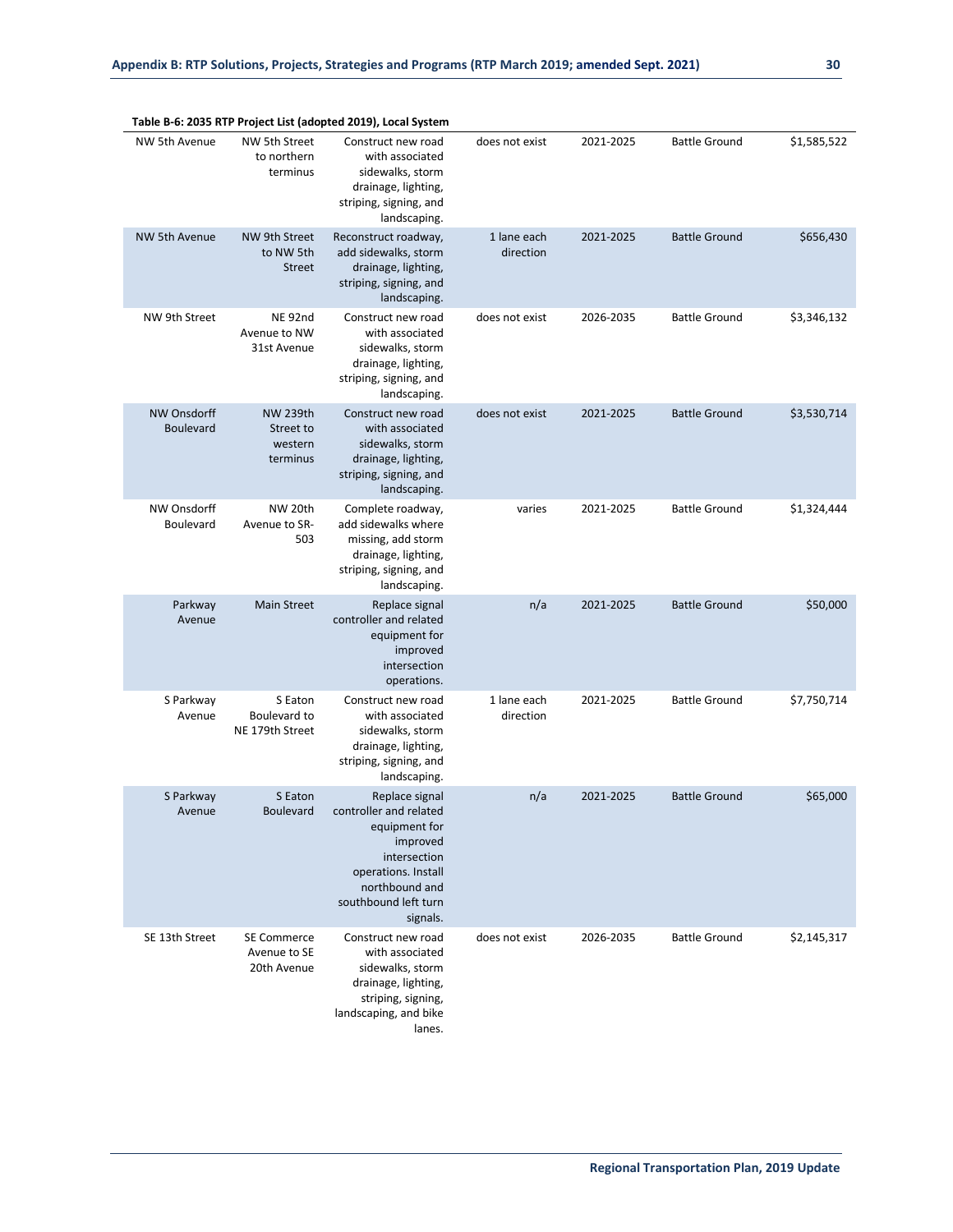|                              |                                                              | rable b-0. 2033 KTP Project List (auopteu 2013), Locar System                                                                      |                          |           |                      |             |
|------------------------------|--------------------------------------------------------------|------------------------------------------------------------------------------------------------------------------------------------|--------------------------|-----------|----------------------|-------------|
| SE 1st Street                | S Parkway<br>Avenue to SE<br>Grace Avenue                    | Reconstruct roadway,<br>add sidewalks where<br>missing, add storm<br>drainage, lighting,<br>striping, signing, and<br>landscaping. | 1 lane each<br>direction | 2021-2025 | <b>Battle Ground</b> | \$2,547,718 |
| SE 20th Avenue               | E Main Street<br>to SE<br>Rasmussen<br>Boulevard             | Reconstruct roadway,<br>add sidewalks, storm<br>drainage, lighting,<br>striping, signing, and<br>landscaping.                      | 1 lane each<br>direction | 2026-2035 | <b>Battle Ground</b> | \$2,180,474 |
| SE 20th Avenue               | SE Rasmussen<br>Boulevard to SE<br>Eaton<br><b>Boulevard</b> | Construct new road<br>with associated<br>sidewalks, storm<br>drainage, lighting,<br>striping, signing, and<br>landscaping.         | does not exist           | 2026-2035 | <b>Battle Ground</b> | \$5,881,828 |
| SE 24th Street               | <b>SE Commerce</b><br>Avenue to NE<br>157th Avenue           | Construct new road<br>with associated<br>sidewalks, storm<br>drainage, lighting,<br>striping, signing, and<br>landscaping.         | does not exist           | 2021-2025 | <b>Battle Ground</b> | \$3,288,991 |
| SE 28th Street               | <b>SE Grace</b><br>Avenue to NE<br>157th Avenue              | Construct new road<br>with associated<br>sidewalks, storm<br>drainage, lighting,<br>striping, signing, and<br>landscaping.         | does not exist           | 2021-2025 | <b>Battle Ground</b> | \$5,296,988 |
| SE 5th Avenue                | SE Eaton<br>Boulevard to<br>NE 194th Street                  | Construct new road<br>with associated<br>sidewalks, storm<br>drainage, lighting,<br>striping, signing, and<br>landscaping.         | does not exist           | 2021-2025 | <b>Battle Ground</b> | \$1,707,248 |
| SE 5th Avenue                | NE 194th Street<br>to NE 189th<br><b>Street</b>              | Construct new road<br>with associated<br>sidewalks, storm<br>drainage, lighting,<br>striping, signing, and<br>landscaping.         | does not exist           | 2026-2035 | <b>Battle Ground</b> | \$1,682,248 |
| SE 5th Avenue                | NE 189th Street<br>to NE 179th<br>Street                     | Construct new road<br>with associated<br>sidewalks, storm<br>drainage, lighting,<br>striping, signing, and<br>landscaping.         | does not exist           | 2026-2035 | <b>Battle Ground</b> | \$3,384,496 |
| <b>SE Commerce</b><br>Avenue | SE 24th Street<br>to SE 28th<br><b>Street</b>                | Construct new road<br>with associated<br>sidewalks, storm<br>drainage, lighting,<br>striping, signing, and<br>landscaping.         | does not exist           | 2021-2025 | <b>Battle Ground</b> | \$1,856,759 |
| <b>SE Commerce</b><br>Avenue | SE Eaton<br>Boulevard to SE<br>24th Street                   | Construct new road<br>with associated<br>sidewalks, storm<br>drainage, lighting,<br>striping, signing, and<br>landscaping.         | does not exist           | 2021-2025 | <b>Battle Ground</b> | \$975,636   |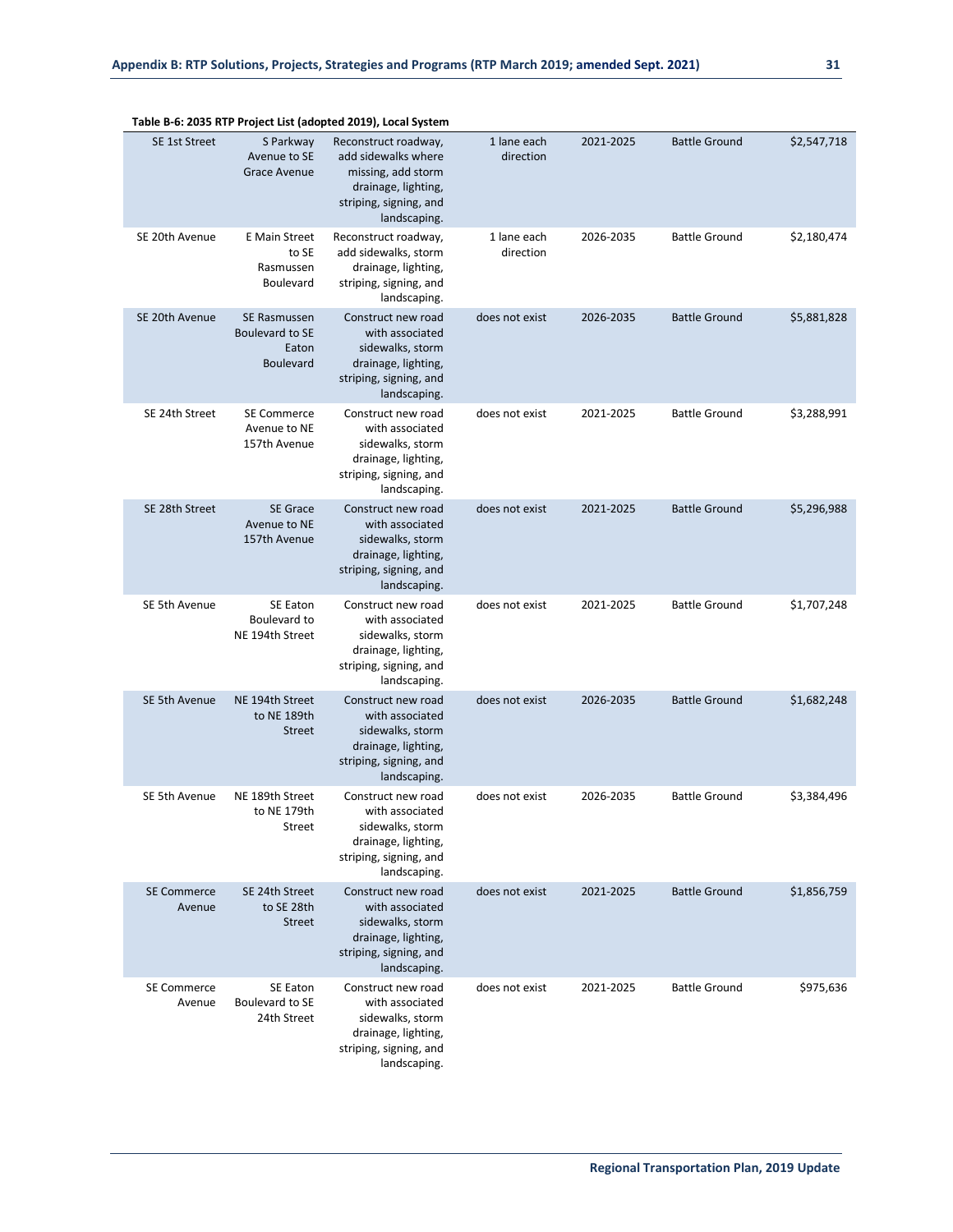|                                  |                                                          | rable b-0. 2000 KTF FT0Ject List (auopteu 2010), Local System                                                                                  |                          |           |                      |             |
|----------------------------------|----------------------------------------------------------|------------------------------------------------------------------------------------------------------------------------------------------------|--------------------------|-----------|----------------------|-------------|
| SE Rasmussen<br><b>Boulevard</b> | <b>SE Commerce</b><br>Avenue to<br>eastern UGB<br>limits | Construct new road<br>with associated<br>sidewalks, storm<br>drainage, lighting,<br>striping, signing, and<br>landscaping.                     | does not exist           | 2021-2025 | <b>Battle Ground</b> | \$6,451,578 |
| SR-503 Multi-<br>Use Path        | NW 25th Street<br>to NW Onsdorff<br>Boulevard            | Construct new<br>multimodal path with<br>associated drainage.                                                                                  | does not exist           | 2026-2035 | <b>Battle Ground</b> | \$795,000   |
| SW 11th<br>Avenue                | northern<br>terminus to NE<br>189th Street               | Reconstruct roadway,<br>add sidewalks, storm<br>drainage, lighting,<br>striping, signing, and<br>landscaping.                                  | 1 lane each<br>direction | 2026-2035 | <b>Battle Ground</b> | \$1,924,390 |
| SW 11th Street                   | NE 92nd<br>Avenue to<br>western<br>terminus              | Construct new road<br>with associated<br>sidewalks, storm<br>drainage, lighting,<br>striping, signing, and<br>landscaping.                     | does not exist           | 2026-2035 | <b>Battle Ground</b> | \$3,586,450 |
| SW 11th/15th<br>Avenue           | SW Eaton<br>Boulevard to<br>northern<br>terminus         | Construct new road<br>with associated<br>sidewalks, storm<br>drainage, lighting,<br>striping, signing, and<br>landscaping.                     | does not exist           | 2026-2035 | <b>Battle Ground</b> | \$2,475,432 |
| SW 13th<br>Avenue                | SW Rasmussen<br>Boulevard to<br>SW Scotton<br>Way        | Construct remaining<br>portion of road with<br>associated sidewalks,<br>storm drainage,<br>lighting, striping,<br>signing, and<br>landscaping. | varies                   | 2026-2035 | <b>Battle Ground</b> | \$1,029,595 |
| SW 15th<br>Avenue                | SW 1st Way to<br>SW Rasmussen<br><b>Boulevard</b>        | Complete roadway,<br>add sidewalks where<br>missing, add storm<br>drainage, lighting,<br>striping, signing, and<br>landscaping.                | varies                   | 2021-2025 | <b>Battle Ground</b> | \$907,168   |
| SW 15th<br>Avenue                | <b>SW Scotton</b><br>Way to SW<br>Eaton<br>Boulevard     | Construct new road<br>with associated<br>sidewalks, storm<br>drainage, lighting,<br>striping, signing, and<br>landscaping.                     | varies                   | 2021-2025 | <b>Battle Ground</b> | \$1,774,786 |
| SW 1st Street                    | <b>NE 92nd</b><br>Avenue to SW<br>29th Avenue            | Construct new road<br>with associated<br>sidewalks, storm<br>drainage, lighting,<br>striping, signing, and<br>landscaping.                     | does not exist           | 2026-2035 | <b>Battle Ground</b> | \$4,483,225 |
| SW 20th<br>Avenue                | SW 6th Street<br>to SW Scotton<br>Way                    | Reconstruct roadway,<br>add sidewalks where<br>missing, add storm<br>drainage, lighting,<br>striping, signing,<br>landscaping, and bike        | 1 lane each<br>direction | 2015-2020 | <b>Battle Ground</b> | \$2,911,740 |

lanes.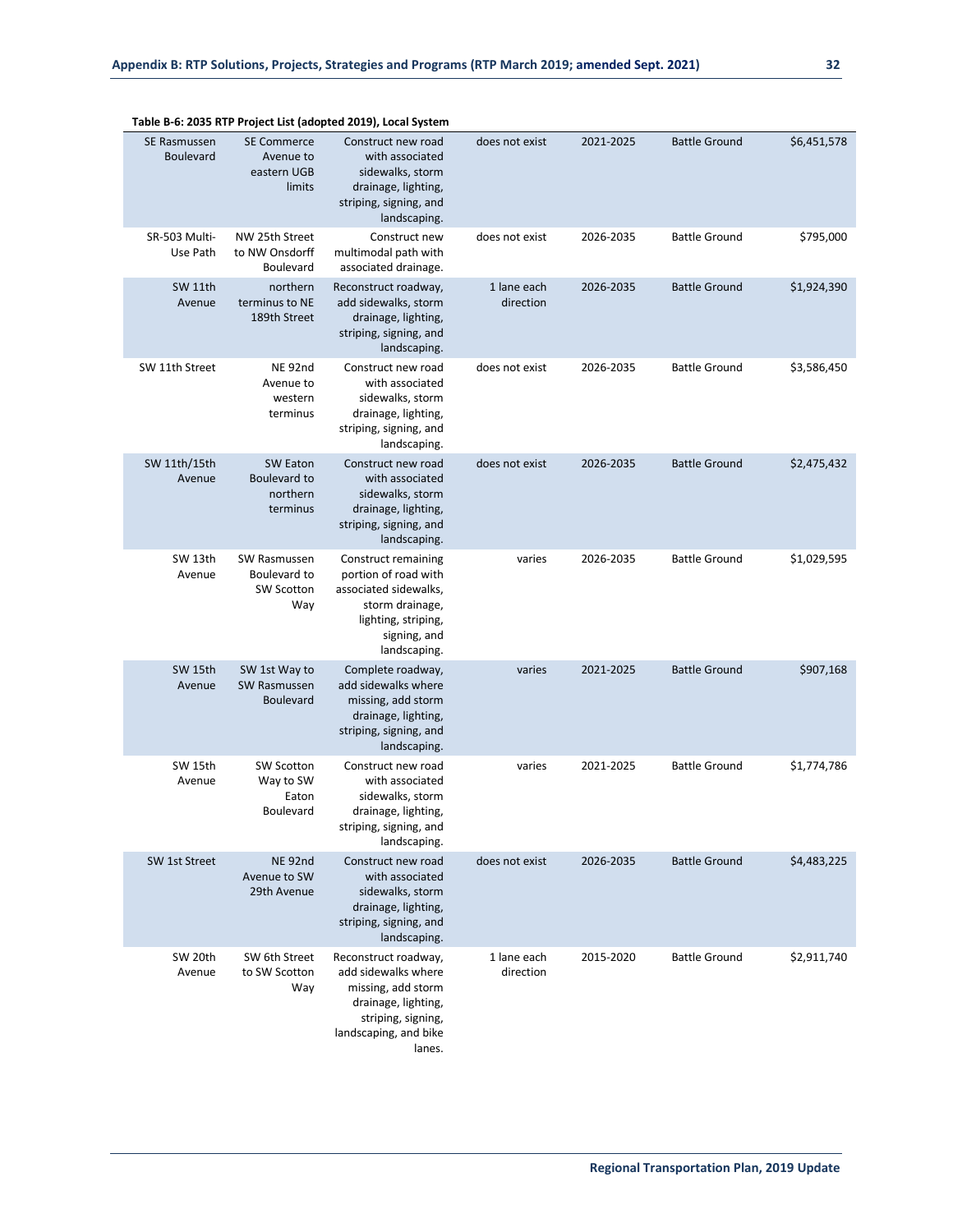|                        |                                                             | Table B-6: 2035 KTP Project List (adopted 2019), Local System                                                                                     |                          |           |                      |              |
|------------------------|-------------------------------------------------------------|---------------------------------------------------------------------------------------------------------------------------------------------------|--------------------------|-----------|----------------------|--------------|
| SW 20th<br>Avenue      | <b>SW Scotton</b><br>Way to SW<br>Eaton<br><b>Boulevard</b> | Reconstruct roadway,<br>add sidewalks where<br>missing, add storm<br>drainage, lighting,<br>striping, signing,<br>landscaping, and bike<br>lanes. | 1 lane each<br>direction | 2015-2020 | <b>Battle Ground</b> | \$2,145,489  |
| SW 20th<br>Avenue      | SE Eaton<br>Boulevard to<br>NE 189th Street                 | Reconstruct roadway,<br>add sidewalks, storm<br>drainage, lighting,<br>striping, signing, and<br>landscaping.                                     | 1 lane each<br>direction | 2026-2035 | <b>Battle Ground</b> | \$3,145,882  |
| SW 20th<br>Avenue      | NE 179th Street<br>to south UGB<br>limits                   | Construct new road<br>with associated<br>sidewalks, storm<br>drainage, lighting,<br>striping, signing,<br>landscaping, and bike<br>lanes.         | does not exist           | 2026-2035 | <b>Battle Ground</b> | \$1,735,471  |
| SW 25th<br>Avenue      | southern<br>terminus to SE<br>Eaton<br>Boulevard            | Construct new road<br>with associated<br>sidewalks, storm<br>drainage, lighting,<br>striping, signing, and<br>landscaping.                        | does not exist           | 2026-2035 | <b>Battle Ground</b> | \$2,712,826  |
| SW 25th<br>Avenue      | <b>SE Eaton</b><br>Boulevard to<br>NE 189th Street          | Construct new road<br>with associated<br>sidewalks, storm<br>drainage, lighting,<br>striping, signing, and<br>landscaping.                        | does not exist           | 2026-2035 | <b>Battle Ground</b> | \$3,364,496  |
| SW 29th/34th<br>Avenue | SR-502 to SE<br>Eaton<br>Boulevard                          | Construct new road<br>with associated<br>sidewalks, storm<br>drainage, lighting,<br>striping, signing, and<br>landscaping.                        | does not exist           | 2026-2035 | <b>Battle Ground</b> | \$10,794,982 |
| SW 35th<br>Avenue      | SR-502 to SW<br>1st Street                                  | Construct new road<br>with associated<br>sidewalks, storm<br>drainage, lighting,<br>striping, signing, and<br>landscaping.                        | does not exist           | 2026-2035 | <b>Battle Ground</b> | \$756,382    |
| SW 6th Avenue          | SW Scotton<br>Way to SW<br>Eaton<br>Boulevard               | Construct new road<br>with associated<br>sidewalks, storm<br>drainage, lighting,<br>striping, signing, and<br>landscaping.                        | does not exist           | 2021-2025 | <b>Battle Ground</b> | \$1,921,283  |
| SW 6th Avenue          | SW Eaton<br>Boulevard to<br>NE 189th Street                 | Construct new road<br>with associated<br>sidewalks, storm<br>drainage, lighting,<br>striping, signing, and<br>landscaping.                        | does not exist           | 2021-2025 | <b>Battle Ground</b> | \$3,531,749  |
| SW 6th Avenue          | NE 189th Street<br>to NE 179th<br><b>Street</b>             | Construct new road<br>with associated<br>sidewalks, storm<br>drainage, lighting,<br>striping, signing, and<br>landscaping.                        | 1 lane each<br>direction | 2026-2035 | <b>Battle Ground</b> | \$3,504,496  |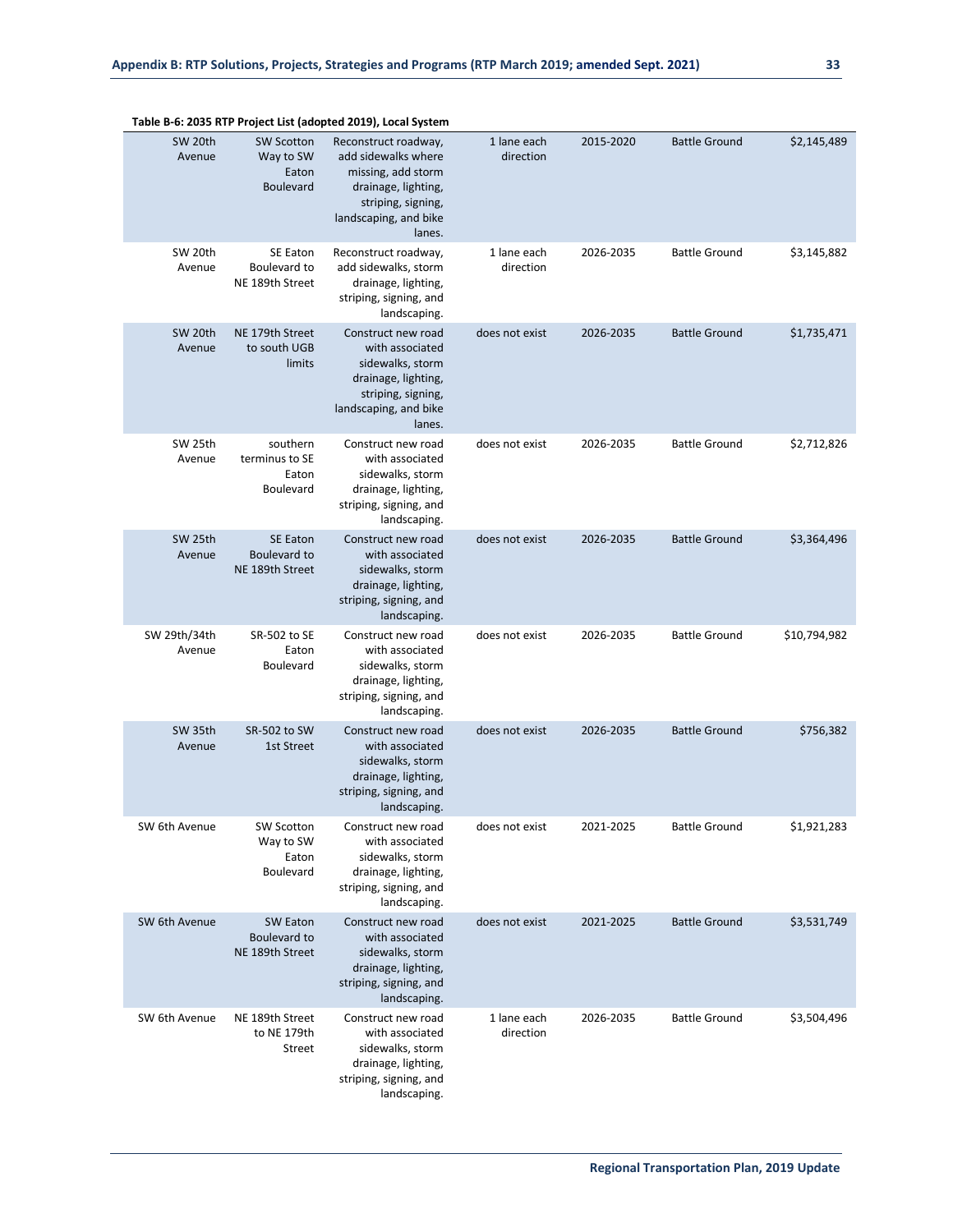|                                         |                                                          | Table B-6: 2035 KTP Project List (adopted 2019), Local System                                                                             |                          |           |                      |              |
|-----------------------------------------|----------------------------------------------------------|-------------------------------------------------------------------------------------------------------------------------------------------|--------------------------|-----------|----------------------|--------------|
| SW 6th/7th<br>Avenue                    | SW Rasmussen<br>Boulevard to<br><b>SW Scotton</b><br>Way | Construct new road<br>with associated<br>sidewalks, storm<br>drainage, lighting,<br>striping, signing, and<br>landscaping.                | does not exist           | 2021-2025 | <b>Battle Ground</b> | \$2,695,611  |
| SW 7th Avenue                           | south terminus<br>to SW<br>Rasmussen<br>Boulevard        | Construct new road<br>with associated<br>sidewalks, storm<br>drainage, lighting,<br>striping, signing, and<br>landscaping.                | does not exist           | 2021-2025 | <b>Battle Ground</b> | \$1,837,808  |
| <b>SW Rasmussen</b><br><b>Boulevard</b> | SW 20th<br>Avenue to SW<br>13th Avenue                   | Construct new road<br>with associated<br>sidewalks, storm<br>drainage, lighting,<br>striping, signing, and<br>landscaping.                | does not exist           | 2026-2035 | <b>Battle Ground</b> | \$2,486,766  |
| SW Rasmussen<br><b>Boulevard</b>        | SR-503 to<br>western<br>terminus                         | Construct new road<br>with associated<br>sidewalks, storm<br>drainage, lighting,<br>striping, signing, and<br>landscaping.                | does not exist           | 2015-2020 | <b>Battle Ground</b> | \$2,154,897  |
| <b>SW Scotton</b><br>Way                | S Parkway<br>Avenue to SE<br><b>Grace Avenue</b>         | Construct new road<br>with associated<br>sidewalks, storm<br>drainage, lighting,<br>striping, signing,<br>landscaping, and bike<br>lanes. | varies                   | 2026-2035 | <b>Battle Ground</b> | \$3,042,250  |
| SW Scotton<br>Way                       | SW 25th<br>Avenue to SW<br>20th Avenue                   | Construct new road<br>with associated<br>sidewalks, storm<br>drainage, lighting,<br>striping, signing, and<br>landscaping.                | does not exist           | 2026-2035 | <b>Battle Ground</b> | \$1,796,947  |
| W 5th Avenue                            | <b>W</b> Main Street                                     | Replace signal<br>controller and related<br>equipment for<br>improved<br>intersection<br>operations.                                      | n/a                      | 2021-2025 | <b>Battle Ground</b> | \$50,000     |
| N. 20th Street<br>(289th Street)        | I-5 to 65th<br>Ave/NW 11th                               | Upgrade to minor<br>arterial                                                                                                              | 1 lane each<br>direction | 2030      | Ridgefield           | \$2,860,000  |
| N. 20th Street<br>(289th Street)        | $I-5$<br>Overcrossing                                    | Upgrade to minor<br>arterial                                                                                                              | 1 lane each<br>direction | 2035      | Ridgefield           | \$12,180,000 |
| Carty Road                              | Hillhurst to I-5                                         | Upgrade to minor<br>arterial (3 lanes)                                                                                                    | 1 lane each<br>direction | 2035      | Ridgefield           | \$15,270,000 |
| N 10th Street                           | Royle Road<br>(45th Ave.) to<br>west side of I-5         | Widen N 10th St to<br>industrial/commercial<br>collector. 1 lane each<br>direction w/ turn lane                                           | Not continuous           | 2025      | Ridgefield           | \$4,000,000  |
| N 10 <sup>th</sup> Street               | E side of I-5 to<br>N 65th Avenue                        | Widen N 10th Street<br>to collector. 1 lane<br>each direction                                                                             | 1 lane each<br>direction | 2030      | Ridgefield           | \$1,460,000  |
| N 35 <sup>th</sup> Avenue               | N Pioneer<br>Canyon Drive<br>to N 14th<br><b>Street</b>  | Extend N 35th Ave. as<br>a collector. 1 lane<br>each direction                                                                            |                          | 2023      | Ridgefield           | \$3,300,000  |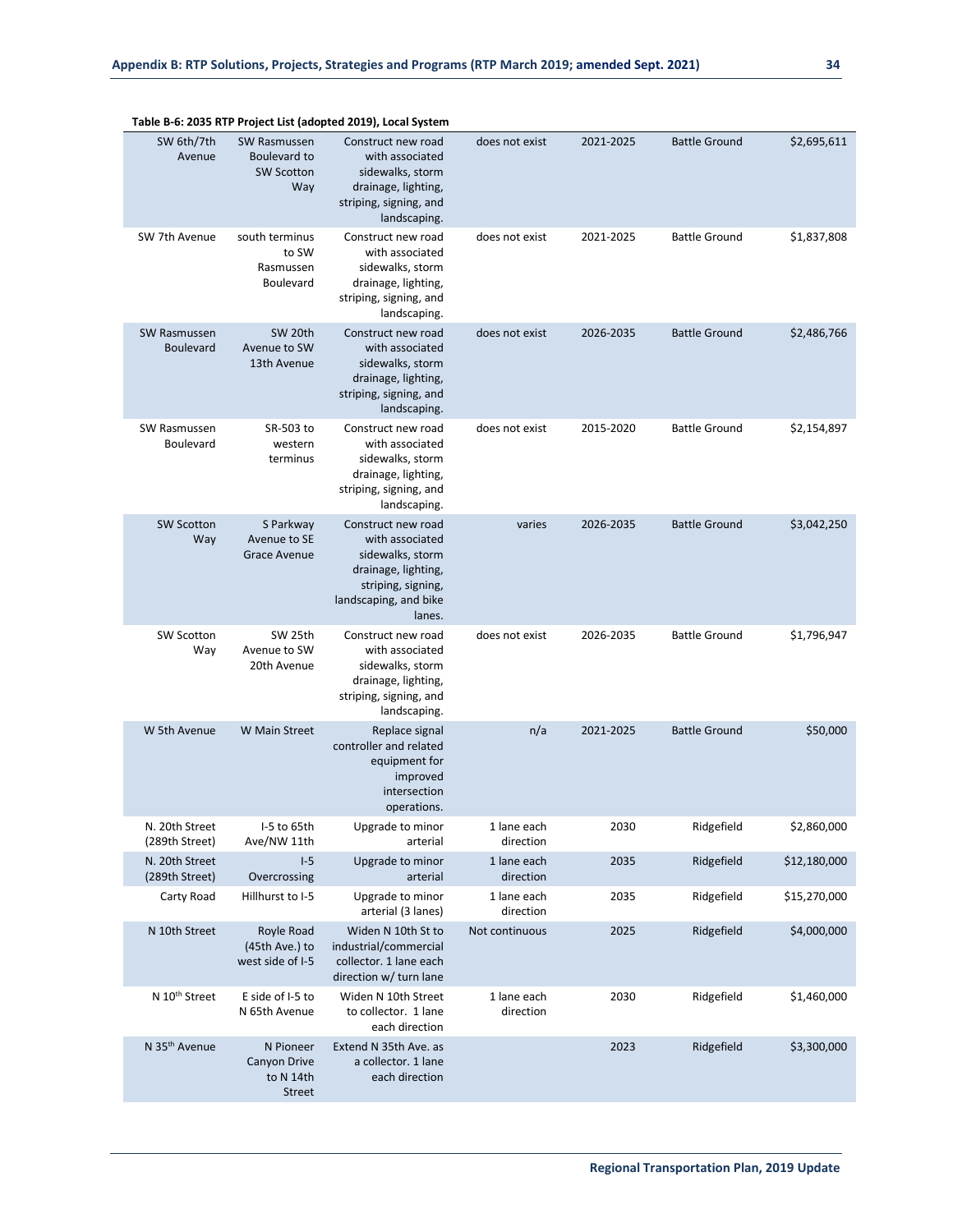|                                           |                                                                | Table B-6: 2035 RTP Project List (adopted 2019), Local System                            |                          |      |            |             |
|-------------------------------------------|----------------------------------------------------------------|------------------------------------------------------------------------------------------|--------------------------|------|------------|-------------|
| Royle Road                                | S. 15th St. to<br>Pioneer St.<br>$(SR-501)$                    | Widen Royle Rd.<br>(45th St) to minor<br>arterial. 1 lane each<br>direction w/ turn lane | 1 lane each<br>direction | 2025 | Ridgefield | \$4,200,000 |
| Royle Road                                | Pioneer St. (SR-<br>501) to N 10th<br>St.                      | Widen Royle Rd.<br>(45th St) to minor<br>arterial. 1 lane each<br>direction w/ turn lane | 1 lane each<br>direction | 2025 | Ridgefield | \$3,300,000 |
| N 51st Avenue                             | Pioneer to N<br>5th Street                                     | Build as<br>industrial/commercial<br>collector. 1 lane each<br>direction w/ turn lane    | Not continuous           | 2027 | Ridgefield | \$2,000,000 |
| N 56th Avenue                             | Pioneer St. (SR-<br>501) to N 5th<br><b>Street</b>             | 1 lane each direction<br>w/ turn lane                                                    | Not continuous           | 2025 | Ridgefield | \$1,590,000 |
| N 5th Street                              | Royle Rd. (45th<br>Ave.) to N 56th<br>Place                    | 1 lane each direction<br>w/ turn lane                                                    | Not continuous           | 2025 | Ridgefield | \$3,700,000 |
| N 65th Avenue                             | Pioneer (SR-<br>501) to N 20th<br>St/NW 289th<br><b>Street</b> | 1 lane each direction<br>w/ turn lane                                                    | 1 lane each<br>direction | 2024 | Ridgefield | \$3,130,000 |
| 85th Ave/NE<br>10th Avenue                | S 5th to N 10th<br>St/NE 279th<br>Street                       | 1 lane each direction<br>w/ turn lane                                                    | 1 lane each<br>direction | 2035 | Ridgefield | \$4,230,000 |
| 105th Ave/NE<br>29th Ave.                 | N 10th St/NE<br>279th to S 10th<br>St/NE 259th St              | Upgrade to collector<br>arterial                                                         | 1 lane each<br>direction | 2040 | Ridgefield | \$7,050,000 |
| S. 10th St/NE<br>259th St                 | 85th Ave/NE<br>10th to 105th<br>Ave/NE 20th<br>Av.             | Upgrade to collector<br>arterial                                                         | 1 lane each<br>direction | 2035 | Ridgefield | \$4,700,000 |
| N.10th St/NE<br>279th Street              | 85th Ave/NE<br>10th to 105th<br>Ave/NE 20th<br>Av.             | Upgrade to collector<br>arterial                                                         | 1 lane each<br>direction | 2030 | Ridgefield | \$4,700,000 |
| S. 65th Ave                               | Pioneer St. (SR-<br>501) to S 5th<br>Street                    | 1 lane each direction<br>w/ turn lane                                                    | 1 lane each<br>direction | 2020 | Ridgefield | \$2,350,000 |
| N 10th St/NW<br>279th Street<br>Extension | 65th Ave/NW<br>11th Avenue to<br>85th Ave/NE<br>10th Avenue    | 1 lane each direction<br>w/ turn lane                                                    | 1 lane each<br>direction | 2030 | Ridgefield | \$4,930,000 |
| S 10th Way                                | S 35th Place to<br>S 25th Place                                | Rebuild road, 1 lane<br>each direction                                                   | 1 lane each<br>direction | 2025 | Ridgefield | \$3,610,000 |
| S 15th Street                             | Royle (S 45th<br>Ave.) to S 35th<br>Place                      | Rebuild road, 1 lane<br>each direction                                                   | 1 lane each<br>direction | 2020 | Ridgefield | \$4,830,000 |
| S 15th Street                             | S Royle Road<br>(45th Ave.) to S<br>11th St.                   | Minor arterial, 1 lane<br>each direction w/<br>turn lane                                 | None                     | 2025 | Ridgefield | \$4,570,000 |
| S. 35th Ave.                              | Pioneer (SR-<br>501) to S 15th<br>St                           | New collector. 1 lane<br>each direction w/<br>turn lane                                  | None                     | 2025 | Ridgefield | \$7,420,000 |
| S 20th Way                                | Timm Road to S<br>51st Avenue                                  | Widen to<br>industrial/commercial<br>collector. 1 lane each<br>direction w/ turn lane    | 1 lane each<br>direction | 2035 | Ridgefield | \$2,980,000 |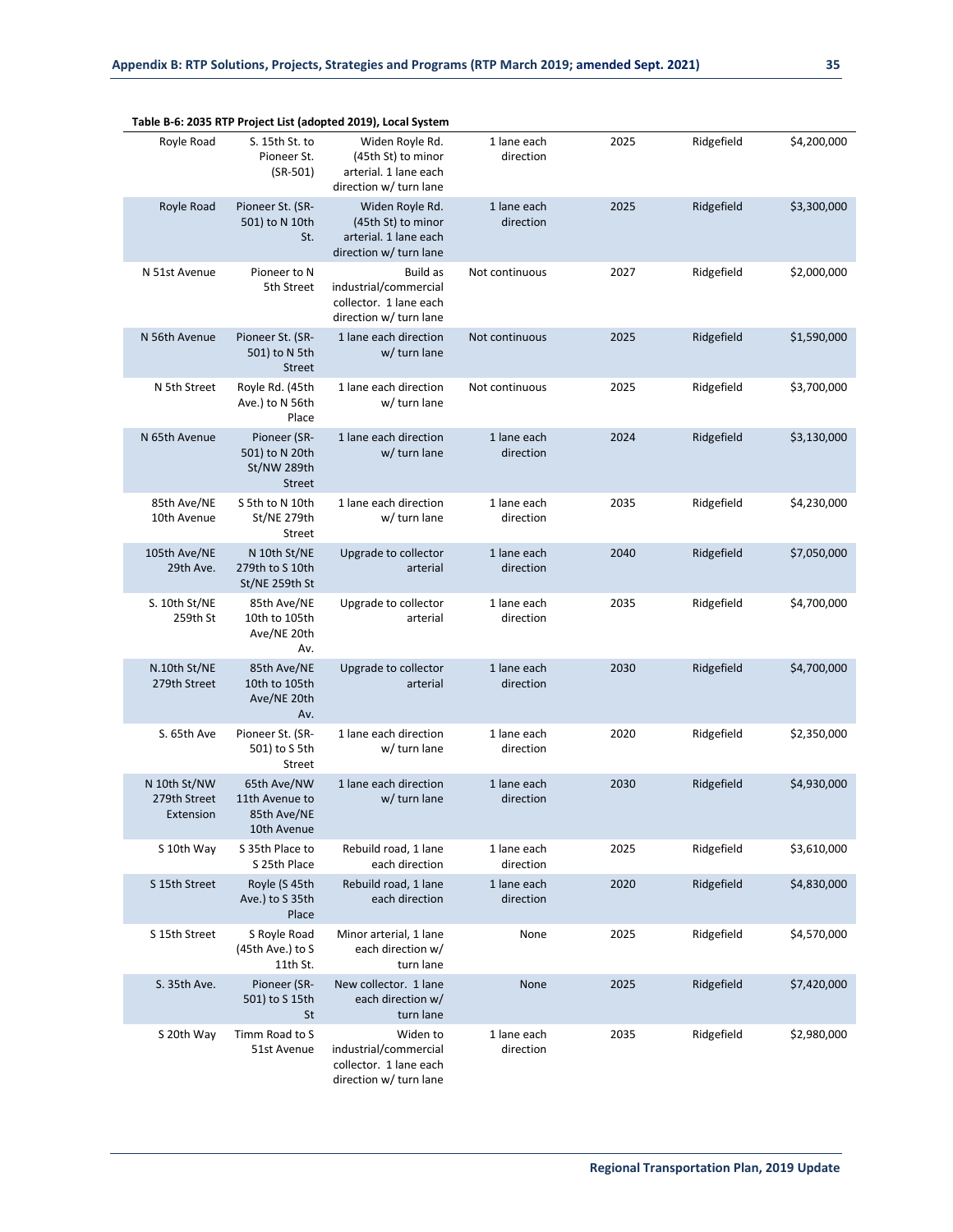|                                    |                                                                     | Table B-6: 2035 KTP Project List (adopted 2019), Local System                                                                     |                          |      |            |             |
|------------------------------------|---------------------------------------------------------------------|-----------------------------------------------------------------------------------------------------------------------------------|--------------------------|------|------------|-------------|
| S 25th Place                       | S 10th to S 4th<br>Way                                              | Rebuild road                                                                                                                      | 1 lane each<br>direction |      | Ridgefield | \$1,020,000 |
| S 51st Avenue                      | Pioneer<br>Street/NW<br>20th St                                     | <b>New Minor Arterial</b>                                                                                                         | none                     | 2028 | Ridgefield | \$5,152,060 |
| S 51st Avenue                      | S 20th Way to<br><b>NW 219th St</b>                                 | Minor Arterial. 1 lane<br>each direction w/<br>turn lane                                                                          | Not continuous           | 2030 | Ridgefield | \$4,000,000 |
| S 5th Street                       | Union Ridge<br>Parkway to<br>85th Ave/NE<br>10th Avenue             | Collector. 1 lane each<br>direction w/ turn lane                                                                                  | 1 lane each<br>direction | 2030 | Ridgefield | \$3,080,000 |
| <b>Timm Road</b>                   | S 11th St to S<br>20th Way                                          | Widen Timm to<br>industrial/commercial<br>collector. 1 lane each<br>direction                                                     | 1 lane each<br>direction | 2030 | Ridgefield | \$2,330,000 |
| <b>Pioneer Street</b><br>Extension | 65th Avenue<br>Roundabout to<br>S 5th Street                        | <b>Extend Pioneer Street</b><br>(SR 501) to Union<br>Ridge Parkway (2<br>lanes each direction)                                    | None                     | 2020 | Ridgefield | \$9,000,000 |
| Unnamed                            | <b>Hillhurst Road</b><br>to new rural<br>minor collector<br>roadway | Build new east-west<br>collector (2 lanes)                                                                                        | <b>NA</b>                | 2022 | Ridgefield | \$4,300,000 |
| Unnamed                            | N 35th Avenue<br>to Royle Road<br>(45th Avenue)                     | Build N 14th Street as<br>a collector (2 lanes)                                                                                   | <b>NA</b>                | 2023 | Ridgefield | \$8,240,000 |
| S 6th Way                          | Royle Road<br>(45th Avenue)<br>to 35th Avenue                       | Extend S 6th Way as<br>collector (2 lanes)                                                                                        | <b>NA</b>                | 2028 | Ridgefield | \$6,500,000 |
| Royle Road                         | Hillhurst Road<br>to S 15th Street                                  | Widen S Royle Road<br>to minor arterial (3<br>lanes)                                                                              | 1 lane each<br>direction | 2022 | Ridgefield | \$3,500,000 |
| Royle Road                         | S 15th Street                                                       | Build a roundabout at<br>Royle Road (45th<br>Avenue) and S 15th<br><b>Street</b>                                                  | <b>NA</b>                | 2022 | Ridgefield | \$2,250,000 |
| Royle Road                         | S 3rd Way                                                           | Build roundabout at<br>Royle Road (45th<br>Avenue) and new<br>collector south of<br>Pioneer Street (SR<br>501)                    | <b>NA</b>                | 2022 | Ridgefield | \$2,250,000 |
| Royle Road                         | N 10th Street                                                       | Build a signal or<br>roundabout at N 10th<br><b>Street and Royle</b><br>Road (45th Avenue)                                        | <b>NA</b>                | 2028 | Ridgefield | \$2,250,000 |
| Royle Road                         | N 20th Street                                                       | Construct signal or<br>roundabout at N 20th<br>Street (NW 289th<br>Street) and N Royle<br>Road (45th<br>Avenue)/NW 31st<br>Avenue | <b>NA</b>                | 2032 | Ridgefield | \$2,250,000 |
| Unnamed                            | Royle Road<br>(45th Avenue)<br>to 56th Avenue                       | Build new east-west<br>collector roadway<br>south of Pioneer<br>Street (SR 501) (2<br>lanes)                                      | <b>NA</b>                | 2028 | Ridgefield | \$5,250,000 |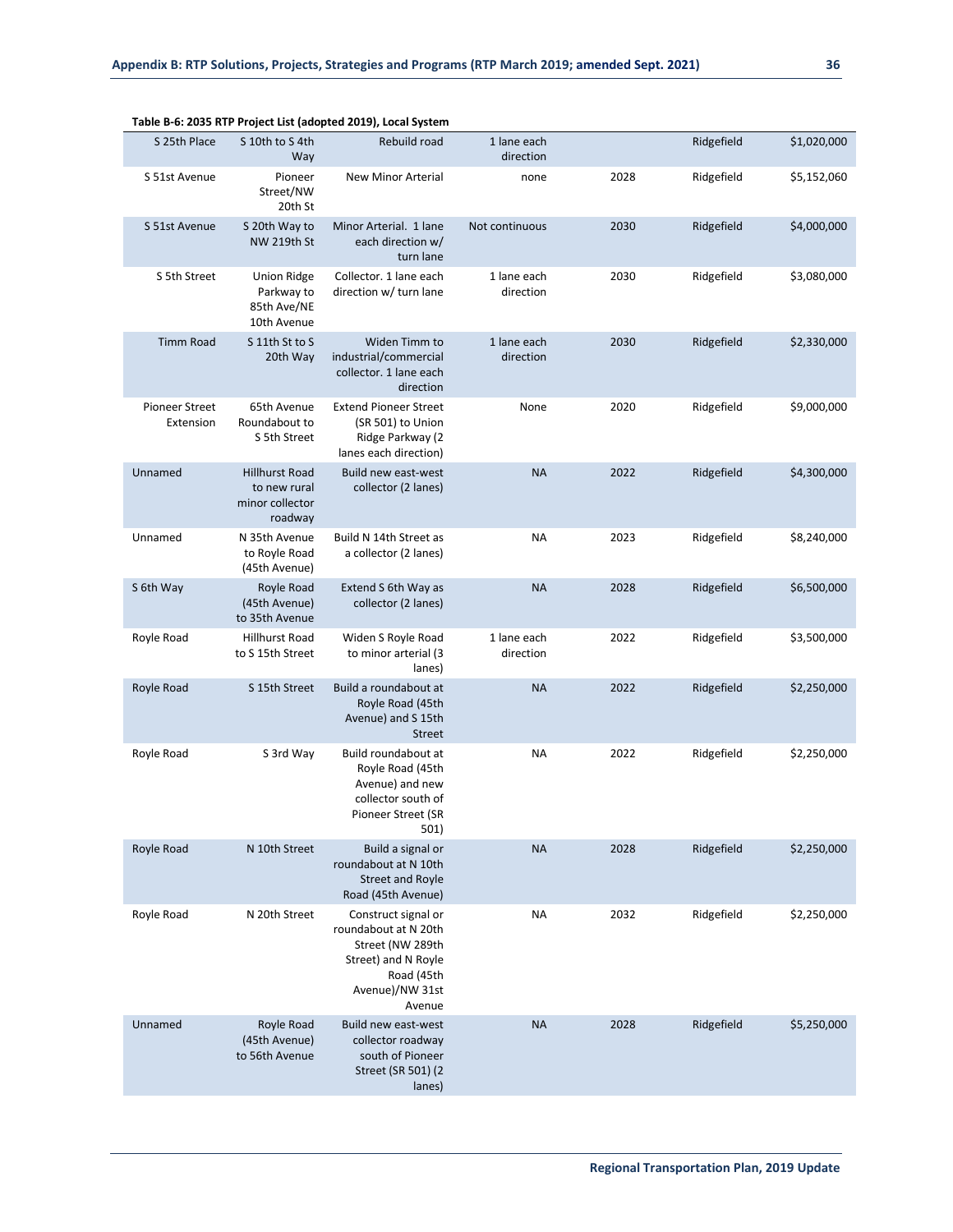| S 51st Ave                    | S 11th Street                                                   | <b>D</b> 0. 2000 KM Troject Est (adopted 2010), Local Dystem<br>Construct<br>roundabout at S 11th<br>Street and S 51st<br>Avenue extension | <b>NA</b>                                       | 2030      | Ridgefield | \$1,030,000  |
|-------------------------------|-----------------------------------------------------------------|--------------------------------------------------------------------------------------------------------------------------------------------|-------------------------------------------------|-----------|------------|--------------|
| <b>Union Ridge</b><br>Parkway | 74th Place                                                      | Build a signal or<br>roundabout at Union<br>Ridge Parkway<br>extension and 74th<br>Place extension                                         |                                                 | 2030      | Ridgefield | \$2,500,000  |
| <b>Union Ridge</b><br>Parkway | S 5th Street to<br>NE 279th Street                              | Build a signal or<br>roundabout at Union<br>Ridge Parkway and S<br>5th Street                                                              |                                                 | 2030      | Ridgefield | \$2,500,000  |
| Unnamed                       | N 10th Street<br>to new<br>collector<br>extending 74th<br>Place | Build new north-<br>south collector<br>roadway (2 lanes)                                                                                   |                                                 | 2030      | Ridgefield | \$4,000,000  |
| Unnamed                       | N 85th Avenue<br>to new local<br>roadway                        | Build new east-west<br>collector roadway (2<br>lanes)                                                                                      |                                                 | 2028      | Ridgefield | \$4,100,000  |
| <b>Union Ridge</b><br>Parkway | S 85th Avenue                                                   | Build a signal or<br>roundabout at Union<br>Ridge Parkway and<br>85th Avenue                                                               |                                                 | 2025      | Ridgefield | \$250,000    |
| Collector<br>roadway          | NE 339th St. to<br>E. 4th Street                                | New eastside<br>collector roadway                                                                                                          | None                                            | 2018-2038 | La Center  | \$2,005,264  |
| <b>Highland Street</b>        | High School to<br><b>E City Limits</b>                          | Urban upgrade                                                                                                                              | Unimproved<br>road segment                      | 2018-2038 | La Center  |              |
| La Center Road                | 4th Street and<br><b>Timmen Road</b>                            | Improve La Center<br>Road to Principal<br>Arterial and widen<br>bridge including<br>Pedestrian and<br>sidewalk                             | 2 lanes                                         | 2018-2038 | La Center  | \$16,300,000 |
| 5th Street                    | Aspen Avenue                                                    | Realignment of E. 5th<br>Street, Bicycle and<br>ped improvements.                                                                          | Urban roads<br>with misaligned<br>intersection. | 2018-2024 | La Center  | \$850,000    |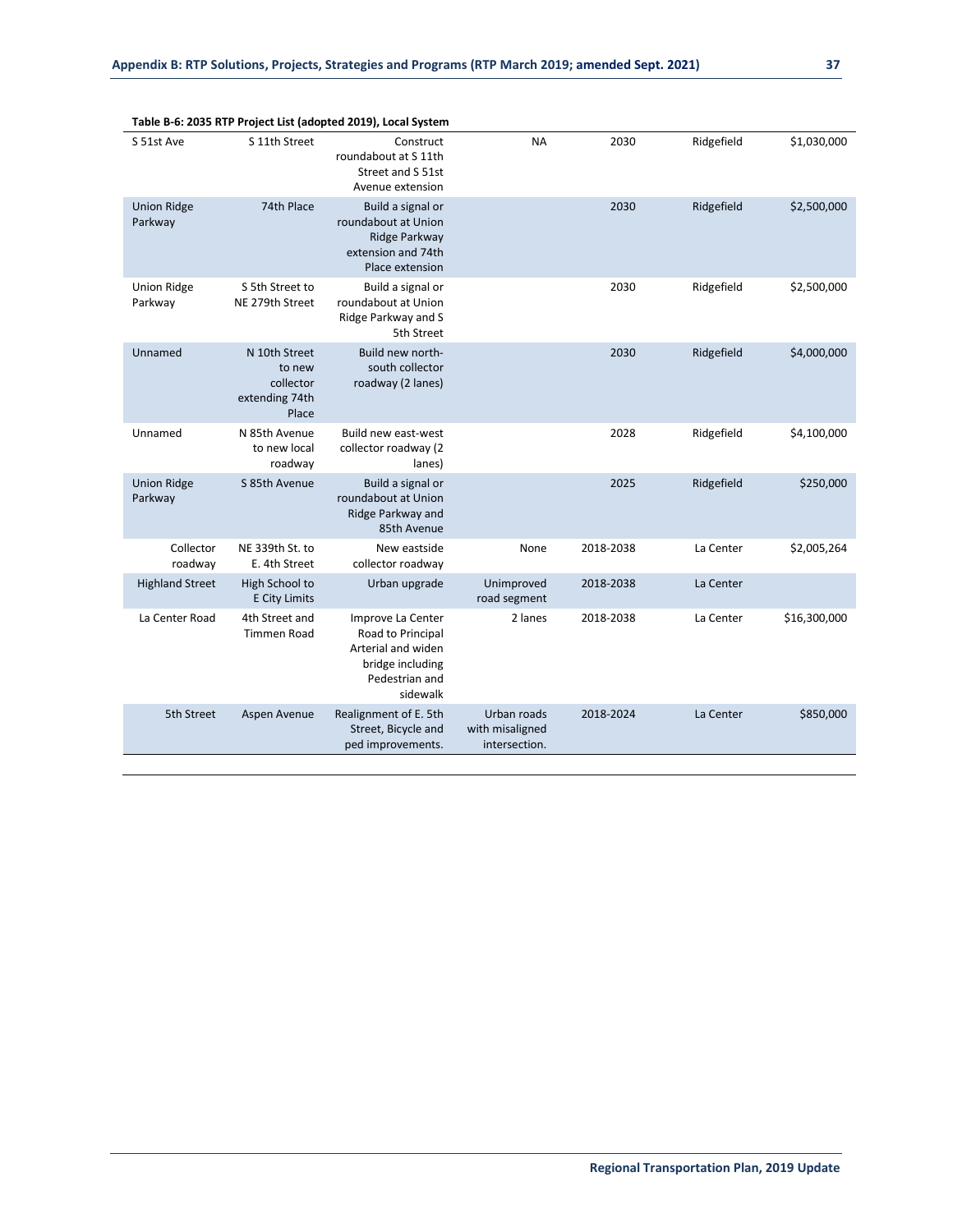## **Transportation Strategies and Programs**

In addition to the listed capital projects (see Tables B-1 to B-6), the RTP is supportive of any other project or transportation strategy for which a need has been demonstrated through the regional transportation planning process that will serve to enhance the efficiency and operation of the regional transportation system. These projects or strategies include maintenance, preservation, safety, pedestrian, bicycle, enhancement, transit, environmental, Transportation System Management and Operations (TSMO), and Transportation Demand Management (TDM).

## **Maintenance**

Maintenance work ensures a safe, reliable and efficient transportation system on a day to day basis with such activities as pothole filling, repair of damaged bridges, incident response, maximizing operational efficiency by signal timing, snow clearing, vegetation planting and clearing, drainage and fence maintenance and litter removal. The RTP supports regional system maintenance work identified by WSDOT and local agencies. There are identified system maintenance needs on interstates, highways, streets, on the publicly-owned shortline Chelatchie Prairie Railroad, and on the Marine Highway System (Columbia River).

## **Preservation**

Preservation projects ensure that investment in the regional transportation system is protected. Specific projects include repaving of highways, refurbishing rest areas and bridge rehabilitation. Needs and projects are identified by local agencies, C-TRAN, tribes, ports, and WSDOT through such programs as the Highway Performance Monitoring System (HPMS), Washington State Pavement Management System (WSPMS) and Bridge Management System (BMS). There are identified preservation needs on interstates, highways, streets, on the publicly-owned shortline Chelatchie Prairie Railroad, and on the Marine Highway System (Columbia River).

## **Safety**

Transportation safety needs which this 2019 RTP update supports are identified through the State'[s Strategic Highway Safety Plan: Target Zero](http://www.targetzero.com/plan.htm) (SHSP; updated 2016), the WSDOT Highway System Plan, regional and local analyses. RTC has published safety assessments for the region, se[e Safety Assessment for Clark County](https://www.rtc.wa.gov/reports/safety/SafetyMgmt2014.pdf) (2014), updates the RTC Board on a regular basis regarding transportation safety [issues,](https://www.rtc.wa.gov/reports/safety/SafetyMgmt2014.pdf) identifies and programs regional and local safety projects and strategies and in January 2018 the RTC Board adopted a resolution to support WSDOT in meeting safety performance measure targets set by the state to comply with the federal performance based program requirements (see RTP Chapter 6).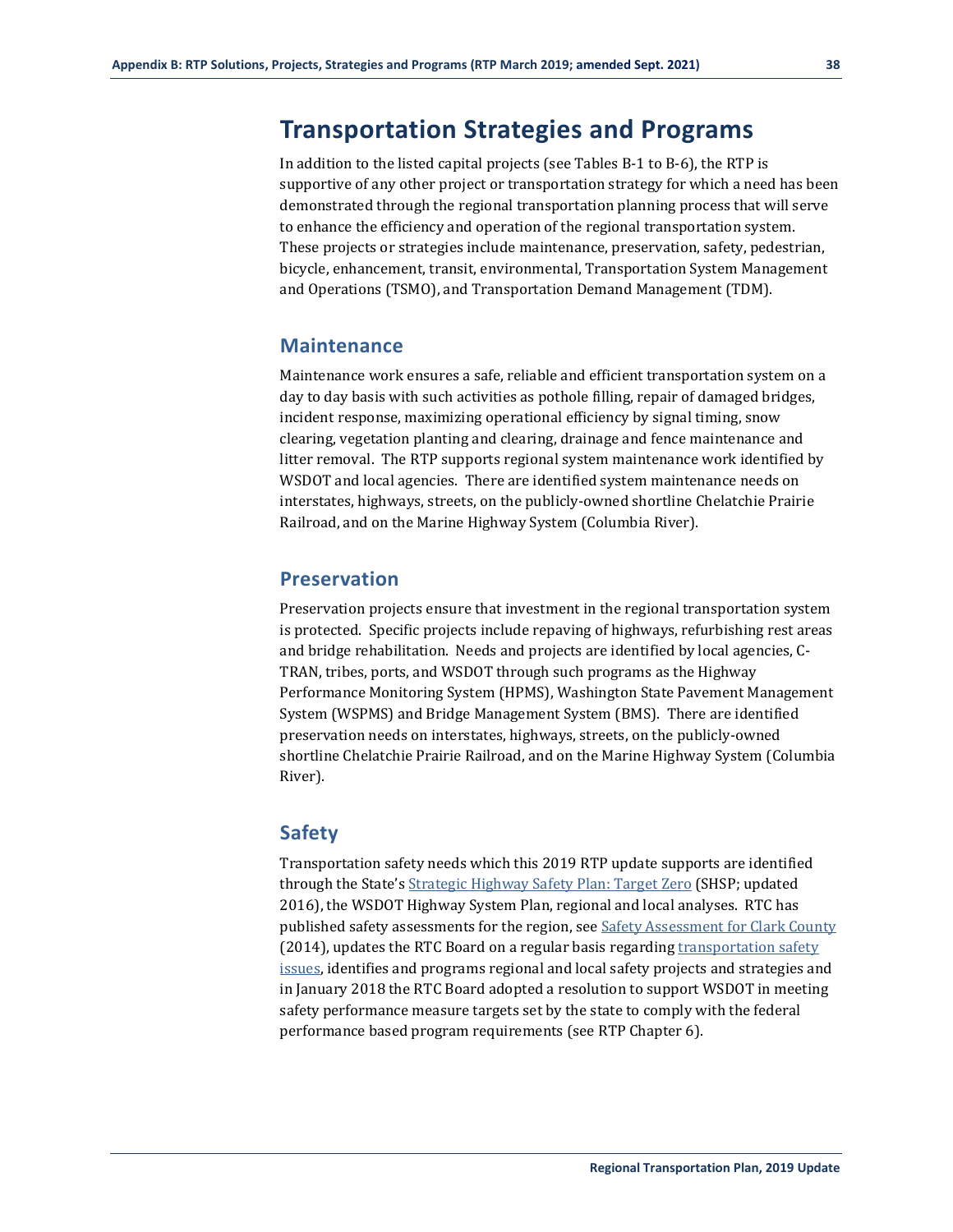## **Pedestrian and Bicycle Modes**

Pedestrian and bicycle modes are addressed in Chapter 5 of the RTP. Needs are identified through state, regional and local planning programs including the Clark County [Bicycle and Pedestrian Master Plan](https://www.clark.wa.gov/sites/default/files/dept/files/community-planning/bike-pedestrian-advisory-committee/10-1110_BPMP-Plan-wo-Appendices_PC_approved.pdf) (Clark County, November 2010)[, Clark](https://www.cityofvancouver.us/sites/default/files/fileattachments/parks_and_recreation/page/12805/2a_trailnetwork.pdf)  [County's Regional Trails and Bikeway System Plan](https://www.cityofvancouver.us/sites/default/files/fileattachments/parks_and_recreation/page/12805/2a_trailnetwork.pdf) (2006), work of the Clark Communities Bicycle and Pedestrian Advisory Committee, the City of Vancouver's [Comprehensive Growth Management Plan](https://www.cityofvancouver.us/sites/default/files/fileattachments/community_and_economic_development/page/1022/tsp_2004.pdf) Transportation System Plan, and other local plans.

Local jurisdictions have adopted design standards for arterials that include sidewalks for most facilities and bike lanes for some of the arterial segments.

Local jurisdictions work in partnership with School Districts on the [Safe Routes to](https://www.clark.wa.gov/public-health/safe-routes-schools)  [Schools Program](https://www.clark.wa.gov/public-health/safe-routes-schools) to identify transportation improvements that can improve safe access to schools. These improvements can include signage, curb cuts, sidewalks, crosswalks and bike lanes and bike paths. Many of the schools within the region could benefit from improved walk and bike access including projects at Walnut Grove Elementary and Summit View School. In past years projects to improve access to Sarah J. Anderson Elementary School, Harmony Elementary and Pacific Middle Schools have benefited the schools. Planners work in close coordination with school districts and the Safe Routes to School National Partnership's regional representatives to identify and implement Safe Routes projects.

Pedestrian and bicycle modes are promoted through the Washington State Department of Health and WSDOT Active Community Environments program.

Regional trails are described on [Vancouver](https://www.cityofvancouver.us/parksites?keys=&neighborhood=All&amenities=All&field_park_or_trail__tid%5B0%5D=141) an[d Clark County](https://www.clark.wa.gov/public-works/trails) websites. Trails of regional significance within Clark County include Bells Mountain Trail, Burnt Bridge Creek Trail, Captain William Clark Park Trail at Cottonwood Beach, Chelatchie Prairie Rail with Trail, Cougar Creek Trail, the Discovery Historic Loop, Ellen Davis Trail, Evergreen Highway Trail, Jason Lee Park Trail, Lacamas Park Trail, Lacamas Heritage Trail, La Center Bottoms Trail, Lewisville Park Trail, Lucia Falls and Moulton Falls Trails, Orchards Park Trail, Salmon Creek Greenway Trail, Steigerwald Trail, Vancouver Lake and Frenchman's Bar Trails, Waterfront Renaissance Trail, Whipple Creek Park Trail and Wy-East Park Trail.

Trails identified in the Regional Trails and Bikeway System Plan (2007) are:

- **1.** Lewis & Clark Discovery Greenway,
- **2.** Chelatchie Prairie Railroad,
- **3.** Lake to Lake,
- **4.** Salmon Creek Greenway,
- **5.** Padden Parkway,
- **6.** I-5 Corridor,
- **7.** I-205 Corridor,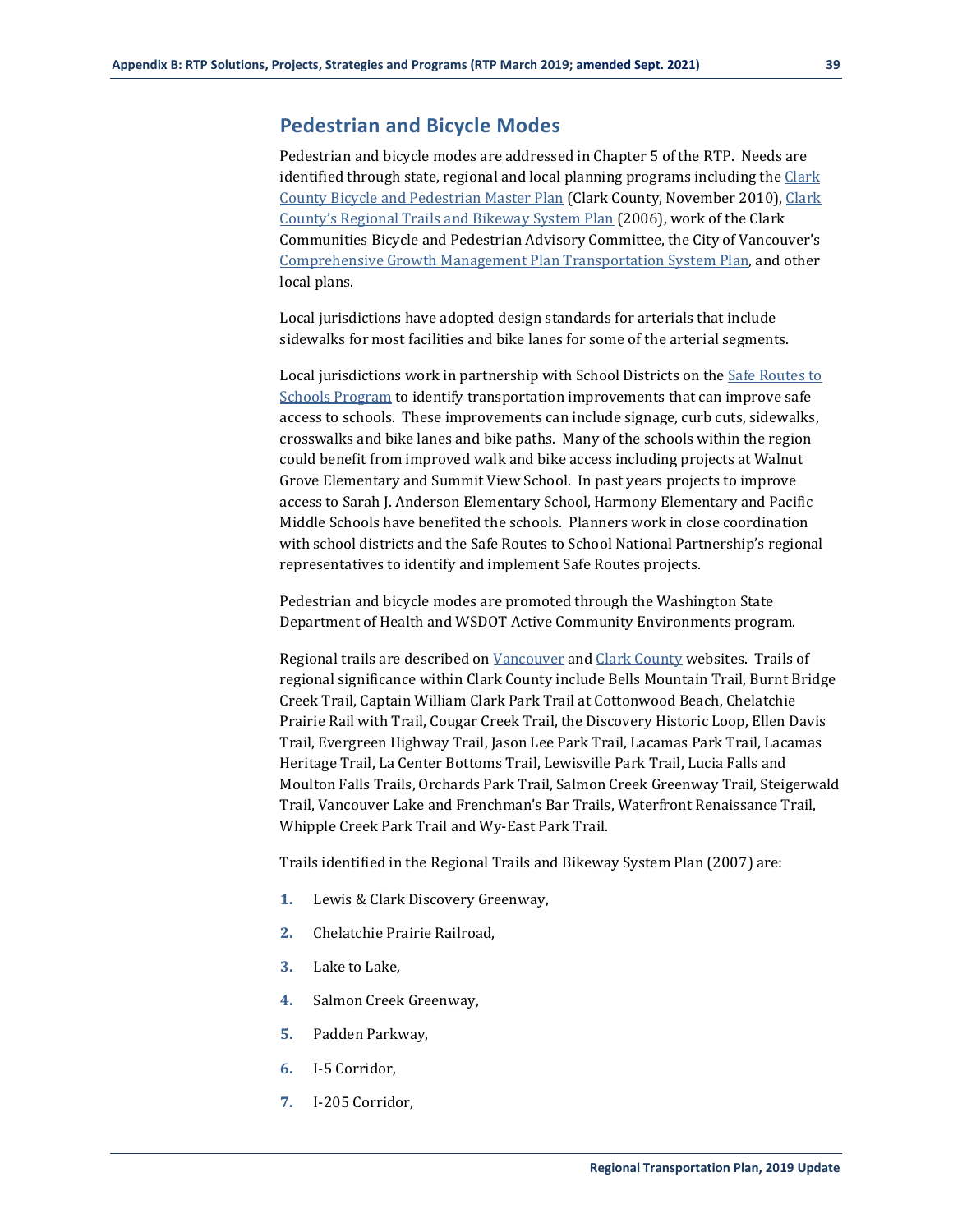- **8.** East Fork of the Lewis River,
- **9.** Battle Ground/Fisher's Landing,
- **10.** Washougal River Corridor,
- **11.** North Fork of the Lewis River Greenway,
- **12.** Whipple Creek Greenway,
- **13.** North/South Powerline,
- **14.** East Powerline,
- **15.** Livingston Mountain Dole Valley,
- **16.** Camp Bonneville, and
- **17.** Lower Columbia River Water Trail.

Some of the trails can accommodate equestrians.

Also of regional significance is improvement of pedestrian and bicycle facilities that will improve access to transit facilities. Bike racks are provided on C-TRAN fixedroute buses and bike lockers are provided at C-TRAN Transit Centers and Park and Rides.

## **Transit**

Transit transportation solutions supported in the RTP are consistent with C-TRAN's service and financial planning process, including plans for future service outlined in C-TRAN's 20-Year Transportation Development Plan, [C-TRAN 2030 Plan](https://www.c-tran.com/about-c-tran/reports/c-tran-2030) (C-TRAN, June 2010[, updated in 2016\)](https://www.c-tran.com/images/2030/Update/20_Year_Plan-2016_Update_For_Web_APPROVED_2016-12-13.pdf). C-TRAN 2030 assumes an additional 0.5 percent sales tax to maintain service levels commensurate with population growth.

Capital equipment needs includes bus purchases to support service hours and replace older fleet.

#### **High Capacity Transit Corridors**

Potential High Capacity Transportation Corridors were studied in the Clark County [High Capacity Transit System Study](https://www.rtc.wa.gov/reports/hct/rptHctSystemStudyFinal.pdf) (RTC, December 2008). C-TRAN is implementing HCT in Clark County with plans described in C-TRAN's 20 Year Transit Development Plan[, C-TRAN 2030 Plan](https://www.c-tran.com/about-c-tran/reports/c-tran-2030) (June 2010, updated December 2016).

Frequent bi-state bus service is part of C-TRAN's service plans as well as connection to Portland's MAX light rail and other transit services.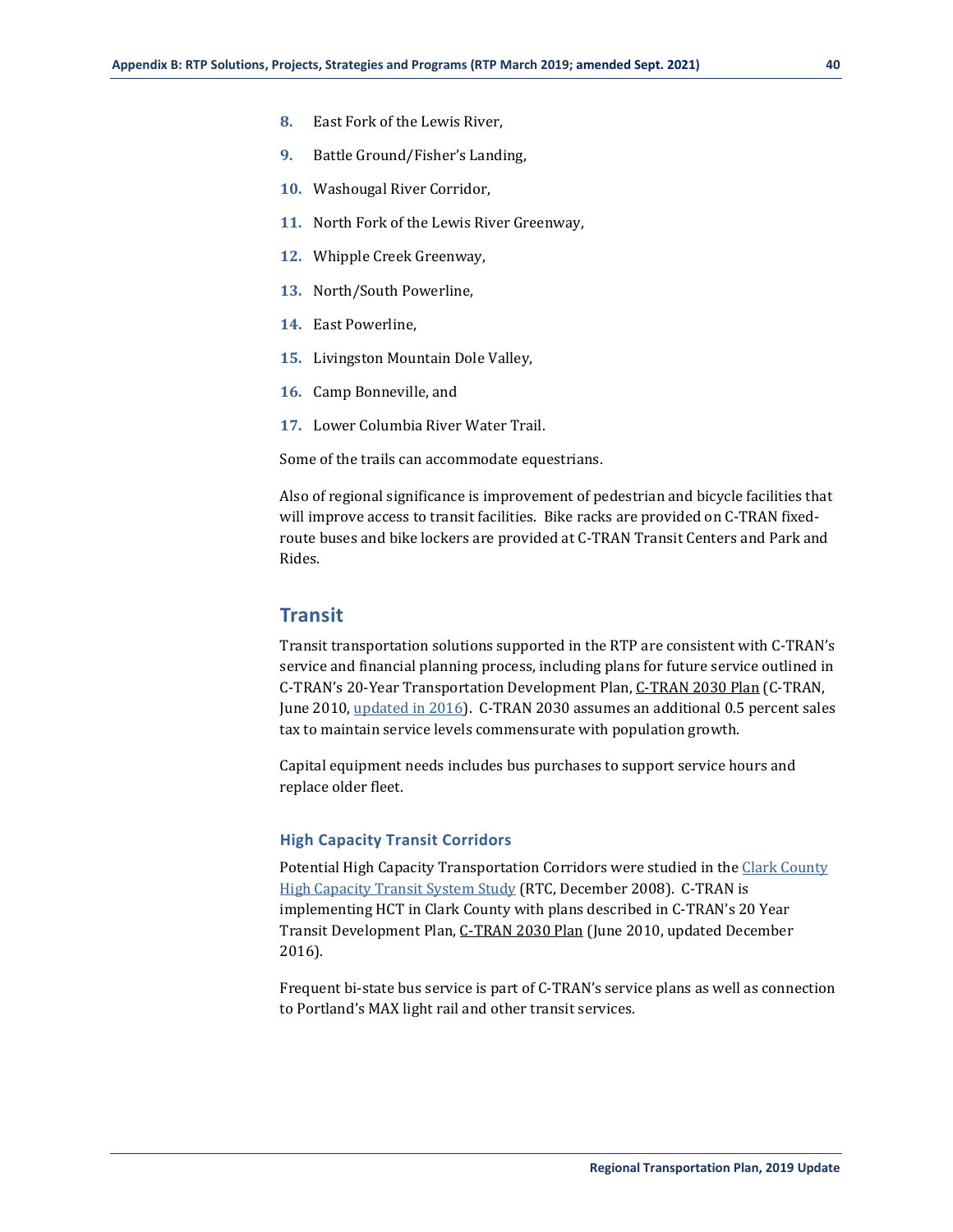The RTP for Clark County is supportive of transportation projects and strategies to help keep the environment, including waterways, healthy. For example, transportation facilities that can impede fish migration cross many streams and rivers in the region. Transportation agencies and jurisdictions may work to improve fish passage and reconnect streams as part of a transportation project.

## **Transportation System Management and Operations**

Potential System Management and Operations solutions are identified in RTC's update[d Transportation System Management and Operations Plan](https://www.rtc.wa.gov/programs/vast/docs/tsmoReport2016.pdf) (RTC, September 2016). System management strategies are also outlined in Washington State's Washington Transportation Plan and local Growth Management plans. A key strategy of transportation system management is the implementation of an intelligent transportation system (ITS) for the Clark County region.

Th[e Vancouver Area Smart Trek Program](https://www.rtc.wa.gov/programs/vast/docs/tsmoReport2016.pdf) (VAST) is the ITS initiative for the region developed as a cooperative effort by jurisdictions and transportation agencies in Clark County. It is made up of several initiatives to improve the management and operation of the system. These initiatives include:

- **1.** Communications infrastructure,
- **2.** Traveler information,
- **3.** Incident management,
- **4.** Transportation management,
- **5.** Advanced traffic control,
- **6.** Transit priority, and
- **7.** Transit operation and management.

C-TRAN's VAST projects include automatic vehicle locators, computer aided dispatch, automatic passenger counting, transit signal priority (TSP), transit speed and reliability and regional transit fare integration.

## **Transportation Demand Management (TDM)**

Demand management activities are determined through the Commute Trip Reduction program in the Clark County region.

Recommended Regional CTR Plan implementation strategies include:

- Building upon existing and successful CTR programs, expand programs to unaffected CTR employers and integrate CTR into the region's strategy for managing its transportation system.
- Policies and Regulations: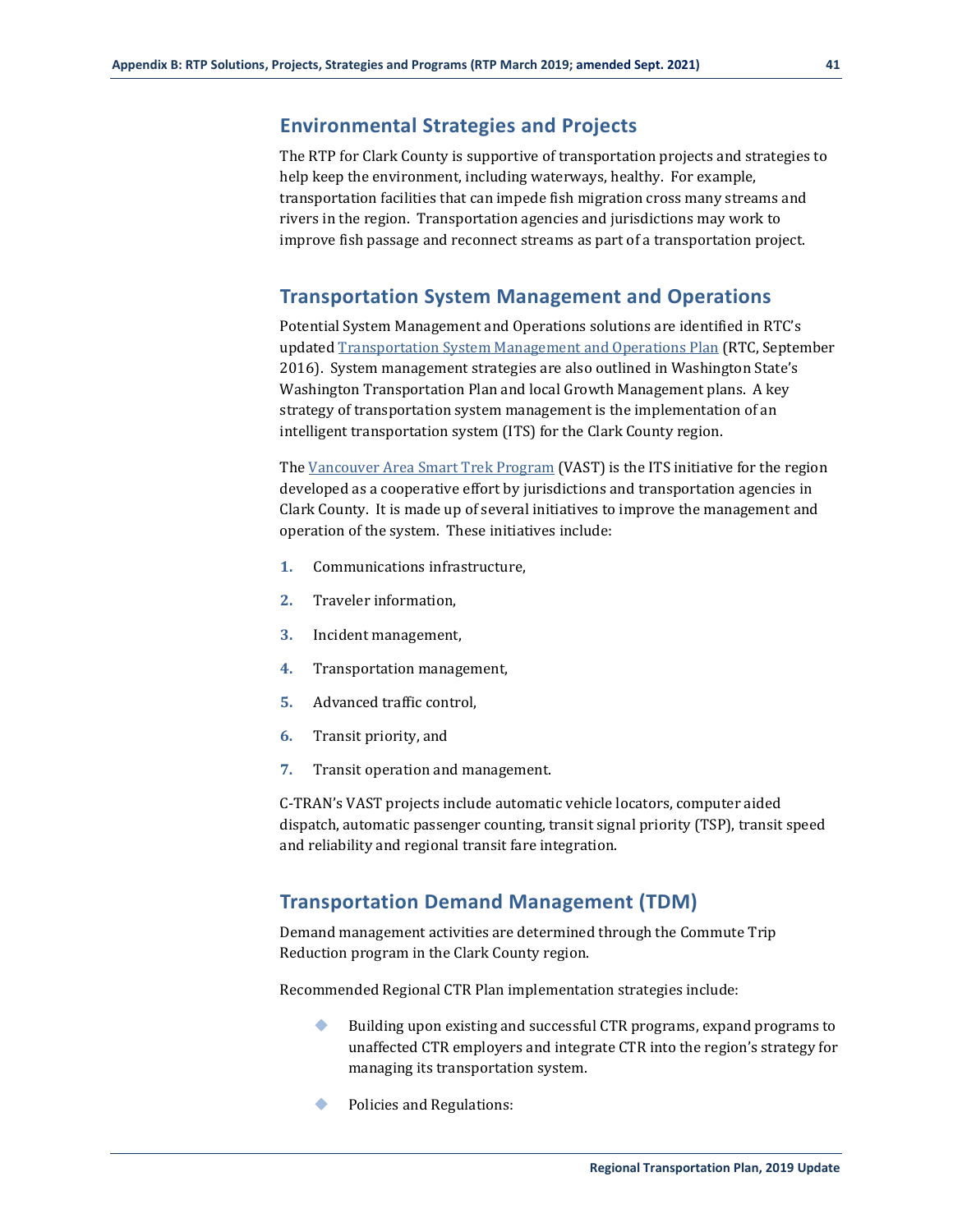- Allow a reduction in the minimum/maximum number of required parking spaces if a development provides ride-share programs.
- $\bullet$  Encourage new development to incorporate supporting elements that will encourage the use of transit and ridesharing activities.
- Services and Facilities
	- **Increase transit services as population in Clark County grows.**
	- $\bullet$  Expand the vanpool market and encourage employer participation.
	- Expand ridematching services through on-line programs.
	- Improve bicycle and pedestrian connections
- Marketing and Incentives
	- Encourage employers to offer alternative work schedules and telework programs to their employees.
	- Conduct area-wide promotional campaigns.
	- Offer transit pass discounts and incentive programs.
	- Implement parking management programs.
	- **Encourage employers to offer carpool subsidies for carpool** commuters
	- Encourage employers to allow employees to work from home or a closer work site.

When projects in the categories listed above require state or federal funding, they are brought forward to RTC as the region's MPO to carry out a coordinated decisionmaking process whereby projects are prioritized and selected for funding.

## **Transportation Planning Studies**

Transportation solutions are periodically being evaluated through state, regional and local transportation studies and will be reflected in future RTP updates.